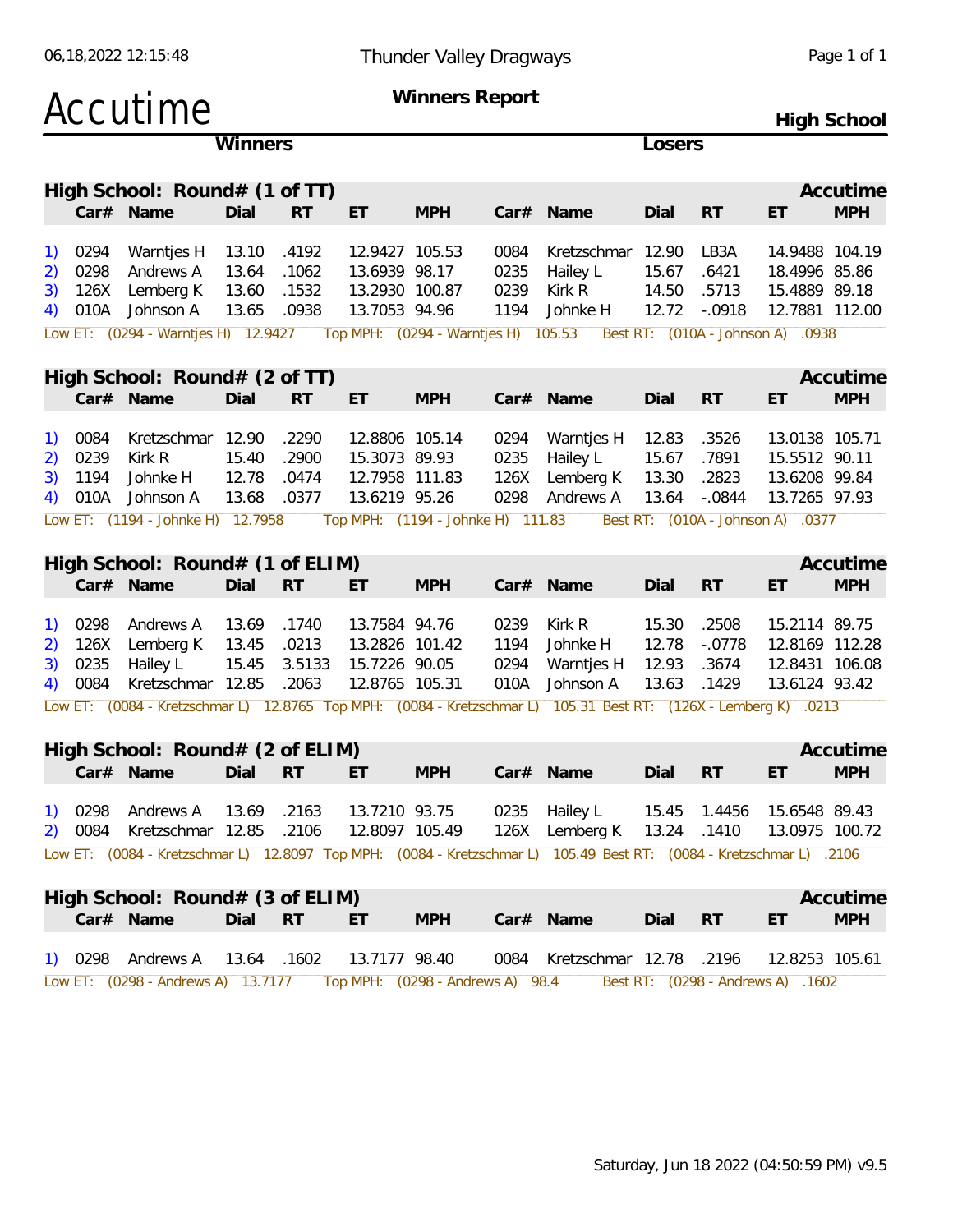| Accutime  |                                                                      |         |           |                            | Winners Report        | Teen Championship |                |        |                       |                                   |                        |
|-----------|----------------------------------------------------------------------|---------|-----------|----------------------------|-----------------------|-------------------|----------------|--------|-----------------------|-----------------------------------|------------------------|
|           |                                                                      | Winners |           |                            |                       |                   |                | _osers |                       |                                   |                        |
| Car# Name | Teen Championship: Round# (1 of TT)                                  | Dial    | <b>RT</b> | ET.                        | <b>MPH</b>            |                   | Car# Name      | Dial   | <b>RT</b>             | ET                                | Accutime<br><b>MPH</b> |
| 1) 0295   | Johnson K                                                            | 10.20   | .1964     | 10.5092 68.07              |                       |                   | 0233 Bjordal B | 12.35  | .5900                 | 12.4825 55.64                     |                        |
|           | Low ET: (0295 - Johnson K) 10.5092 Top MPH: (0295 - Johnson K) 68.07 |         |           |                            |                       |                   |                |        |                       | Best RT: (0295 - Johnson K) .1964 |                        |
|           | Teen Championship: Round# (2 of TT)                                  |         |           |                            |                       |                   |                |        |                       |                                   | Accutime               |
| Car# Name |                                                                      | Dial    | RT.       | ET                         | <b>MPH</b>            |                   | $Car#$ Name    | Dial   | <b>RT</b>             | ET                                | <b>MPH</b>             |
| 1) 0233   |                                                                      | 12.45   | .2057     | 12.4379 56.88              |                       | 0295              | Johnson K      |        | 10.20 -.1046          | 10.1058 68.75                     |                        |
|           | Low ET: (0233) 12.4379                                               |         |           |                            | Top MPH: (0233) 56.88 |                   |                |        | Best RT: (0233) .2057 |                                   |                        |
| Car# Name | Teen Championship: Round# (1 of ELIM)                                | Dial    | <b>RT</b> | ET.                        | <b>MPH</b>            |                   | $Car#$ Name    | Dial   | <b>RT</b>             | ET                                | Accutime<br><b>MPH</b> |
| 1) 0295   | Johnson K                                                            |         |           | 10.17 - 0769 10.1874 68.59 |                       |                   | 0233 Bjordal B |        | 12.41 - 1396          | 12.3507 56.90                     |                        |

Low ET: (0295 - Johnson K) 10.1874 Top MPH: (0295 - Johnson K) 68.59

06,18,2022 12:15:48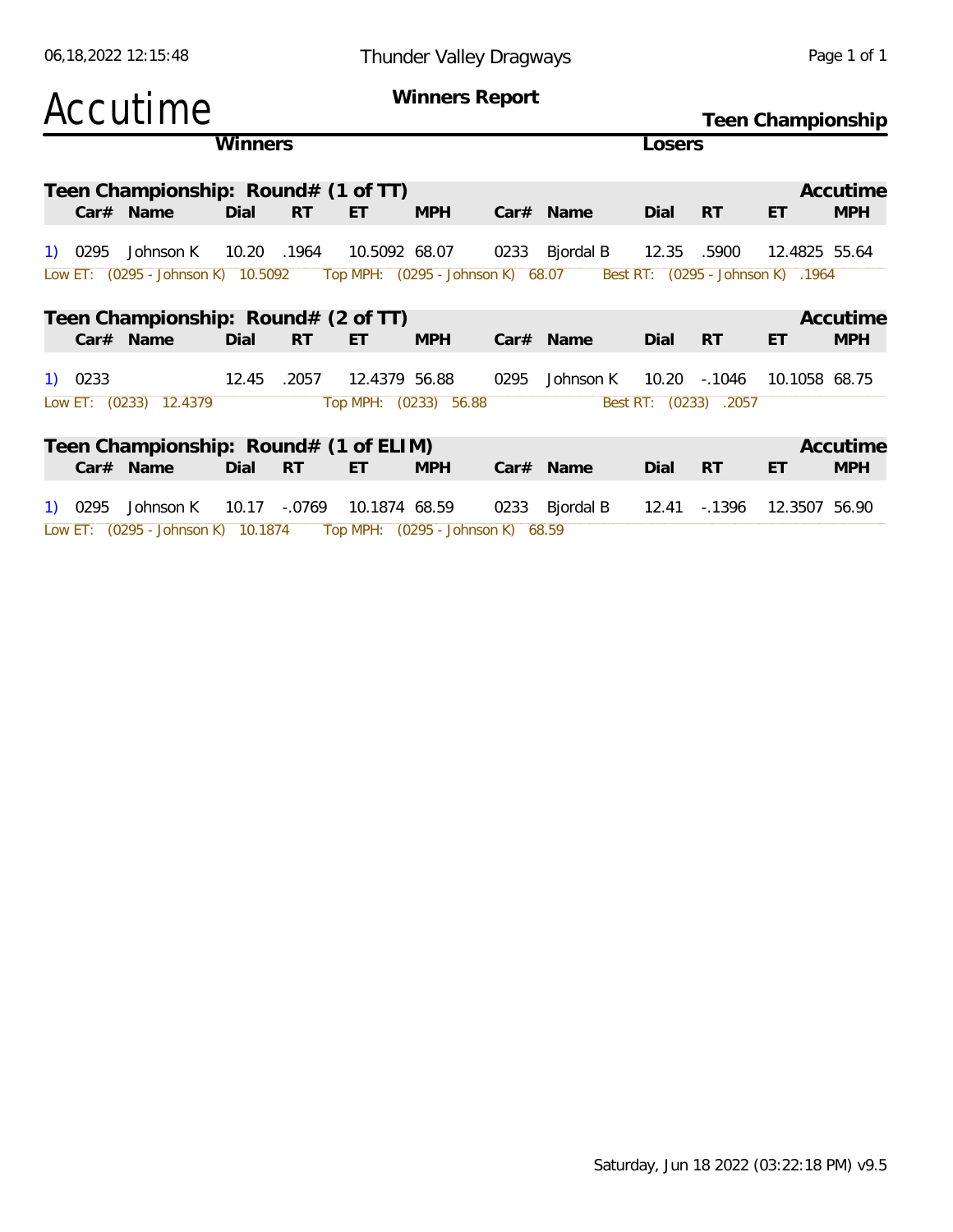### Accutime **Winners Report**

**Jr Dragster**

| <b>Winners</b> |      |                                 |       |           |               |            |             |                 |       | Losers    |               |            |  |  |  |  |  |
|----------------|------|---------------------------------|-------|-----------|---------------|------------|-------------|-----------------|-------|-----------|---------------|------------|--|--|--|--|--|
|                |      | Jr Dragster: $Round# (1 of TT)$ |       |           |               |            |             |                 |       |           |               | Accutime   |  |  |  |  |  |
|                |      | Car# Name                       | Dial  | <b>RT</b> | ET            | <b>MPH</b> |             | $Car#$ Name     | Dial  | <b>RT</b> | ET            | <b>MPH</b> |  |  |  |  |  |
|                | 535X | Jackson K                       | 7.90  | .0165     | 7.8578        | 82.43      | 705X        | Hansen T        | 7.90  | .0386     | 7.9240        | -81.18     |  |  |  |  |  |
| 2)             | 532X | Petersen C                      | 10.00 | .7270     | 12.5612 45.63 |            | 105X        | Tilberg A       | 7.90  | .2271     | 7.9774        | 80.13      |  |  |  |  |  |
| 3)             | 019X | Crawford K                      | 8.95  | .2336     | 9.0899        | 72.20      | 590X        | Picek P         | 11.90 | .3202     | 13.2365 36.48 |            |  |  |  |  |  |
| 4)             | 701X | Sullivan B                      | 8.58  | .2170     | 8.7917        | 72.78      | <b>B501</b> | <b>Butler B</b> | 10.20 | $-.0010$  | 10.3079 60.95 |            |  |  |  |  |  |
| 5)             | 324X | Medenwald D 7.90                |       | .0417     | 8.6505        | 79.65      | 042X        | Slykhuis T      | 7.95  | .0544     | 8.0169        | 79.42      |  |  |  |  |  |
| 6)             | 112X | Guthmiller P 8.80               |       | .0276     | 8.7867        | 73.54      | 025X        | Crawford N      | 12.00 | .0078     | 12.1861 51.54 |            |  |  |  |  |  |
|                | 574X | Honomichl T 8.13                |       | .0266     | 8.1050        | 80.03      | 5319        | Larson E        | 9.89  | $-.0612$  | 9.9505        | 65.14      |  |  |  |  |  |
| 8)             | 474X | Medenwald L 12.11               |       | .1278     | 12.4127 46.86 |            | S08X        | Olson S         | 7.90  | .1718     | 8.0010        | 79.89      |  |  |  |  |  |

|         | Jr Dragster: $Round# (2 of TT)$   |       |           |                                   |            |      |             |            |           |                                   | Accutime   |
|---------|-----------------------------------|-------|-----------|-----------------------------------|------------|------|-------------|------------|-----------|-----------------------------------|------------|
|         | Car# Name                         | Dial  | <b>RT</b> | ET                                | <b>MPH</b> |      | $Car#$ Name | Dial       | <b>RT</b> | ET                                | <b>MPH</b> |
|         |                                   |       |           |                                   |            |      |             |            |           |                                   |            |
| 1) 535X | Jackson K                         | 7.90  | .0023     | 7.8466                            | 82.42      |      |             | <b>BYE</b> |           |                                   |            |
|         | 2) 105X Tilberg A                 | 7.90  | .1133     | 7.8583                            | 80.75      | 705X | Hansen T    | 7.90       | .0504     | 7.9239                            | 80.70      |
|         | 3) 019X Crawford K                | 9.07  | -.0046    | 9.1072                            | 71.61      |      |             |            | BYF.      |                                   |            |
|         | 4) 574X Honomichl T 8.10          |       | .0121     | 8.1129                            | 80.16      | S08X | Olson S     | 7.90       | .2306     | 7.9746                            | 80.24      |
| 5) B501 | Butler B                          | 10.20 | .1049     | 10.1984 59.52                     |            | 025X | Crawford N  | 12.15      | -.1237    | 12.1138 52.02                     |            |
|         | 6) 112X Guthmiller P 8.78         |       | .0675     | 8.8208                            | 73.24      | 590X | Picek P     | 11.99      | .3214     | 12.1216 52.93                     |            |
|         | 7) 474X Medenwald L 12.11         |       | .1529     | 12.2153 52.37                     |            |      |             |            | BYE.      |                                   |            |
|         | 8) 042X Slykhuis T                | 10.38 | .0613     | 8.0974 77.63                      |            | 701X | Sullivan B  | 8.58       | .1133     | 8.7520                            | 73.34      |
|         | 9) 532X Petersen C 12.50          |       | .6558     | 13.5679 35.11                     |            |      |             | <b>BYF</b> |           |                                   |            |
|         | 10) 324X Medenwald D 7.90         |       | .0396     | 8.1362 79.86                      |            | 5319 | Larson E    | 9.89       | $-.0221$  | 9.9796                            | 64.57      |
|         | Low ET: (535X - Jackson K) 7.8466 |       |           | Top MPH: (535X - Jackson K) 82.42 |            |      |             |            |           | Best RT: (535X - Jackson K) .0023 |            |

#### **Jr Dragster: Round# (1 of ELIM) Accutime**

|  | JI DIAYSTEI: ROUNTU# (I OF ELINI) |      |       |                          |            |                                                                                                          |            |              |               | ACCULIFIE  |
|--|-----------------------------------|------|-------|--------------------------|------------|----------------------------------------------------------------------------------------------------------|------------|--------------|---------------|------------|
|  | Car# Name                         | Dial | -RT   | ET.                      | <b>MPH</b> | $Car#$ Name                                                                                              | Dial       | <b>RT</b>    | ET            | <b>MPH</b> |
|  |                                   |      |       |                          |            |                                                                                                          |            |              |               |            |
|  | 1) 535X Jackson K 7.83            |      | .0423 | 7.9684 73.53             |            | 105X Tilberg A                                                                                           | 7.90       | .0337        | 9.7485 48.40  |            |
|  | 2) 574X Honomichl T 8.10          |      | .0682 | 8.1196 79.09             |            | 474X Medenwald L 12.17 .0849                                                                             |            |              | 12.2057 52.39 |            |
|  | 3) SO8X Olson S                   | 7.95 | .0781 | 7.9948 80.44             |            | 705X Hansen T                                                                                            | 7.91       | .1251        | 7.9115 81.17  |            |
|  | 4) 324X Medenwald D 7.90          |      | .1920 | 8.4887 80.95             |            | 019X Crawford K 9.06                                                                                     |            | .1433        | 9.0241 71.60  |            |
|  | 5) 701X Sullivan B 8.73           |      | .0082 | 8.7638 73.65             |            | 025X Crawford N 12.15                                                                                    |            | -.0496       | 12.1107 51.93 |            |
|  | 6) 042X Slykhuis T 8.09           |      | .1944 | 8.1837 68.32             |            | 590X Picek P                                                                                             | 12.08      | .2072        | 12.2318 53.50 |            |
|  | 7) 532X Petersen C 12.48 .3782    |      |       | 12.7154 50.58            |            | B501 Butler B                                                                                            |            | 10.16 -.0031 | 10.0691 62.87 |            |
|  | 8) 112X Guthmiller P 8.80         |      | .6769 | 8.1218 72.79             |            |                                                                                                          | BYE.       |              |               |            |
|  | 9) 5319 Larson E                  | 9.99 | LB3A  | $\overline{\phantom{a}}$ |            |                                                                                                          | <b>BYE</b> |              |               |            |
|  |                                   |      |       |                          |            | Low ET: (535X - Jackson K) 7.9684 Top MPH: (324X - Medenwald D) 80.95 Best RT: (701X - Sullivan B) .0082 |            |              |               |            |

|  | Jr Dragster: Round# (2 of ELIM)              |            |            |                                           |         |    | Accutime |
|--|----------------------------------------------|------------|------------|-------------------------------------------|---------|----|----------|
|  | Car# Name                                    | Dial RT ET | <b>MPH</b> | Car# Name                                 | Dial RT | ET | MPH      |
|  | 1) SO8X Olson S 7.97 .0184 7.9432 80.80      |            |            | 324X Medenwald D 7.90 -.0425 8.8329 80.49 |         |    |          |
|  | 2) 532X Petersen C 12.48 .4610 12.5170 50.29 |            |            | 574X Honomichl T 8.10 -.0153 8.1078 80.11 |         |    |          |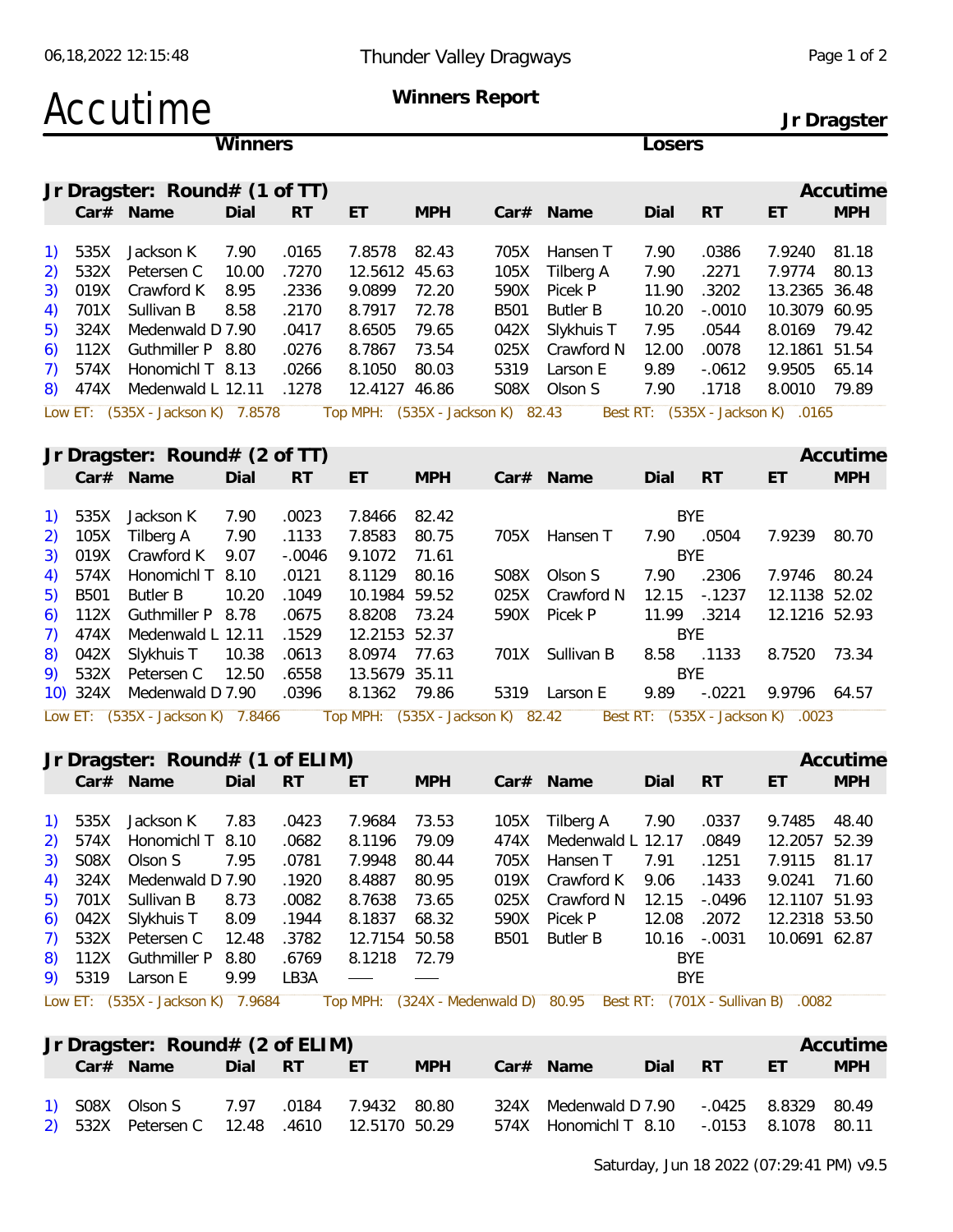|         | 06, 18, 2022 12: 15: 48                                            |                      |                         |                            | Thunder Valley Dragways           |                                         |                          |                   |                                    | Page 2 of 2    |
|---------|--------------------------------------------------------------------|----------------------|-------------------------|----------------------------|-----------------------------------|-----------------------------------------|--------------------------|-------------------|------------------------------------|----------------|
|         | 3) 701X Sullivan B<br>4) 042X Slykhuis T<br>5) 535X Jackson K      | 8.74<br>8.10<br>7.82 | .2344<br>.0090<br>.0422 | 8.7734<br>8.1155<br>7.8230 | 73.21<br>77.94<br>82.57           | 5319 Larson E<br>112X Guthmiller P 8.81 | 9.99<br><b>BYE</b>       | .2635<br>$-.0191$ | 9.9679<br>8.8648                   | 64.33<br>73.04 |
|         | Low ET: (535X - Jackson K) 7.823                                   |                      |                         |                            | Top MPH: (535X - Jackson K) 82.57 |                                         |                          |                   | Best RT: (042X - Slykhuis T) .0090 |                |
|         | Jr Dragster: $Round#$ (3 of ELIM)                                  |                      |                         |                            |                                   |                                         |                          |                   |                                    | Accutime       |
|         | Car# Name                                                          | Dial RT              |                         | ET.                        | <b>MPH</b>                        | Car# Name                               | Dial                     | <b>RT</b>         | ET                                 | <b>MPH</b>     |
| 1) 535X | Jackson K<br>2) 701X Sullivan B                                    | 7.81<br>8.75         | .0202<br>32.4627        | 7.8915<br>$\hspace{0.1cm}$ | 78.63                             | S08X Olson S                            | 7.92 .2159<br><b>BYE</b> |                   | 7.9415 80.57                       |                |
|         | 3) 042X Slykhuis T                                                 | 8.10                 | .1132                   | 8.2278                     | 65.93                             | 532X Petersen C                         | 12.46 .3721              |                   | 12.5817 49.81                      |                |
|         | Low ET: (535X - Jackson K) 7.8915                                  |                      |                         |                            | Top MPH: (535X - Jackson K) 78.63 |                                         |                          |                   | Best RT: (535X - Jackson K) .0202  |                |
|         | Jr Dragster: $Round# (4 of ELIM)$                                  |                      |                         |                            |                                   |                                         |                          |                   |                                    | Accutime       |
|         |                                                                    |                      |                         |                            |                                   |                                         |                          |                   |                                    |                |
|         | Car# Name                                                          | Dial                 | <b>RT</b>               | ET                         | <b>MPH</b>                        | Car# Name                               | Dial                     | RT                | ET                                 | <b>MPH</b>     |
|         | 1) 535X Jackson K<br>2) 042X Slykhuis T                            | 7.84<br>8.10         | .0835<br>.0030          | 7.8670<br>8.0969           | 78.99<br>77.77                    | 701X Sullivan B                         | 8.75 .1507<br><b>BYE</b> |                   | 8.7497 73.88                       |                |
|         | Low ET: (535X - Jackson K) 7.867 Top MPH: (535X - Jackson K) 78.99 |                      |                         |                            |                                   |                                         |                          |                   | Best RT: (042X - Slykhuis T) .0030 |                |
|         |                                                                    |                      |                         |                            |                                   |                                         |                          |                   |                                    | Accutime       |
|         | Jr Dragster: Round# (5 of ELIM)<br>Car# Name                       | Dial                 | <b>RT</b>               | ET.                        | <b>MPH</b>                        | Car# Name                               | Dial                     | <b>RT</b>         | ET                                 | <b>MPH</b>     |
|         | 1) 535X Jackson K                                                  | 7.83                 | .0732                   | 7.8318 81.79               |                                   | 042X Slykhuis T                         | 8.09                     | .1074             | 8.0991 78.44                       |                |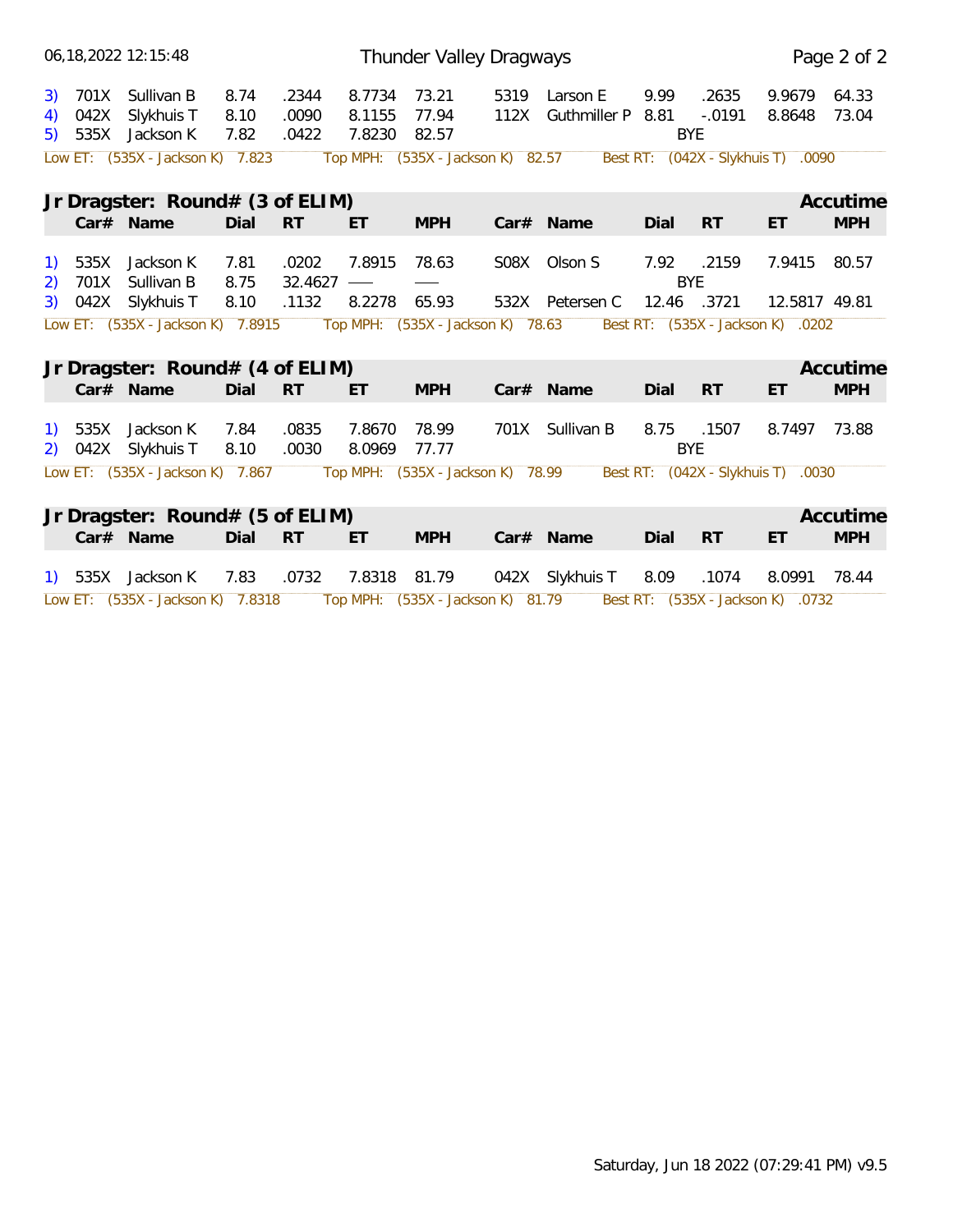| 06, 18, 2022 12: 15: 48    |                                      |                                                                                      |               |                                          |                                                          | Thunder Valley Dragways | Page 1 of 1                        |                                                                         |                        |                                                   |                                                    |                        |
|----------------------------|--------------------------------------|--------------------------------------------------------------------------------------|---------------|------------------------------------------|----------------------------------------------------------|-------------------------|------------------------------------|-------------------------------------------------------------------------|------------------------|---------------------------------------------------|----------------------------------------------------|------------------------|
|                            |                                      | Accutime                                                                             |               |                                          |                                                          |                         | Winners Report                     |                                                                         |                        |                                                   | Jr Dragster Shoot Out                              |                        |
|                            |                                      |                                                                                      | Winners       |                                          |                                                          |                         |                                    |                                                                         | Losers                 |                                                   |                                                    |                        |
|                            |                                      | Jr Dragster Shoot Out: Round# (1 of ELIM)<br>Car# Name                               | Dial          | RT                                       | ET                                                       | <b>MPH</b>              |                                    | Car# Name                                                               | Dial                   | RT                                                | ET                                                 | Accutime<br><b>MPH</b> |
| 1)<br>2)<br>3)<br>4)<br>5) | 705X<br>025X<br>474X<br>324X<br>112X | Hansen T<br>Crawford N<br>Medenwald L 12.19<br>Medenwald D 7.90<br>Guthmiller P 8.85 | 7.91<br>12.13 | .0522<br>.0866<br>.0512<br>.1689<br>LB3A | 7.9985<br>12.1607 51.66<br>12.2561 51.89<br>8.2902 80.54 | 75.67                   | 105X<br>B501<br>590X<br>574X       | Tilberg A<br><b>Butler B</b><br>Picek P<br>Honomichl T 8.10             | 7.93<br>10.04<br>12.20 | .2115<br>.1729<br>.2635<br>$-.0220$<br><b>BYE</b> | 7.8390<br>10.0833 63.02<br>12.1336 53.76<br>8.1004 | 79.86<br>80.11         |
| 6)                         | 019X                                 | Crawford K<br>Low ET: (705X - Hansen T) 7.9985                                       | 9.08          | .1013                                    | 9.0215                                                   | 72.18                   |                                    | Top MPH: (324X - Medenwald D) 80.54 Best RT: (474X - Medenwald L) .0512 |                        | <b>BYE</b>                                        |                                                    |                        |
|                            |                                      | Jr Dragster Shoot Out: Round# (2 of ELIM)<br>Car# Name                               | Dial          | <b>RT</b>                                | ET                                                       | <b>MPH</b>              |                                    | Car# Name                                                               | Dial                   | <b>RT</b>                                         | ET                                                 | Accutime<br><b>MPH</b> |
| 1)<br>3)                   | 474X<br>112X                         | Medenwald L 12.22<br>Guthmiller P 8.84<br>019X Crawford K 8.99                       |               | .0340<br>.0192<br>.1891                  | 12.2333 52.17<br>8.8506<br>9.0580                        | 73.00<br>70.00          | 025X<br>705X<br>324X               | Crawford N<br>Hansen T<br>Medenwald D 7.90                              | 12.13<br>7.91          | .0750<br>.0586<br>.1567                           | 12.1240 52.07<br>7.9405<br>9.4613                  | 80.83<br>80.21         |
|                            |                                      | Low ET: (112X - Guthmiller P) 8.8506                                                 |               |                                          |                                                          |                         | Top MPH: (112X - Guthmiller P) 73  |                                                                         |                        |                                                   | Best RT: (112X - Guthmiller P) .0192               |                        |
|                            |                                      | Jr Dragster Shoot Out: Round# (3 of ELIM)<br>Car# Name                               | Dial          | <b>RT</b>                                | ET.                                                      | <b>MPH</b>              |                                    | Car# Name                                                               | Dial                   | RT                                                | ET                                                 | Accutime<br><b>MPH</b> |
|                            | $1)$ 474X                            | Medenwald L 12.22<br>2) 019X Crawford K 8.99                                         |               | .0930<br>.0258                           | 12.1945 52.69<br>9.0169 71.51                            |                         |                                    | 112X Guthmiller P 8.84                                                  |                        | .0714<br><b>BYE</b>                               | 8.8137                                             | 72.85                  |
|                            |                                      | Low ET: (019X - Crawford K) 9.0169                                                   |               |                                          |                                                          |                         | Top MPH: (019X - Crawford K) 71.51 |                                                                         |                        |                                                   | Best RT: (019X - Crawford K) .0258                 |                        |
|                            |                                      | Jr Dragster Shoot Out: Round# (4 of ELIM)<br>Car# Name                               | Dial          | <b>RT</b>                                | ET                                                       | <b>MPH</b>              |                                    | Car# Name                                                               | Dial                   | <b>RT</b>                                         | ET                                                 | Accutime<br><b>MPH</b> |
|                            | 1) 474X                              | Medenwald L 12.17                                                                    |               | .0062                                    | 12.2187 52.19                                            |                         |                                    | 019X Crawford K                                                         | 8.99                   | .0691                                             | 8.9810                                             | 72.07                  |

Low ET: (474X - Medenwald L) 12.2187 Top MPH: (474X - Medenwald L) 52.19 Best RT: (474X - Medenwald L) .0062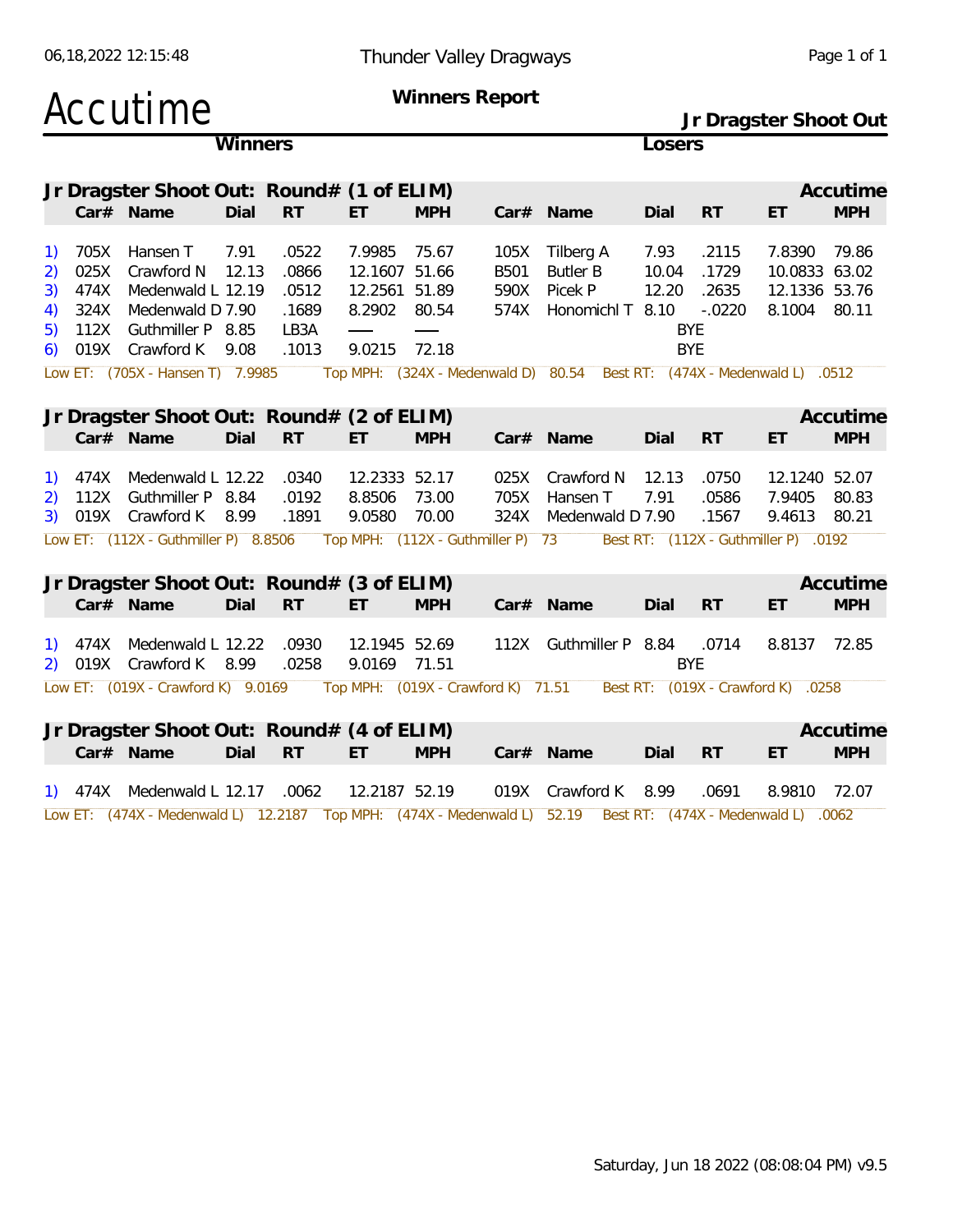| Accutime                  |                                               |                |                |                                                   | Winners Report |              |                                                                                                  |                      |                                | <b>Buick Oldsmobile Pontiac</b>                  |                        |
|---------------------------|-----------------------------------------------|----------------|----------------|---------------------------------------------------|----------------|--------------|--------------------------------------------------------------------------------------------------|----------------------|--------------------------------|--------------------------------------------------|------------------------|
|                           |                                               | Winners        |                |                                                   |                |              |                                                                                                  | Losers               |                                |                                                  |                        |
|                           | Buick Oldsmobile Pontiac: Round# (1 of TT)    |                |                |                                                   |                |              |                                                                                                  |                      |                                |                                                  | Accutime               |
| Car# Name                 |                                               | Dial           | <b>RT</b>      | ET                                                | <b>MPH</b>     |              | Car# Name                                                                                        | Dial                 | <b>RT</b>                      | ET                                               | <b>MPH</b>             |
| NX50<br><sup>1</sup>      | Nedved D                                      | 12.88          | .2970          | 13.1119 104.24                                    |                | 5201         | Hollmann J                                                                                       | 11.22                | LB3A                           | 12.0996 116.88                                   |                        |
| 0044<br>2)                | Fuhr D                                        | 10.70          | .0669          | 10.7323 128.42                                    |                | 0194         | Scotting D                                                                                       | 15.10                | $-.2016$                       | 15.8381 86.97                                    |                        |
| 3) 0851                   | Hulstein C<br>Low ET: (0044 - Fuhr D) 10.7323 | 11.81          | .1598          | 11.9545 114.45<br>Top MPH: (0044 - Fuhr D) 128.42 |                | 0082         | Otto J                                                                                           | 12.30                | .0926                          | 12.1715 110.89<br>Best RT: (0044 - Fuhr D) .0669 |                        |
|                           |                                               |                |                |                                                   |                |              |                                                                                                  |                      |                                |                                                  |                        |
|                           | Buick Oldsmobile Pontiac: Round# (2 of TT)    |                |                |                                                   |                |              |                                                                                                  |                      |                                |                                                  | Accutime               |
| Car# Name                 |                                               | Dial           | <b>RT</b>      | ET                                                | <b>MPH</b>     |              | Car# Name                                                                                        | Dial                 | <b>RT</b>                      | ET                                               | <b>MPH</b>             |
| 0044<br>1)                | Fuhr D                                        | 10.70          | .1589          | 10.6792 129.61                                    |                | 0082         | Otto J                                                                                           | 12.20                | .1140                          | 12.0379 112.30                                   |                        |
| 5201<br>2)                | Hollmann J                                    | 11.22          | .1727          | 11.3084 115.83                                    |                | NX50         | Nedved D                                                                                         | 12.88                | .3639                          | 12.8651 105.29                                   |                        |
| 3)<br>0851                | Hulstein C                                    | 11.90          | .3890          | 11.9760 115.18                                    |                | 0194         | Scotting D                                                                                       | 15.10                | .4462                          | 15.3058 86.49                                    |                        |
|                           | Low ET: (0044 - Fuhr D) 10.6792               |                |                | Top MPH: (0044 - Fuhr D) 129.61                   |                |              |                                                                                                  |                      | Best RT: (0044 - Fuhr D) .1589 |                                                  |                        |
|                           | Buick Oldsmobile Pontiac: Round# (1 of ELIM)  |                |                |                                                   |                |              |                                                                                                  |                      |                                |                                                  | Accutime               |
| Car# Name                 |                                               | Dial           | <b>RT</b>      | ET                                                | <b>MPH</b>     |              | Car# Name                                                                                        | Dial                 | <b>RT</b>                      | ET                                               | <b>MPH</b>             |
|                           |                                               |                |                |                                                   |                |              |                                                                                                  |                      |                                |                                                  |                        |
| 5201<br><b>NX50</b><br>2) | Hollmann J<br>Nedved D                        | 11.31<br>12.82 | .0978<br>.1957 | 11.3963 107.58<br>12.9525 105.04                  |                | 0082<br>0851 | Otto J<br>Hulstein C                                                                             | 12.15<br>11.90 .0512 | .1900                          | 12.4698 111.91<br>11.7883 115.47                 |                        |
| 3) 0044                   | Fuhr D                                        | 10.65          | .0897          | 10.7084 129.31                                    |                |              |                                                                                                  | <b>BYE</b>           |                                |                                                  |                        |
|                           | Low ET: (0044 - Fuhr D) 10.7084               |                |                | Top MPH: (0044 - Fuhr D) 129.31                   |                |              |                                                                                                  |                      | Best RT: (0044 - Fuhr D) .0897 |                                                  |                        |
|                           | Buick Oldsmobile Pontiac: Round# (2 of ELIM)  |                |                |                                                   |                |              |                                                                                                  |                      |                                |                                                  | Accutime               |
| Car# Name                 |                                               | Dial           | <b>RT</b>      | ET                                                | <b>MPH</b>     |              | Car# Name                                                                                        | Dial                 | <b>RT</b>                      | ET                                               | <b>MPH</b>             |
| NX50                      | Nedved D                                      |                |                |                                                   |                |              | Hollmann J                                                                                       | 11.28                |                                |                                                  |                        |
| <b>1</b><br>2) 0044       | Fuhr D                                        | 12.88<br>10.65 | .0916<br>LB3A  | 12.9482 104.92<br>11.0531 128.94                  |                | 5201         |                                                                                                  | <b>BYE</b>           | .2459                          | 11.2820 116.07                                   |                        |
|                           |                                               |                |                |                                                   |                |              | Low ET: (0044 - Fuhr D) 11.0531 Top MPH: (0044 - Fuhr D) 128.94 Best RT: (NX50 - Nedved D) .0916 |                      |                                |                                                  |                        |
|                           |                                               |                |                |                                                   |                |              |                                                                                                  |                      |                                |                                                  |                        |
|                           | Buick Oldsmobile Pontiac: Round# (3 of ELIM)  |                | <b>RT</b>      | ET.                                               | <b>MPH</b>     |              |                                                                                                  |                      |                                |                                                  | Accutime<br><b>MPH</b> |
| Car# Name                 |                                               | Dial           |                |                                                   |                |              | Car# Name                                                                                        | Dial RT              |                                | ET                                               |                        |
| 1) NX50 Nedved D          |                                               | 12.88 .2178    |                | 12.9414 104.97                                    |                |              |                                                                                                  | <b>BYE</b>           |                                |                                                  |                        |
|                           | Low ET: (NX50 - Nedved D) 12.9414             |                |                | Top MPH: (NX50 - Nedved D) 104.97                 |                |              |                                                                                                  |                      |                                | Best RT: (NX50 - Nedved D) .2178                 |                        |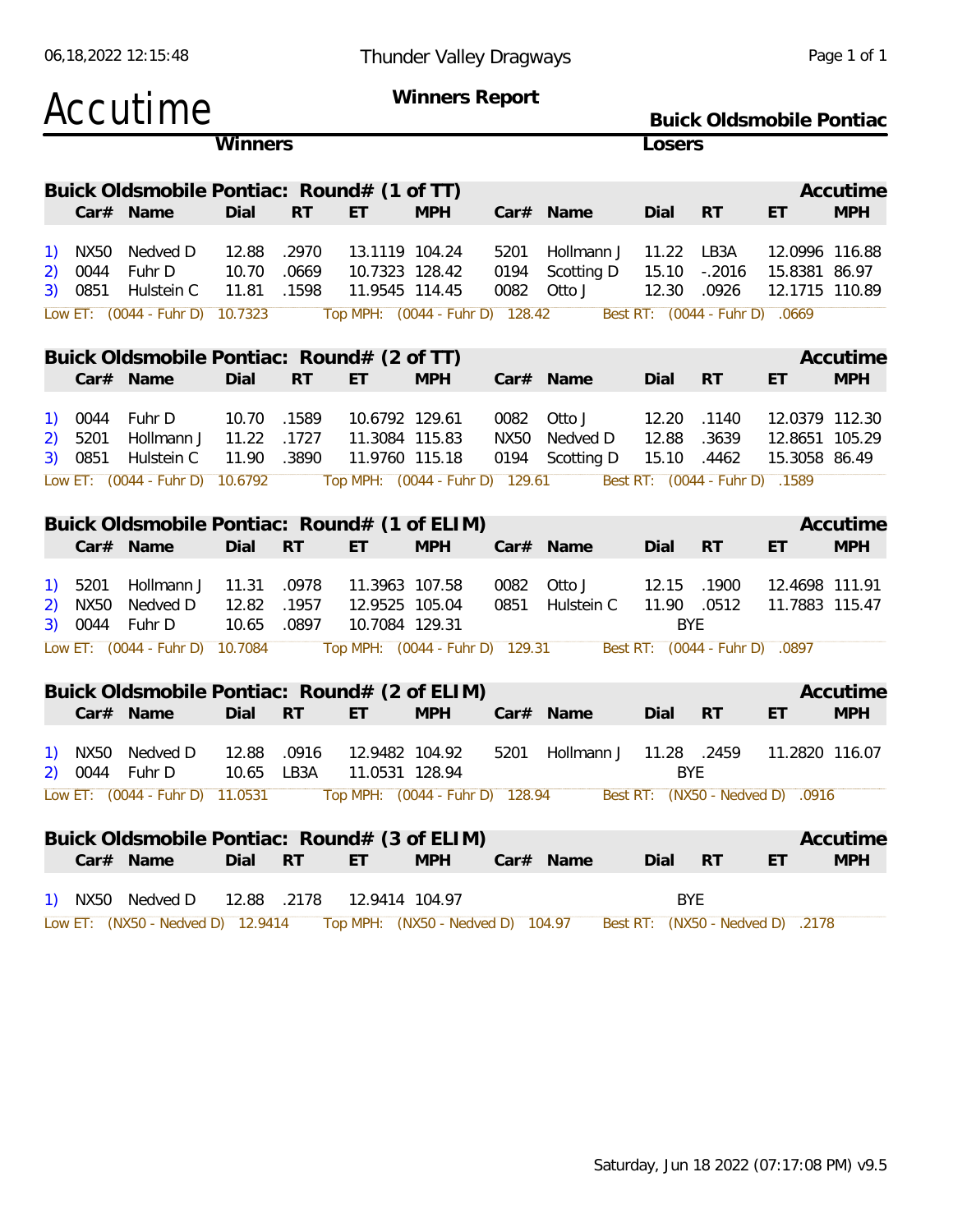| 06,18,2022 12:15:48 |
|---------------------|
|                     |

#### 06,18,2022 12:15:48 Thunder Valley Dragways Page 1 of 1

|                |                              | Accutime                                                                             |                                  |                                  |                                                                                                         | Winners Report | Ford Lincoln Mercury |                                                                              |            |                                                                          |                                   |                        |
|----------------|------------------------------|--------------------------------------------------------------------------------------|----------------------------------|----------------------------------|---------------------------------------------------------------------------------------------------------|----------------|----------------------|------------------------------------------------------------------------------|------------|--------------------------------------------------------------------------|-----------------------------------|------------------------|
|                |                              |                                                                                      | Winners                          |                                  |                                                                                                         |                |                      |                                                                              | Losers     |                                                                          |                                   |                        |
|                |                              | Ford Lincoln Mercury: Round# (1 of TT)                                               |                                  |                                  |                                                                                                         |                |                      |                                                                              |            |                                                                          |                                   | Accutime               |
|                |                              | Car# Name                                                                            | Dial                             | <b>RT</b>                        | ET.                                                                                                     | <b>MPH</b>     |                      | Car# Name                                                                    | Dial       | RT                                                                       | ET                                | <b>MPH</b>             |
| 2)<br>3)       | 8X98<br>0186<br>FX86         | Sila M<br>Swenson C<br>Fedeler J                                                     | 13.45<br>12.75<br>10.38          | .0210<br>.1334<br>.0972          | 13.4473 98.77<br>12.7788 104.72<br>10.4441 129.24                                                       |                | 7273<br>351C         | Sila T<br>Dragstra J                                                         | 14.70      | .4204<br>11.10 .3341<br><b>BYE</b>                                       | 15.9720 79.82<br>24.4996 30.57    |                        |
|                |                              | Low ET: (FX86 - Fedeler J) 10.4441                                                   |                                  |                                  | Top MPH: (FX86 - Fedeler J) 129.24                                                                      |                |                      |                                                                              |            | Best RT: (8X98 - Sila M)                                                 | .0210                             |                        |
|                |                              | Ford Lincoln Mercury: Round# (2 of TT)<br>Car# Name                                  | Dial                             | <b>RT</b>                        | ET                                                                                                      | <b>MPH</b>     |                      | Car# Name                                                                    | Dial       | <b>RT</b>                                                                | ET                                | Accutime<br><b>MPH</b> |
| 2)<br>3)<br>4) | 8X98<br>0186<br>351C<br>FX86 | Sila M<br>Swenson C<br>Dragstra J<br>Fedeler J<br>Low ET: (FX86 - Fedeler J) 10.3352 | 13.43<br>12.75<br>11.10<br>10.43 | .0122<br>.0463<br>.0297<br>.0913 | 13.4673 98.88<br>12.7547 105.24<br>16.8908 48.18<br>10.3352 129.80<br>Top MPH: (FX86 - Fedeler J) 129.8 |                |                      |                                                                              | <b>BYE</b> | <b>BYE</b><br><b>BYE</b><br><b>BYE</b><br>Best RT: (8X98 - Sila M) .0122 |                                   |                        |
|                |                              |                                                                                      |                                  |                                  |                                                                                                         |                |                      |                                                                              |            |                                                                          |                                   |                        |
|                |                              | Ford Lincoln Mercury: Round# (1 of ELIM)<br>Car# Name                                | Dial                             | <b>RT</b>                        | ET                                                                                                      | <b>MPH</b>     |                      | Car# Name                                                                    | Dial       | <b>RT</b>                                                                | ET                                | Accutime<br><b>MPH</b> |
| 2)<br>3)       | 0186<br>FX86<br>8X98         | Swenson C<br>Fedeler J<br>Sila M                                                     | 12.75<br>10.33<br>13.43          | .0391<br>.4110<br>.0916          | 12.7466 105.14<br>9.9287 133.41<br>13.4383 99.05                                                        |                |                      | 351C Dragstra J                                                              |            | <b>BYE</b><br><b>BYE</b><br>11.10 .0506                                  | 11.3509 119.21                    |                        |
|                |                              | Low ET: (FX86 - Fedeler J) 9.9287                                                    |                                  |                                  | Top MPH: (FX86 - Fedeler J) 133.41                                                                      |                |                      |                                                                              |            |                                                                          | Best RT: (0186 - Swenson C) .0391 |                        |
|                |                              | Ford Lincoln Mercury: Round# (2 of ELIM)<br>Car# Name                                | Dial                             | <b>RT</b>                        | ET                                                                                                      | <b>MPH</b>     |                      | Car# Name                                                                    | Dial       | <b>RT</b>                                                                | ET                                | Accutime<br><b>MPH</b> |
|                | 1) 8X98 Sila M               | 2) FX86 Fedeler J                                                                    | 13.43 .0713                      |                                  | 13.5001 98.86                                                                                           |                |                      | 10.33 .0380  10.4551  132.98  0186  Swenson C  12.74  .0787  12.7307  104.26 | <b>BYE</b> |                                                                          |                                   |                        |
|                |                              | Low ET: (FX86 - Fedeler J) 10.4551 Top MPH: (FX86 - Fedeler J) 132.98                |                                  |                                  |                                                                                                         |                |                      |                                                                              |            |                                                                          | Best RT: (FX86 - Fedeler J) .0380 |                        |
|                |                              | Ford Lincoln Mercury: Round# (3 of ELIM)<br>Car# Name                                | Dial                             | <b>RT</b>                        | ET.                                                                                                     | <b>MPH</b>     |                      | Car# Name                                                                    | Dial RT    |                                                                          | ET                                | Accutime<br><b>MPH</b> |
|                |                              | 1) FX86 Fedeler J                                                                    |                                  | 10.38 .1737                      | 10.3235 127.30                                                                                          |                |                      | 8X98 Sila M                                                                  |            | 13.46 .2090                                                              | 13.3543 99.56                     |                        |

Low ET: (FX86 - Fedeler J) 10.3235 Top MPH: (FX86 - Fedeler J) 127.3 Best RT: (FX86 - Fedeler J) .1737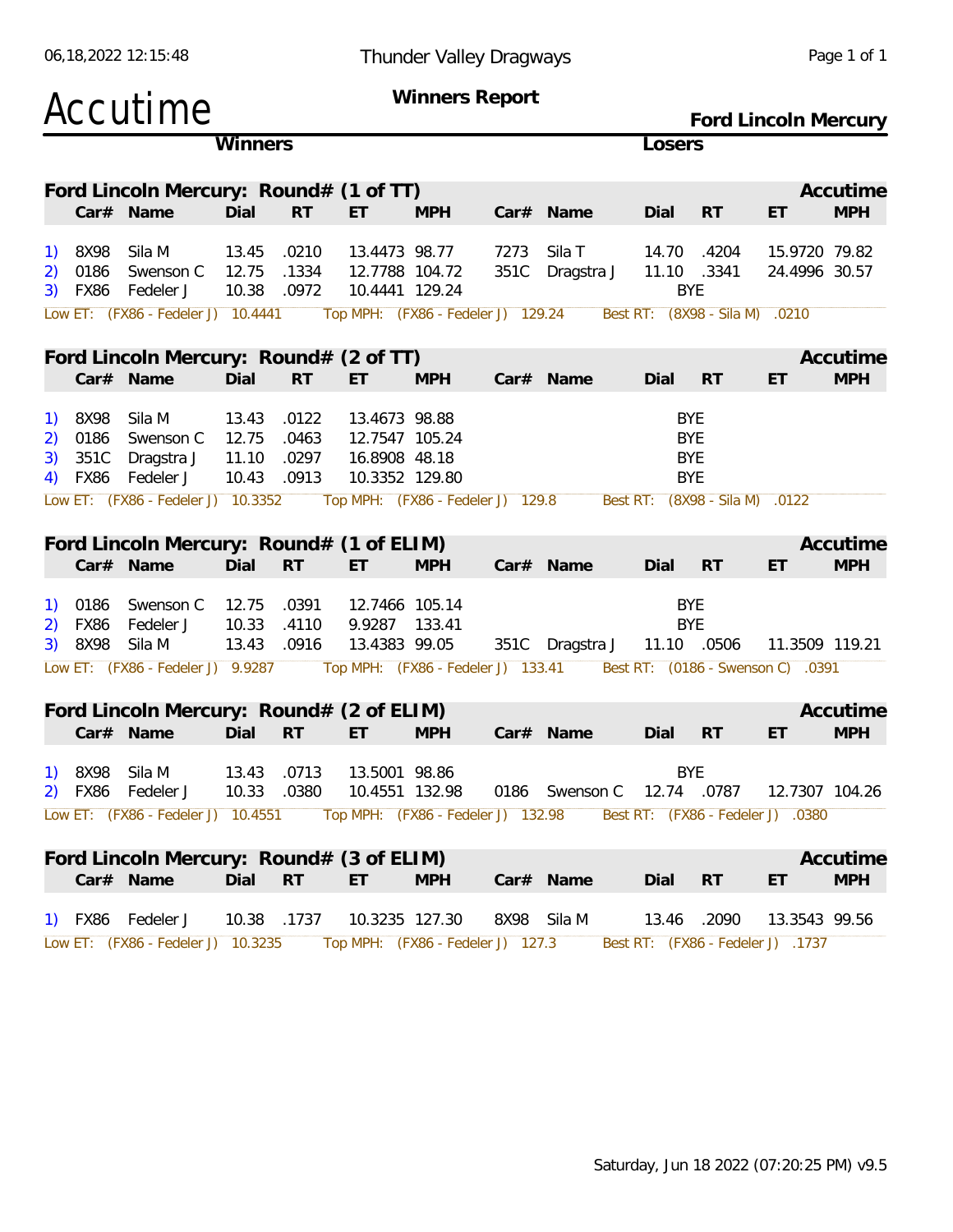### Accutime **Winners Report**

**Mopar**

| Winners                                        |             |                                     |       |           |                                    |            |             | Losers            |             |                                  |                                   |            |  |  |
|------------------------------------------------|-------------|-------------------------------------|-------|-----------|------------------------------------|------------|-------------|-------------------|-------------|----------------------------------|-----------------------------------|------------|--|--|
|                                                |             | Mopar: Round# $(1$ of TT)           |       |           |                                    |            |             |                   |             |                                  |                                   | Accutime   |  |  |
|                                                |             | Car# Name                           | Dial  | <b>RT</b> | ET                                 | <b>MPH</b> |             | Car# Name         | Dial        | <b>RT</b>                        | ET                                | <b>MPH</b> |  |  |
|                                                |             |                                     |       |           |                                    |            |             |                   |             |                                  |                                   |            |  |  |
| $\left( \begin{matrix} 1 \end{matrix} \right)$ | 1X68        | Metzger J                           | 12.91 | .0095     | 12.8841 104.07                     |            | 6317        | Bjordal M         | 12.88       | .1076                            | 12.8415 103.69                    |            |  |  |
| 2)                                             | 0146        | Martinsen M                         | 15.76 | .2473     | 15.4185 89.53                      |            | 079J        | Evans J           | 16.50       | .2075                            | 16.5898 80.07                     |            |  |  |
| 3)                                             | 0175        | Kirk T                              | 11.69 | .0923     | 11.8540 112.53                     |            | 5252        | Martinsen K       | 12.24       | LB3A                             |                                   |            |  |  |
| 4)                                             | 0182        | Keiser J                            | 11.95 | .1609     | 12.0000 113.21                     |            |             |                   | <b>BYE</b>  |                                  |                                   |            |  |  |
| 5)                                             | 0141        | McKenney L                          | 12.40 | .0582     | 12.8267 110.38                     |            |             |                   | <b>BYE</b>  |                                  |                                   |            |  |  |
| 6)                                             | 0195        | Hartley B                           | 10.00 | .1217     | 10.2441 134.81                     |            | <b>TX31</b> | Hantke H          | 10.59       | .0376                            | 10.6712 125.24                    |            |  |  |
| 7)                                             | 0231        | Carlson D                           | 13.00 | .4643     | 14.1935 91.80                      |            | ZX63        | Anderson K        | 10.57       | LB3A                             | 11.8876 125.03                    |            |  |  |
| 8)                                             | 0237        | <b>Blake N</b>                      | 10.50 | .2384     | 10.4426 129.61                     |            | 0189        | Hardin T          | 14.89       | $-.0508$                         | 14.9485 89.46                     |            |  |  |
| 9)                                             | D44T        | Schmidt J                           | 10.51 | .0146     | 10.4399 127.88                     |            | 0236        | <b>Blake R</b>    | 10.65       | .1413                            | 10.5708 127.15                    |            |  |  |
|                                                | 10) 0376    | Filter R                            | 10.48 | .0495     | 10.5098 125.59                     |            | 0223        | Turner E          | 12.19       | .1933                            | 12.3104 109.22                    |            |  |  |
|                                                |             | Low ET: (0195 - Hartley B) 10.2441  |       |           | Top MPH: (0195 - Hartley B) 134.81 |            |             |                   |             |                                  | Best RT: (1X68 - Metzger J) .0095 |            |  |  |
|                                                |             | Mopar: Round# $(2 \text{ of } TT)$  |       |           |                                    |            |             |                   |             |                                  |                                   | Accutime   |  |  |
|                                                |             | Car# Name                           | Dial  | <b>RT</b> | ET                                 | <b>MPH</b> |             | Car# Name         | Dial        | <b>RT</b>                        | ET                                | <b>MPH</b> |  |  |
| $\left( \begin{matrix} 1 \end{matrix} \right)$ | 079J        | Evans J                             | 16.47 | .2951     | 16.8234 80.03                      |            | 6317        | Bjordal M         | 12.82       | $-.0009$                         | 12.7389 104.46                    |            |  |  |
| 2)                                             | 0189        | Hardin T                            | 14.89 | .1975     | 14.5339 95.12                      |            | 0146        | Martinsen M 15.37 |             | .2912                            | 15.4189 89.43                     |            |  |  |
| 3)                                             | 0175        | Kirk T                              | 11.75 | .0637     | 11.7922 112.53                     |            | 0141        | McKenney L        | 12.40       | .0390                            | 12.9041 109.01                    |            |  |  |
| 4)                                             | 5252        | Martinsen K                         | 12.24 | .0693     | 12.0957 111.08                     |            | D44T        | Schmidt J         | 10.43       | $-.0421$                         | 11.4240 121.75                    |            |  |  |
| 5)                                             | 0195        | Hartley B                           | 10.20 | .3936     | 10.0764 132.74                     |            | 0237        | Blake N           | 10.40       | .2522                            | 10.4395 129.80                    |            |  |  |
| 6)                                             | ZX63        | Anderson K                          | 10.57 | .0868     | 10.6740 126.19                     |            | 0182        | Keiser J          | 11.95       | .1041                            | 12.0292 113.15                    |            |  |  |
| 7)                                             | <b>TX31</b> | Hantke H                            | 10.65 | .0068     | 10.7312 125.42                     |            | 0236        | <b>Blake R</b>    | 10.57       | .3594                            | 10.5668 126.98                    |            |  |  |
| 8)                                             | 0223        | Turner E                            | 12.30 | .1120     | 12.2968 109.30                     |            | 0231        | Carlson D         | 13.00       | .1295                            | 12.7899 103.69                    |            |  |  |
| 9)                                             | 0376        | Filter R                            | 10.50 | .1582     | 10.5844 125.52                     |            | 1X68        | Metzger J         | 12.88       | $-.0071$                         | 12.8106 104.51                    |            |  |  |
|                                                |             | Low ET: (0195 - Hartley B) 10.0764  |       |           | Top MPH: (0195 - Hartley B) 132.74 |            |             |                   |             |                                  | Best RT: (TX31 - Hantke H) .0068  |            |  |  |
|                                                |             |                                     |       |           |                                    |            |             |                   |             |                                  |                                   |            |  |  |
|                                                |             | Mopar: $Round# (1 of ELIM)$         |       |           |                                    |            |             |                   |             |                                  |                                   | Accutime   |  |  |
|                                                |             | Car# Name                           | Dial  | <b>RT</b> | ET                                 | <b>MPH</b> |             | Car# Name         | Dial        | <b>RT</b>                        | ET                                | <b>MPH</b> |  |  |
| 1)                                             | 0141        | McKenney L                          | 12.80 | .0720     | 12.8162 109.76                     |            | 0175        | Kirk T            | 11.79 .0883 |                                  | 11.7330 108.99                    |            |  |  |
| 2)                                             | 0237        | <b>Blake N</b>                      | 10.43 | .1881     | 10.4090 129.80                     |            |             |                   | BYE         |                                  |                                   |            |  |  |
| 3)                                             | TX31        | Hantke H                            | 10.68 | .0282     | 10.7844 125.42                     |            | 1X68        | Metzger J         | 12.81       | .0617                            | 12.6129 101.42                    |            |  |  |
| 4)                                             | 6317        | Bjordal M                           | 12.71 | .2064     | 12.8009 93.95                      |            | 079J        | Evans J           | 16.47       | .3067                            | 16.5812 80.10                     |            |  |  |
| 5)                                             | 0146        | Martinsen M                         | 15.37 | .1043     | 15.4555 89.41                      |            | D44T        | Schmidt J         | 10.40       | .1093                            | 10.5158 125.03                    |            |  |  |
| 6)                                             | 0236        | Blake R                             | 10.56 | .6674     | 10.6346 127.01                     |            | 0189        | Hardin T          | 14.52       | $-0.1526$                        | 14.6056 90.60                     |            |  |  |
| 7)                                             | 0376        | Filter R                            | 10.50 | .0225     | 10.4495 126.12                     |            | 0223        | Turner E          | 12.30       | .1539                            | 12.0673 103.64                    |            |  |  |
| 8)                                             | 0231        | Carlson D                           | 12.75 | .2223     | 12.7727 101.93                     |            | 0182        | Keiser J          | 11.95       | .3864                            | 12.0178 113.38                    |            |  |  |
| 9)                                             | 5252        | Martinsen K 12.10                   |       | .0792     | 12.1662 111.25                     |            | ZX63        | Anderson K        | 10.65       | $-.3982$                         | 11.0213 124.45                    |            |  |  |
|                                                |             | Low ET: (0237 - Blake N) 10.409     |       |           | Top MPH: (0237 - Blake N) 129.8    |            |             |                   |             | Best RT: (0376 - Filter R) .0225 |                                   |            |  |  |
|                                                |             | Mopar: Round# $(2 \text{ of ELIM})$ |       |           |                                    |            |             |                   |             |                                  |                                   | Accutime   |  |  |
|                                                |             |                                     |       |           |                                    |            |             |                   |             |                                  |                                   |            |  |  |

|  | $NIO$ par: Round $# (Z 0$ i ELIMI)            |      |      |    |            |      |                                     |      |     |                | ACCULIME   |
|--|-----------------------------------------------|------|------|----|------------|------|-------------------------------------|------|-----|----------------|------------|
|  | Car# Name                                     | Dial | - RT | ET | <b>MPH</b> | Car# | Name                                | Dial | RT. | ET             | <b>MPH</b> |
|  | 1) 0146 Martinsen M 15.40 .0955 15.3109 90.13 |      |      |    |            |      | 6317    Bjordal M    12.71   -.1159 |      |     | 12.6890 104.68 |            |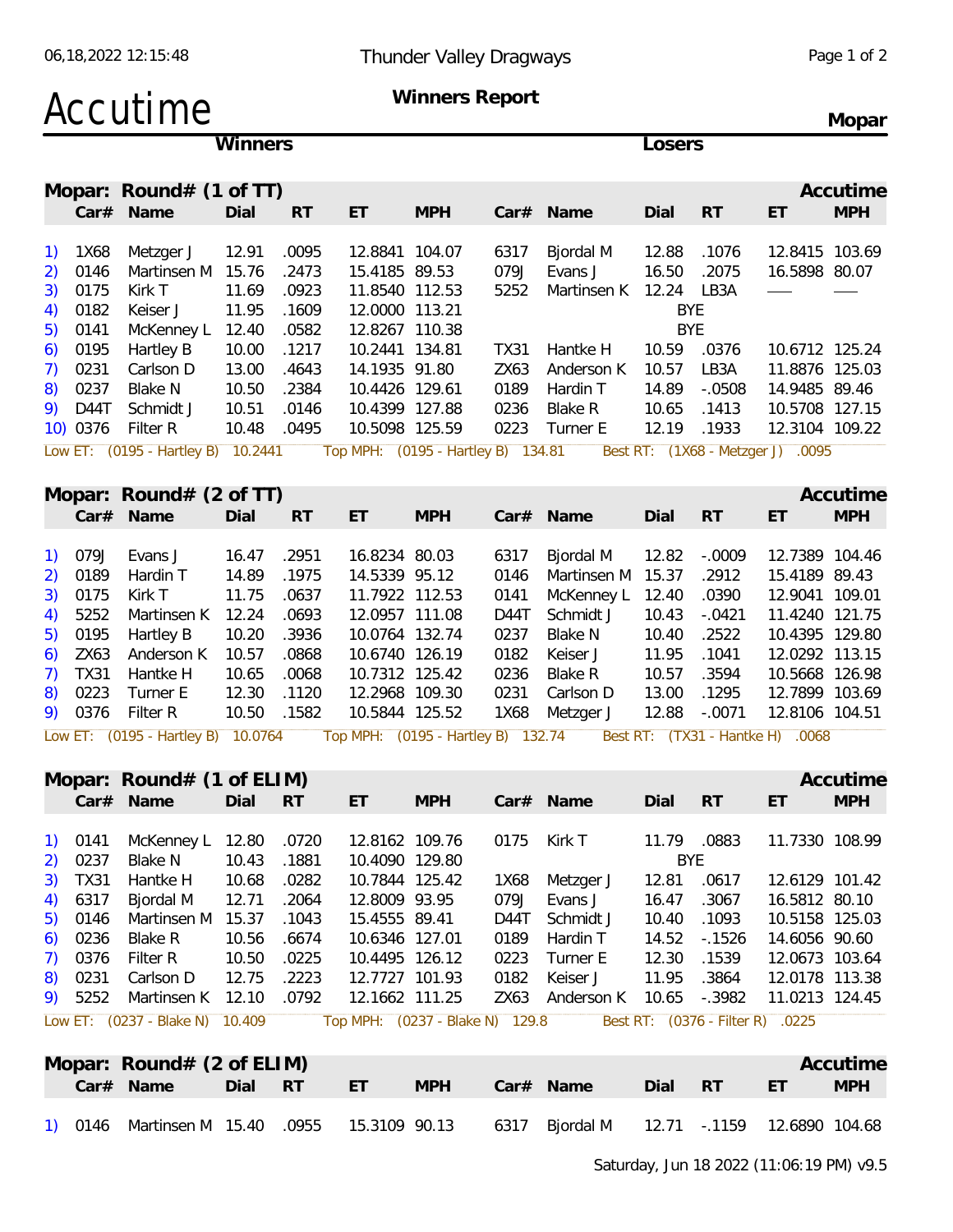|    |                    | 06, 18, 2022 12: 15: 48           |                |                |                                   | Thunder Valley Dragways |                     |                                     |                           |           |                                  | Page 2 of 2 |
|----|--------------------|-----------------------------------|----------------|----------------|-----------------------------------|-------------------------|---------------------|-------------------------------------|---------------------------|-----------|----------------------------------|-------------|
|    | 2) TX31            | Hantke H                          | 10.74          | .0441          | 10.9895 104.46                    |                         | 0141                | McKenney L 12.80                    |                           | .0021     | 15.9813 66.85                    |             |
| 3) | 0231               | Carlson D                         | 12.75          | .1502          | 12.7690 99.18                     |                         | 5252                | Martinsen K                         | 12.15                     | .1517     | 12.3458 110.70                   |             |
| 4) | 0236<br>5) 0376    | Blake R<br>Filter R               | 10.56<br>10.44 | .0443<br>.0566 | 10.6648 126.72<br>10.4747 126.16  |                         | 0237                | Blake N                             | 10.38 .2176<br><b>BYE</b> |           | 10.3143 130.32                   |             |
|    |                    | Low ET: $(0376 - Filter R)$       | 10.4747        |                | Top MPH: (0236 - Blake R) 126.72  |                         |                     |                                     |                           |           | Best RT: (TX31 - Hantke H) .0441 |             |
|    |                    | Mopar: $Round# (3 of ELIM)$       |                |                |                                   |                         |                     |                                     |                           |           |                                  | Accutime    |
|    |                    | Car# Name                         | Dial           | <b>RT</b>      | ET                                | <b>MPH</b>              |                     | Car# Name                           | Dial                      | <b>RT</b> | ET                               | <b>MPH</b>  |
|    | 1) 0231<br>2) 0376 | Carlson D<br>Filter R             | 12.75<br>10.44 | .1525<br>.1075 | 12.7624 104.53<br>10.4846 114.80  |                         | <b>TX31</b><br>0146 | Hantke H<br>Martinsen M 15.35 .2409 | 10.71                     | .0509     | 10.6834 125.70<br>15.4463 89.37  |             |
|    | 3) 0236            | Blake R                           | 10.56          | .4759          |                                   |                         |                     |                                     | <b>BYE</b>                |           |                                  |             |
|    |                    | Low ET: $(0376 - Filter R)$       | 10.4846        |                | Top MPH: (0376 - Filter R) 114.8  |                         |                     |                                     |                           |           | Best RT: (0376 - Filter R) .1075 |             |
|    |                    | Mopar: Round# (4 of ELIM)         |                |                |                                   |                         |                     |                                     |                           |           |                                  | Accutime    |
|    |                    | Car# Name                         | Dial           | <b>RT</b>      | ET                                | <b>MPH</b>              |                     | Car# Name                           | Dial                      | <b>RT</b> | ET                               | <b>MPH</b>  |
|    | 1) 0376<br>2) 0231 | Filter R<br>Carlson D             | 10.42<br>12.75 | .0587<br>.2185 | 10.5378 110.27<br>13.0442 101.60  |                         |                     |                                     | <b>BYE</b><br><b>BYE</b>  |           |                                  |             |
|    |                    | Low ET: $(0376 - Filter R)$       | 10.5378        |                | Top MPH: (0376 - Filter R) 110.27 |                         |                     |                                     |                           |           | Best RT: (0376 - Filter R) .0587 |             |
|    |                    | Mopar: $Round# (5 of ELIM)$       |                |                |                                   |                         |                     |                                     |                           |           |                                  | Accutime    |
|    |                    | Car# Name                         | Dial           | <b>RT</b>      | ET                                | <b>MPH</b>              |                     | Car# Name                           | Dial                      | <b>RT</b> | ET                               | <b>MPH</b>  |
|    |                    | 1) 0376 Filter R                  | 10.40          | .0885          | 10.7079 102.74                    |                         |                     | 0231 Carlson D                      | 12.75                     | .1776     | 13.1671 101.28                   |             |
|    |                    | Low ET: (0376 - Filter R) 10.7079 |                |                | Top MPH: (0376 - Filter R) 102.74 |                         |                     |                                     |                           |           | Best RT: (0376 - Filter R) .0885 |             |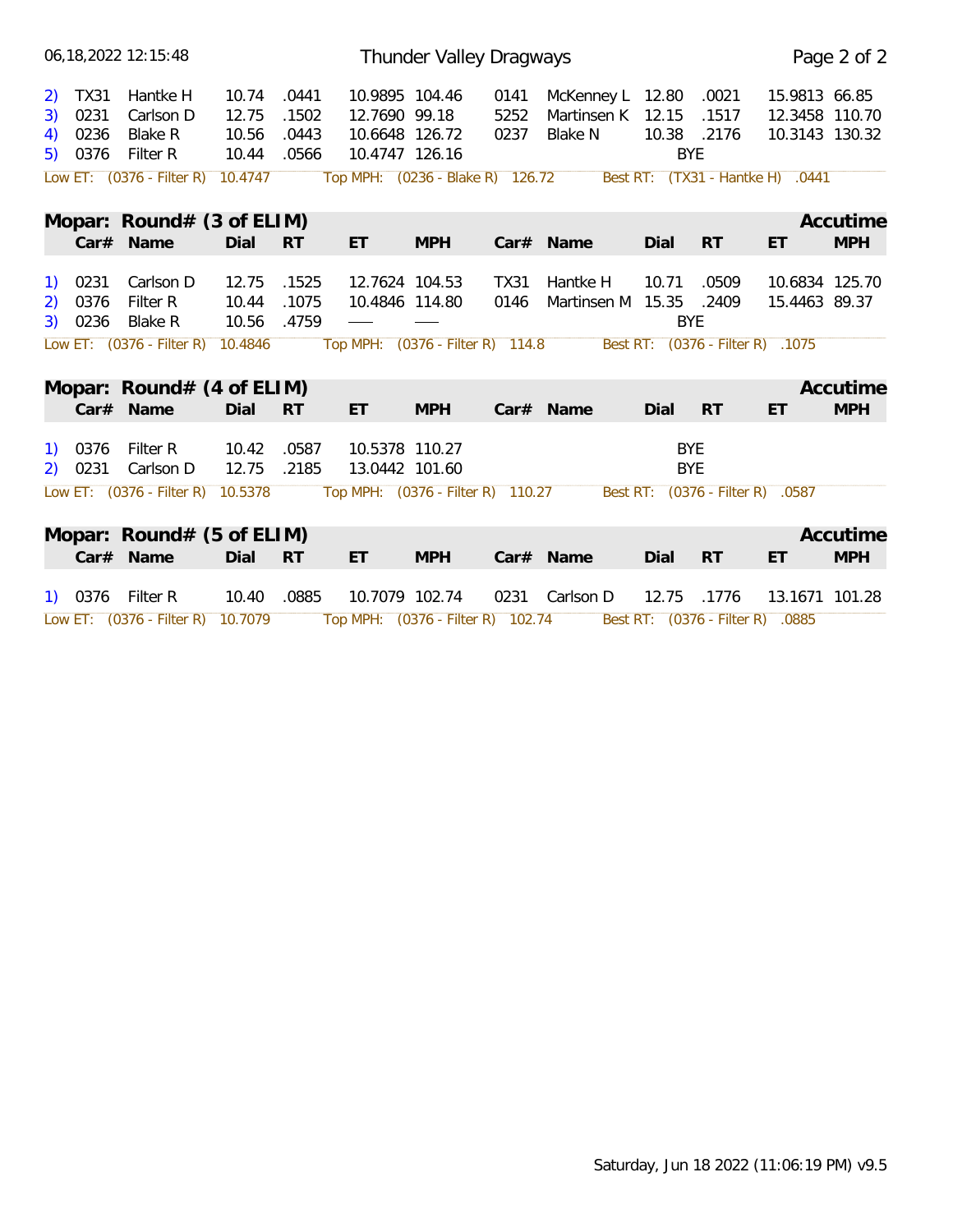Accutime **Winners Report Trophy Street Car Shoot Out Winners Losers Trophy Street Car Shoot Out: Round# (1 of TT) Accutime Car# Name Dial RT ET MPH Car# Name Dial RT ET MPH** 1) 5X67 Johnke D 12.79 .0730 12.9245 108.75 0298 Andrews H 13.63 .4444 13.6494 98.30 2) 0204 McCurdy C 12.64 .9627 13.1774 105.58 0297 Andrews S 16.18 -.1936 15.9706 80.83 3) 0186 Swenson C 12.70 .0422 12.7734 105.04 MD11 Preheim M 14.97 -.0335 14.9877 86.84 4) 0076 Toupal C 12.70 .1007 12.6751 105.81 0106 Tenfingers T 12.60 .2276 12.7145 105.86 5) 5409 Beek B 12.03 .0789 11.9462 112.05 8X66 Kocmich J 12.38 .1103 12.8755 107.17 6) 8X23 Bremer N 12.05 .3509 11.9617 108.51 7X91 Culp C 12.80 .1650 12.5397 108.30 Low ET: (5409 - Beek B) 11.9462 Top MPH: (5409 - Beek B) 112.05 Best RT: (0186 - Swenson C) .0422 **Trophy Street Car Shoot Out: Round# (2 of TT) Accutime Car# Name Dial RT ET MPH Car# Name Dial RT ET MPH** 1) 0204 McCurdy C 12.64 .4814 12.3232 107.53 5X67 Johnke D 12.97 -.0113 12.9831 108.25 2) 0106 Tenfingers T 12.60 .0459 12.7143 105.88 0297 Andrews S 15.97 .0636 16.0462 81.60 3) 0298 Andrews H 13.60 .0934 13.7974 97.64 5409 Beek B 11.94 .5835 22.4171 42.84 4) 0076 Toupal C 12.66 .2476 12.9421 105.41 8X23 Bremer N 11.94 -.0110 11.8701 108.88 5) 8X66 Kocmich J 12.86 .1244 12.9637 106.74 MD11 Preheim M 14.97 -.0144 14.9230 86.96 6) 7X91 Culp C 12.50 .2910 12.4707 109.68 0186 Swenson C 12.75 .0367 12.7811 104.90 Low ET: (0204 - McCurdy C) 12.3232 Top MPH: (7X91 - Culp C) 109.68 Best RT: (0106 - Tenfingers T) .0459 **Trophy Street Car Shoot Out: Round# (1 of ELIM) Accutime Car# Name Dial RT ET MPH Car# Name Dial RT ET MPH** 1) 0204 McCurdy C 12.33 .0561 12.4646 106.74 0298 Andrews H 13.65 -.0302 13.9119 97.42 2) 0106 Tenfingers T 12.70 .1200 12.7646 100.74 5X67 Johnke D 12.93 .2490 13.0819 95.10 3) 0076 Toupal C 12.66 -.0515 12.9184 93.03 MD11 Preheim M 14.92 -.0127 14.9687 86.99 4) 8X66 Kocmich J 12.96 .1039 12.8901 106.81 8X23 Bremer N 11.84 -.0062 16.3400 64.15 5) 0297 Andrews S 15.94 .0927 16.0704 80.09 7X91 Culp C 12.45 .1611 12.5621 108.96 6) 0186 Swenson C 12.75 .1465 12.9699 104.31 BYE Low ET: (0204 - McCurdy C) 12.4646 Top MPH: (8X66 - Kocmich J) 106.81 Best RT: (0204 - McCurdy C) .0561 **Trophy Street Car Shoot Out: Round# (2 of ELIM) Accutime Car# Name Dial RT ET MPH Car# Name Dial RT ET MPH** 1) 0204 McCurdy C 12.47 .0797 12.5198 99.38 8X66 Kocmich J 12.88 .1425 12.8443 106.53 2) 0076 Toupal C 12.66 .1741 12.7475 106.33 0297 Andrews S 15.99 .1143 16.2288 80.52 3) 0186 Swenson C 12.85 .0296 12.8957 102.32 0106 Tenfingers T 12.70 .0841 12.7016 106.13 Low ET: (0204 - McCurdy C) 12.5198 Top MPH: (0076 - Toupal C) 106.33 Best RT: (0186 - Swenson C) .0296 **Trophy Street Car Shoot Out: Round# (3 of ELIM) Accutime Car# Name Dial RT ET MPH Car# Name Dial RT ET MPH** 1) 0076 Toupal C 12.70 .3704 12.7226 106.11 0204 McCurdy C 12.49 .1251 12.7961 88.74

2) 0186 Swenson C 12.85 .0370 12.8823 104.72 BYE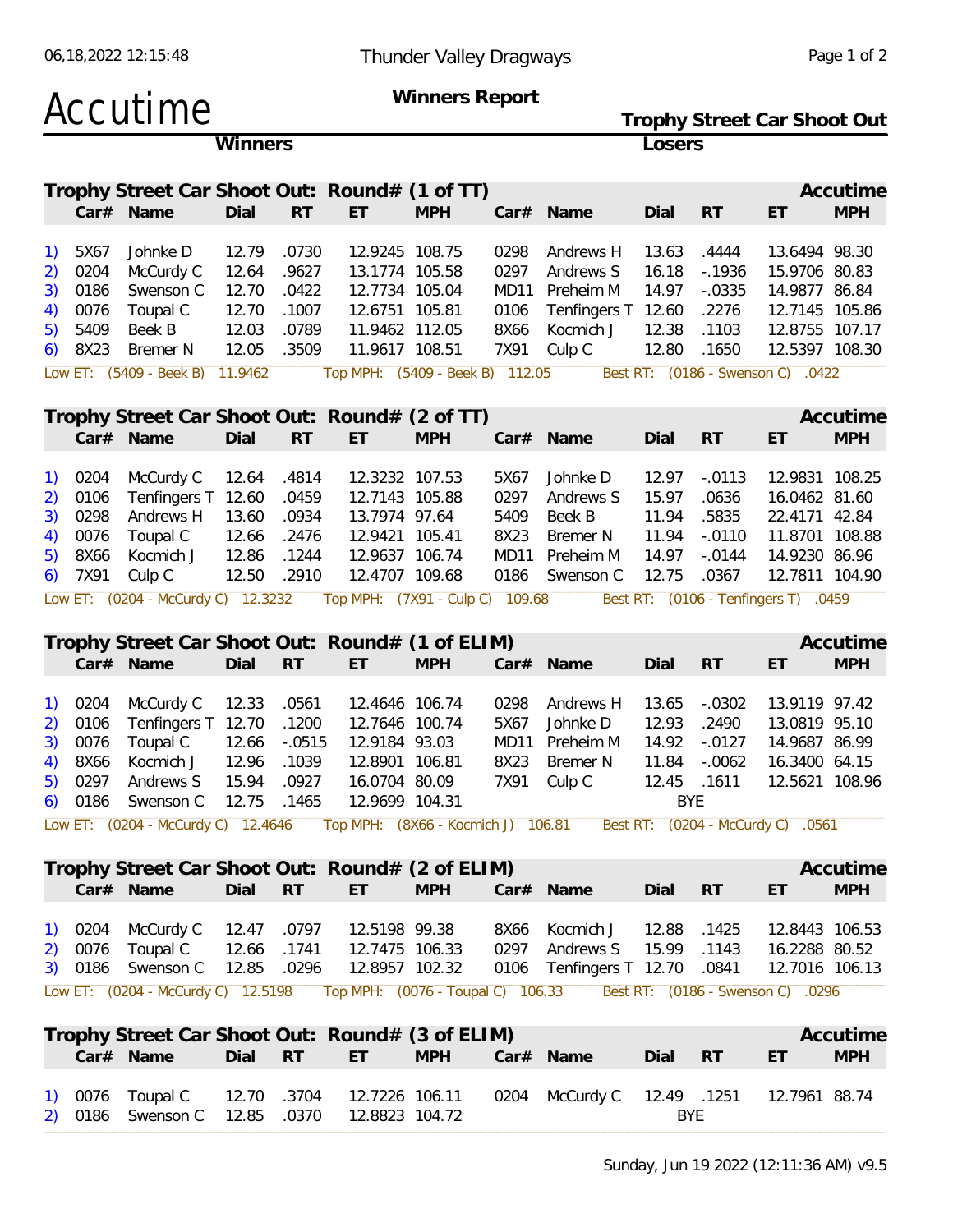| 06,18,2022 12:15:48                                                                                  |         |    | Thunder Valley Dragways |             | Page 2 of 2 |             |                |            |  |
|------------------------------------------------------------------------------------------------------|---------|----|-------------------------|-------------|-------------|-------------|----------------|------------|--|
| Low ET: (0076 - Toupal C) 12.7226 Top MPH: (0076 - Toupal C) 106.11 Best RT: (0186 - Swenson C) 0370 |         |    |                         |             |             |             |                |            |  |
| Trophy Street Car Shoot Out: Round# (4 of ELIM)                                                      |         |    |                         |             |             |             |                | Accutime   |  |
| $Car#$ Name                                                                                          | Dial RT | ET | <b>MPH</b>              | $Car#$ Name | Dial RT     |             | ET             | <b>MPH</b> |  |
| 1) 0186 Swenson C 12.85 .1502 12.9425 99.73 0076 Toupal C                                            |         |    |                         |             |             | 12.70 .3589 | 12.6253 106.94 |            |  |
| 1502. [0186 - Swenson C) 12.9425 Top MPH: (0186 - Swenson C) 99.73 Best RT: (0186 - Swenson C) 1502  |         |    |                         |             |             |             |                |            |  |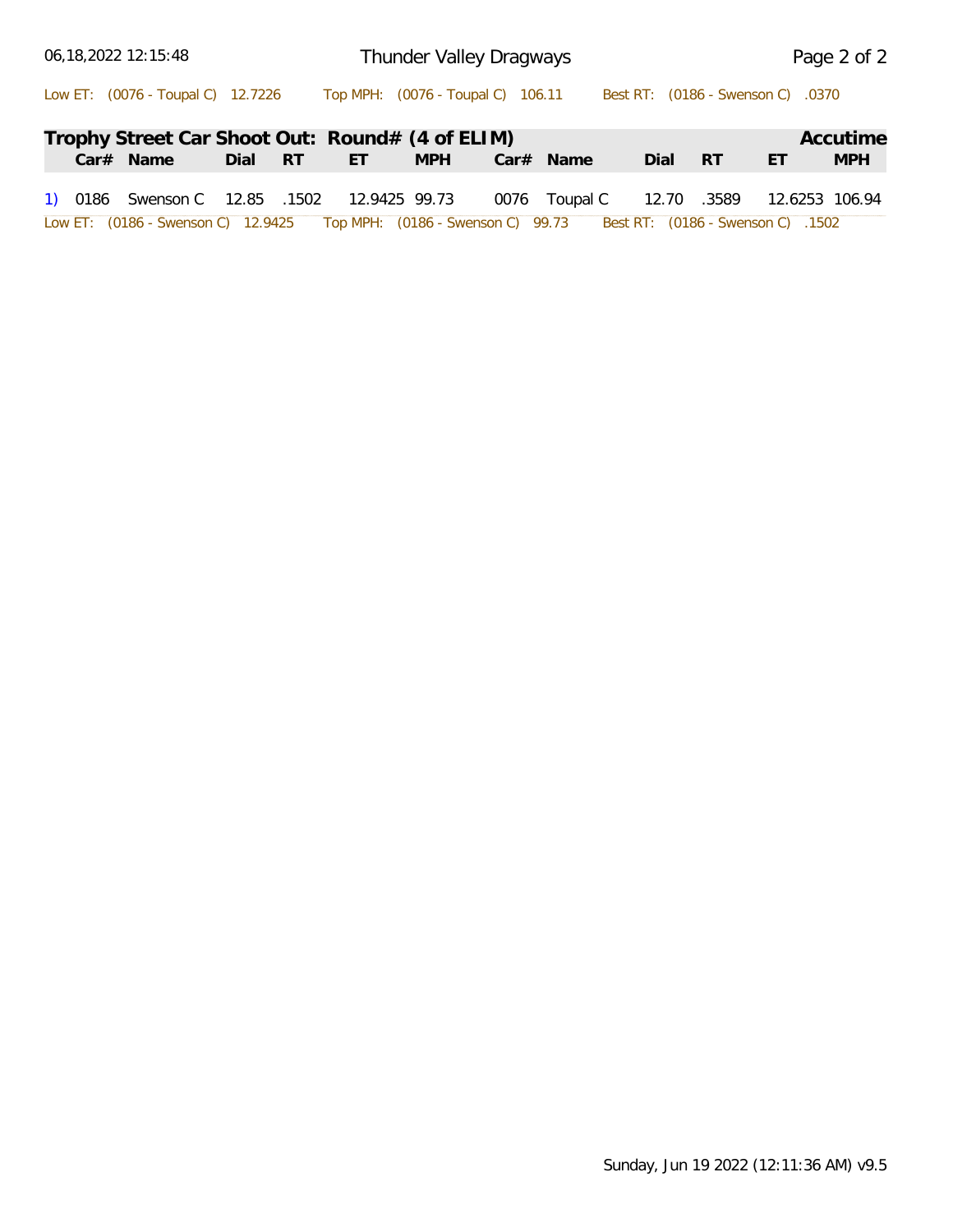# Accutime **Winners Report**

**No Box Shoot Out**

**Winners Losers**

|    |          | No Box Shoot Out: Round# (1 of TT) |       |           |                |            |             |                                                                                                                   |       |           |                | Accutime   |
|----|----------|------------------------------------|-------|-----------|----------------|------------|-------------|-------------------------------------------------------------------------------------------------------------------|-------|-----------|----------------|------------|
|    |          | Car# Name                          | Dial  | <b>RT</b> | ET.            | <b>MPH</b> |             | Car# Name                                                                                                         | Dial  | <b>RT</b> | ET             | <b>MPH</b> |
| 1) | 2X20     | Cohoon K                           | 9.25  | .6028     | 9.4232         | 136.45     | 1X68        | Metzger J                                                                                                         | 12.61 | .0461     | 12.9118 103.54 |            |
| 2) | 051D     | Nixon D                            | 10.50 | .1105     | 10.5685 120.19 |            | 5X66        | Walz G                                                                                                            | 11.98 | .0166     | 12.1347 110.67 |            |
| 3) | 5X67     | Johnke D                           | 13.01 | .1290     | 12.7958 109.65 |            | 8X98        | Sila M                                                                                                            | 13.43 | .0628     | 13.5367 98.88  |            |
| 4) | 0X01     | Bartak T                           | 11.84 | .3170     | 11.8987 111.50 |            | 0093        | Sell W                                                                                                            | 12.15 | .0536     | 12.1974 108.85 |            |
| 5) | AX25     | Kohrs E                            | 10.45 | .3849     | 11.1095 122.38 |            | <b>NX10</b> | Nedved J                                                                                                          | 12.92 | 1.5507    | 13.7360 100.27 |            |
| 6) | 0047     | Kocmich J                          | 11.51 | .0715     | 11.4863 116.70 |            | 0296        | Bellwood Z                                                                                                        | 12.50 | $-.0198$  | 13.5776 105.19 |            |
| 7) | MX50     | Aaesby B                           | 10.39 | .0816     | 10.3557 132.86 |            | 0169        | Underberg R 10.41                                                                                                 |       | .1787     | 10.4112 130.02 |            |
| 8) | 0100     | McFarling J                        | 10.88 | .1168     | 10.1796 132.04 |            | 1115        | Selland B                                                                                                         | 10.67 | .0241     | 11.1642 95.93  |            |
|    | 9) 0025  | Helmer R                           | 12.10 | .0222     | 12.1470 110.76 |            | 1062        | McGaugh I                                                                                                         | 11.48 | .5839     | 11.7493 107.17 |            |
|    | 10) 0036 | Benda A                            | 12.31 | .2591     | 12.2640 108.54 |            | 0234        | Caskey E                                                                                                          | 12.37 | .0961     | 14.5669 86.17  |            |
|    | 11) 5X28 | Robinson T                         | 10.62 | .0696     | 10.7195 126.40 |            | 5783        | Schuman T                                                                                                         | 11.87 | .1300     | 11.9734 108.91 |            |
|    | 12) 4X51 | Lardy W                            | 10.07 | .0563     | 10.1771 130.25 |            | 0196        | Hooth D                                                                                                           | 12.29 | .0401     | 12.2868 107.94 |            |
|    | 13) BX10 | Robinson J                         | 10.75 | .0266     | 10.8100 123.66 |            | 1359        | <b>Butler M</b>                                                                                                   | 11.40 | .1372     | 11.3832 115.38 |            |
|    | 14) TX65 | Thorson R                          | 9.69  | .2762     | 9.7032         | 136.99     | <b>TX30</b> | Hantke F                                                                                                          | 10.74 | .0448     | 10.7026 124.65 |            |
|    | 15) 0X31 | Heckanliable 9.25                  |       | .0469     | 9.3095         | 145.68     | 3X51        | Clement C                                                                                                         | 10.20 | .0399     | 10.3180 131.54 |            |
|    | 16) 0051 | Moen M                             | 9.50  | .1549     | 9.7414         | 139.79     | DM15        | Preheim D                                                                                                         | 10.56 | .1637     | 10.5184 127.51 |            |
|    | 17) 0043 | Nusz T                             | 11.99 | .0177     | 12.0036 111.50 |            | 501V        | Verba C                                                                                                           | 12.01 | .0574     | 12.0258 109.65 |            |
|    | 18) 066X | Poppens D                          | 10.70 | .3100     | 10.3888 128.17 |            | 5005        | Hollmann T                                                                                                        | 10.50 | .1503     | 10.9485 115.41 |            |
|    | 19) 4X81 | Sullivan D                         | 10.55 | .0088     | 10.5436 125.73 |            | AX00        | McCarty J                                                                                                         | 12.05 | .0556     | 11.9665 108.77 |            |
|    | 20) 0242 | Marso B                            | 10.25 | .2394     | 10.2956 131.96 |            | TX7Y        | Guthmiller J                                                                                                      | 10.89 | .0123     | 11.0075 121.00 |            |
|    | 21) TX16 | Bierle C                           | 10.98 | .0774     | 10.8976 119.94 |            | 5201        | Hollmann J                                                                                                        | 11.28 | $-.0496$  | 11.2829 117.10 |            |
|    | 22) 7X42 | Slykhuis M                         | 10.42 | .0611     | 10.5080 126.98 |            | FX86        | Fedeler J                                                                                                         | 10.36 | $-.0627$  | 10.3806 133.65 |            |
|    |          |                                    |       |           |                |            |             | Low ET: (0X31 - Heckanliable C) 9.3095 Top MPH: (0X31 - Heckanliable C) 145.68 Best RT: (4X81 - Sullivan D) .0088 |       |           |                |            |
|    |          | No Box Shoot Out: Round# (2 of TT) |       |           |                |            |             |                                                                                                                   |       |           |                | Accutime   |
|    |          | Car# Name                          | Dial  | <b>RT</b> | ET             | <b>MPH</b> |             | Car# Name                                                                                                         | Dial  | <b>RT</b> | ET             | <b>MPH</b> |
|    |          |                                    |       |           |                |            |             |                                                                                                                   |       |           |                |            |
|    | 1) 0025  | Helmer R                           | 12.12 | .0136     | 12.1230 110.70 |            | 0036        | Benda A                                                                                                           | 12.24 | .1048     | 12.2007 108.70 |            |
| 2) | 0093     | Sell W                             | 12.17 | .1395     | 12.1583 109.01 |            | 5X67        | Johnke D                                                                                                          | 12.93 | $-0.0086$ | 12.9755 108.64 |            |
| 3) | 051D     | Nixon D                            | 10.54 | .0276     | 10.4754 120.48 |            | AX25        | Kohrs E                                                                                                           | 10.75 | .0706     | 15.6340 42.73  |            |
| 4) | 0242     | Marso B                            | 10.25 | .2528     | 10.2980 131.81 |            | 0296        | Bellwood Z                                                                                                        | 13.40 | .4288     | 13.6131 104.80 |            |
|    | 5) 0169  | Underberg R 10.41                  |       | .0945     | 10.4203 130.70 |            |             | MX50 Aaesby B                                                                                                     | 10.36 | .1093     | 10.4423 132.12 |            |
| 6) | 2X20     | Cohoon K                           | 9.35  | .2920     | 9.3801 143.82  |            | 0196        | Hooth D                                                                                                           | 12.24 | .0412     | 12.2013 107.94 |            |
| 7) | TX7Y     | Guthmiller J                       | 10.99 | .0686     | 11.0508 120.71 |            | 1X68        | Metzger J                                                                                                         | 12.81 | .0581     | 12.8442 104.48 |            |
| 8) | 5005     | Hollmann T                         | 10.50 | .2525     | 11.0496 113.84 |            | 5201        | Hollmann J                                                                                                        | 11.28 | .1615     | 11.2633 116.25 |            |
|    | 9) 3X51  | Clement C                          | 10.29 | .0046     | 10.2124 131.62 |            | 0047        | Kocmich J                                                                                                         | 11.50 | .0630     | 11.5425 116.46 |            |
|    | 10) 1359 | <b>Butler M</b>                    | 11.38 | .0167     | 11.4131 115.15 |            | 5X66        | Walz G                                                                                                            | 11.99 | .0273     | 12.1256 110.05 |            |
|    | 11) 1062 | McGaugh I                          | 11.58 | .3181     | 11.2957 106.16 |            | 501V        | Verba C                                                                                                           | 11.99 | .3159     | 11.9807 109.97 |            |
|    | 12) 5X28 | Robinson T                         | 10.62 | .1589     | 10.6310 126.55 |            | 0043        | Nusz T                                                                                                            | 12.00 | .1004     | 12.0300 111.55 |            |
|    | 13) DM15 | Preheim D                          | 10.49 | .6695     | 10.3731 128.17 |            | 0X01        | Bartak T                                                                                                          | 11.86 | .3545     | 11.8955 111.14 |            |
|    | 14) 0X31 | Heckanliable 9.29                  |       | .0116     | 9.3052 145.77  |            | <b>BX10</b> | Robinson J                                                                                                        | 10.79 | .0239     | 10.8476 123.76 |            |
|    | 15) 0100 | McFarling J                        | 10.16 | .0722     | 10.3438 131.69 |            | 7X42        | Slykhuis M                                                                                                        | 10.48 | .0444     | 10.5233 127.23 |            |

16) 4X81 Sullivan D 10.52 .0496 10.5389 125.56 TX16 Bierle C 10.89 .0295 10.9490 119.30 17) AX00 McCarty J 11.95 .3075 11.8991 109.14 NX10 Nedved J 12.92 .1550 12.8823 106.58 18) 5783 Schuman T 11.87 .1880 11.9353 109.09 4X51 Lardy W 10.15 -.0499 10.1218 130.55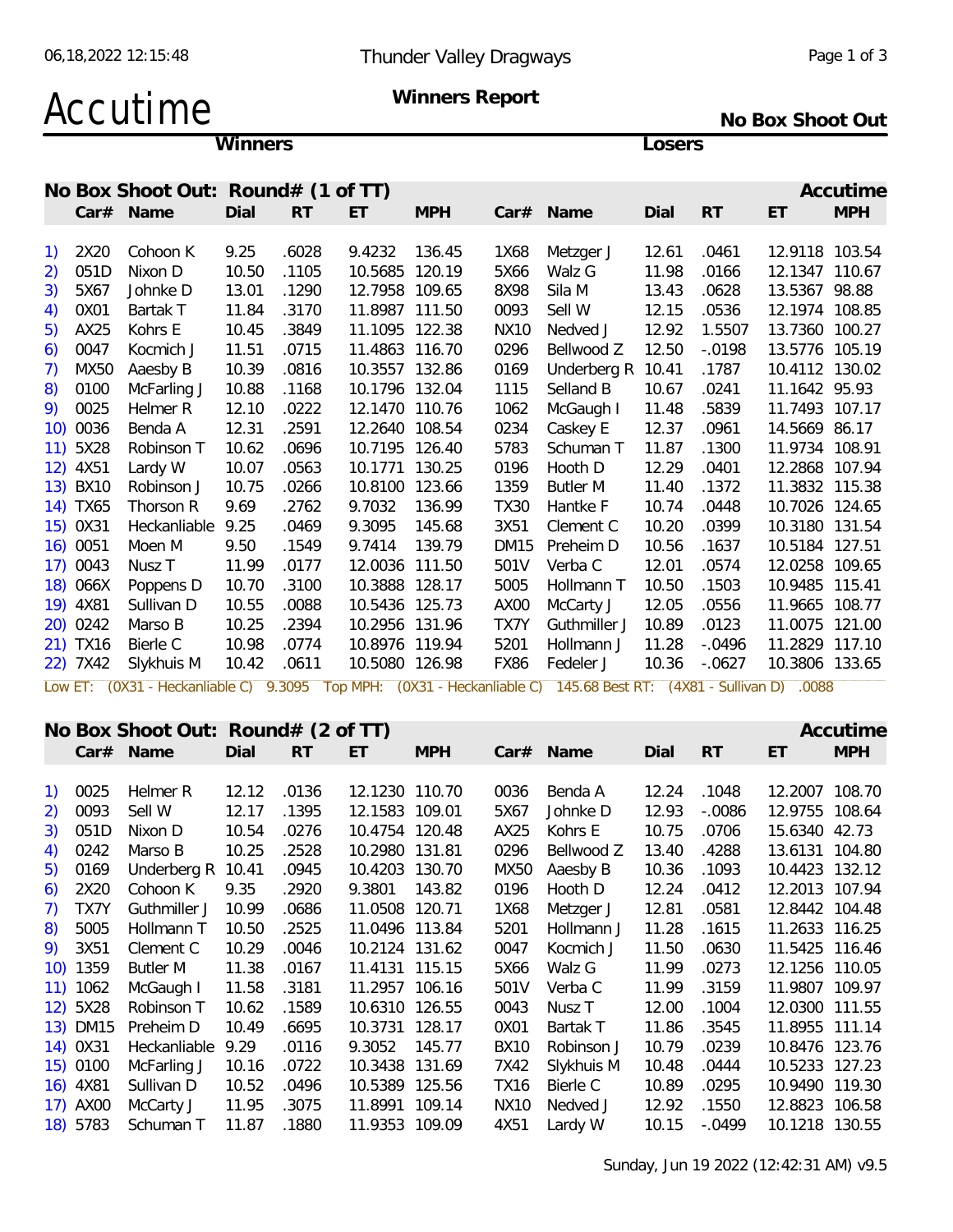|                          | 06, 18, 2022 12: 15: 48                                                                                          |       |           |                                   | Thunder Valley Dragways |             |              |            |            |                                     | Page 2 of 3 |
|--------------------------|------------------------------------------------------------------------------------------------------------------|-------|-----------|-----------------------------------|-------------------------|-------------|--------------|------------|------------|-------------------------------------|-------------|
| 19) TX65                 | Thorson R                                                                                                        | 9.68  | .1300     | 9.7036 137.03                     |                         | 0051        | Moen M       | 9.50       | .3468      | 10.1351 141.20                      |             |
| 20) TX31                 | Hantke H                                                                                                         | 10.67 | .0716     | 10.6485 125.21                    |                         | 8X98        | Sila M       | 13.32      | $-.0276$   | 13.3439 99.76                       |             |
| 21) 1115                 | Selland B                                                                                                        | 10.67 | .0313     | 10.5937 124.55                    |                         | 066X        | Poppens D    | 10.35      | .2376      | 10.8709 126.76                      |             |
| 22) FX86                 | Fedeler J                                                                                                        | 10.32 | .1296     | 10.3284 129.72                    |                         |             |              | <b>BYE</b> |            |                                     |             |
|                          | Low ET: (0X31 - Heckanliable C) 9.3052 Top MPH: (0X31 - Heckanliable C) 145.77 Best RT: (3X51 - Clement C) .0046 |       |           |                                   |                         |             |              |            |            |                                     |             |
|                          | No Box Shoot Out: Round# (1 of ELIM)                                                                             |       |           |                                   |                         |             |              |            |            |                                     | Accutime    |
|                          |                                                                                                                  |       |           |                                   |                         |             |              |            |            |                                     |             |
|                          | Car# Name                                                                                                        | Dial  | RT        | ET                                | <b>MPH</b>              |             | Car# Name    | Dial       | <b>RT</b>  | ET                                  | <b>MPH</b>  |
| 0169<br>1)               | Underberg R 10.41                                                                                                |       | .0004     | 10.4013 130.13                    |                         |             |              |            | <b>BYE</b> |                                     |             |
| 2)                       | 1X68<br>Metzger J                                                                                                | 12.81 | .0418     | 12.9548 93.71                     |                         | 066X        | Poppens D    | 10.50      | .3478      | 10.8536 123.36                      |             |
| 3)                       | <b>NX10</b><br>Nedved J                                                                                          | 12.69 | .0075     | 12.7421 99.49                     |                         | 0047        | Kocmich J    | 11.58      | .0708      | 11.5182 113.49                      |             |
| 0X31<br>4)               | Heckanliable 9.28                                                                                                |       | .0534     | 9.4429 124.76                     |                         | 0100        | McFarling J  | 10.33      | .1018      | 10.4879 131.69                      |             |
| 5201<br>$\left(5\right)$ | Hollmann J                                                                                                       | 11.25 | .0825     | 11.2572 112.90                    |                         | 5783        | Schuman T    | 11.87      | .0738      | 11.9633 108.67                      |             |
| 6)                       | 5X67<br>Johnke D                                                                                                 | 12.97 | .0749     | 13.0520 98.49                     |                         | 0196        | Hooth D      | 12.15      | .1837      | 12.2386 107.37                      |             |
| 7)                       | <b>FX86</b><br>Fedeler J                                                                                         | 10.36 | .0516     | 10.3891 127.33                    |                         | MX50        | Aaesby B     | 10.41      | .1115      | 10.4624 132.16                      |             |
| 8)                       | 0043<br>Nusz <sub>T</sub>                                                                                        | 12.00 | .0992     | 11.9895 111.58                    |                         | 5X66        | Walz G       | 12.09      | .1546      | 12.0532 109.09                      |             |
| 9)                       | <b>BX10</b><br>Robinson J                                                                                        | 10.81 | .1250     | 10.7934 124.00                    |                         | 0036        | Benda A      | 12.18      | $-0.0156$  | 12.2640 108.62                      |             |
| 10) TX16                 | Bierle C                                                                                                         | 10.89 | .0430     | 10.8985 119.71                    |                         | <b>DM15</b> | Preheim D    | 10.38      | $-0.0486$  | 21.3334 37.86                       |             |
| 11) 0296                 | Bellwood Z                                                                                                       | 13.40 | .0700     | 13.7871 104.17                    |                         | 501V        | Verba C      | 11.94      | $-0.0286$  | 12.0160 109.92                      |             |
| 12) 2X20                 | Cohoon K                                                                                                         | 9.32  | .1501     | 9.3600                            | 151.26                  | 5005        | Hollmann T   | 10.50      | LB3A       | 11.4892 113.04                      |             |
| 13) TX65                 | Thorson R                                                                                                        | 9.69  | .1179     | 9.7104                            | 137.45                  | 3X51        | Clement C    | 10.18      | .0793      | 10.1270 130.21                      |             |
| 14) 4X81                 | Sullivan D                                                                                                       | 10.51 | .0681     | 10.4711 126.09                    |                         | 0051        | Moen M       | 9.70       | $-0.0162$  | 10.4855 130.51                      |             |
| 15) 051D                 | Nixon D                                                                                                          | 10.46 | .1573     | 10.3311 120.97                    |                         | 0025        | Helmer R     | 12.11      | $-.0190$   | 12.1082 110.89                      |             |
| 16) AX00                 | McCarty J                                                                                                        | 11.89 | .0315     | 11.9002 109.04                    |                         | TX7Y        | Guthmiller J | 11.03      | $-.0104$   | 10.9732 120.87                      |             |
| 17) 4X51                 | Lardy W                                                                                                          | 10.12 | .0654     | 10.1005 125.94                    |                         | 5X28        | Robinson T   | 10.61      | .0741      | 10.5585 126.94                      |             |
| 18) 1359                 | <b>Butler M</b>                                                                                                  | 11.42 | .0306     | 11.4109 115.30                    |                         |             |              |            | <b>BYE</b> |                                     |             |
| 19) 1062                 | McGaugh I                                                                                                        | 11.30 | $-.0019$  | 11.2394 107.86                    |                         | 8X98        | Sila M       | 13.32      | $-.0981$   | 13.2737 100.16                      |             |
| 20) 0093                 | Sell W                                                                                                           | 12.15 | .0089     | 12.1559 108.12                    |                         | <b>TX30</b> | Hantke F     | 10.60      | .0833      | 10.6524 120.77                      |             |
| 21) 0X01                 | Bartak T                                                                                                         | 11.80 | .1339     | 11.8585 111.30                    |                         |             |              |            | <b>BYE</b> |                                     |             |
| 22) 0242                 | Marso B                                                                                                          | 10.25 | LB3A      | 15.9546 131.89                    |                         |             |              |            | <b>BYE</b> |                                     |             |
| 23) 7X42                 | Slykhuis M                                                                                                       | 10.47 | .0418     | 10.4404 127.84                    |                         |             |              | <b>BYE</b> |            |                                     |             |
|                          | Low ET: (2X20 - Cohoon K) 9.36                                                                                   |       |           | Top MPH: (2X20 - Cohoon K) 151.26 |                         |             |              |            |            | Best RT: (0169 - Underberg R) .0004 |             |
|                          |                                                                                                                  |       |           |                                   |                         |             |              |            |            |                                     |             |
|                          | No Box Shoot Out: Round# (2 of ELIM)                                                                             |       |           |                                   |                         |             |              |            |            |                                     | Accutime    |
|                          | Car# Name                                                                                                        | Dial  | <b>RT</b> | ET                                | <b>MPH</b>              |             | Car# Name    | Dial       | <b>RT</b>  | ET                                  | <b>MPH</b>  |

| 1) 5201  | Hollmann J 11.23                                                                                          |       | .0425       | 11.2165 117.74 |      |                     |       | BYE.        |                |  |
|----------|-----------------------------------------------------------------------------------------------------------|-------|-------------|----------------|------|---------------------|-------|-------------|----------------|--|
|          | 2) 0169 Underberg R 10.37                                                                                 |       | .1179       | 10.3793 129.61 | 1359 | Butler M            |       | 11.42 .1842 | 11.4386 106.91 |  |
|          | 3) FX86 Fedeler J                                                                                         | 10.36 | .0252       | 10.4697 120.03 | 0X01 | Bartak T            | 11.83 | .1303       | 11.9205 102.11 |  |
|          | 4) $4X51$ Lardy W                                                                                         | 10.13 | .0502       | 10.1645 130.13 |      | NX10 Nedved J       | 12.55 | - 1474      | 12.8262 103.14 |  |
|          | 5) AX00 McCarty J                                                                                         | 11.86 | .0810       | 12.1003 108.10 |      | 2X20 Cohoon K       | 9.30  | -.0033      | 9.3482 135.38  |  |
|          | 6) TX16 Bierle C                                                                                          | 10.90 | .0623       | 11.2469 101.21 |      | 1062 McGaugh I      | 11.19 | .2667       | 11.3850 106.71 |  |
|          | 7) 0043 Nusz T                                                                                            | 11.98 | .1791       | 12.0212 111.44 |      | 5X67 Johnke D       | 12.93 | .0588       | 13.0919 106.38 |  |
|          | 8) 0X31 Heckanliable 9.26 .1071                                                                           |       |             | 9.4643 125.45  | 0242 | Marso B             | 10.25 | .2612       | 10.3188 131.58 |  |
|          | 9) 1X68 Metzger J                                                                                         | 12.91 | .0724       | 12.8997 101.56 |      | 051D Nixon D        | 10.38 | .0644       | 10.3298 117.49 |  |
|          | 10) BX10 Robinson J                                                                                       | 10.78 | .0871       | 10.7921 123.56 |      | 4X81 Sullivan D     |       | 10.45 .0648 | 10.5004 122.18 |  |
| 11) 0093 | Sell W                                                                                                    |       | 12.14 .0591 | 12.2951 108.17 |      |                     | BYE.  |             |                |  |
|          | 12) 7X42 Slykhuis M                                                                                       |       | 10.44 .0483 | 10.4715 122.95 |      | TX65 Thorson R 9.69 |       | .0908       | 9.7311 137.95  |  |
|          | Low ET: (0X31 - Heckanliable C) 9.4643 Top MPH: (4X51 - Lardy W) 130.13 Best RT: (FX86 - Fedeler J) .0252 |       |             |                |      |                     |       |             |                |  |

**No Box Shoot Out: Round# (3 of ELIM) Accutime Accutime Accutime**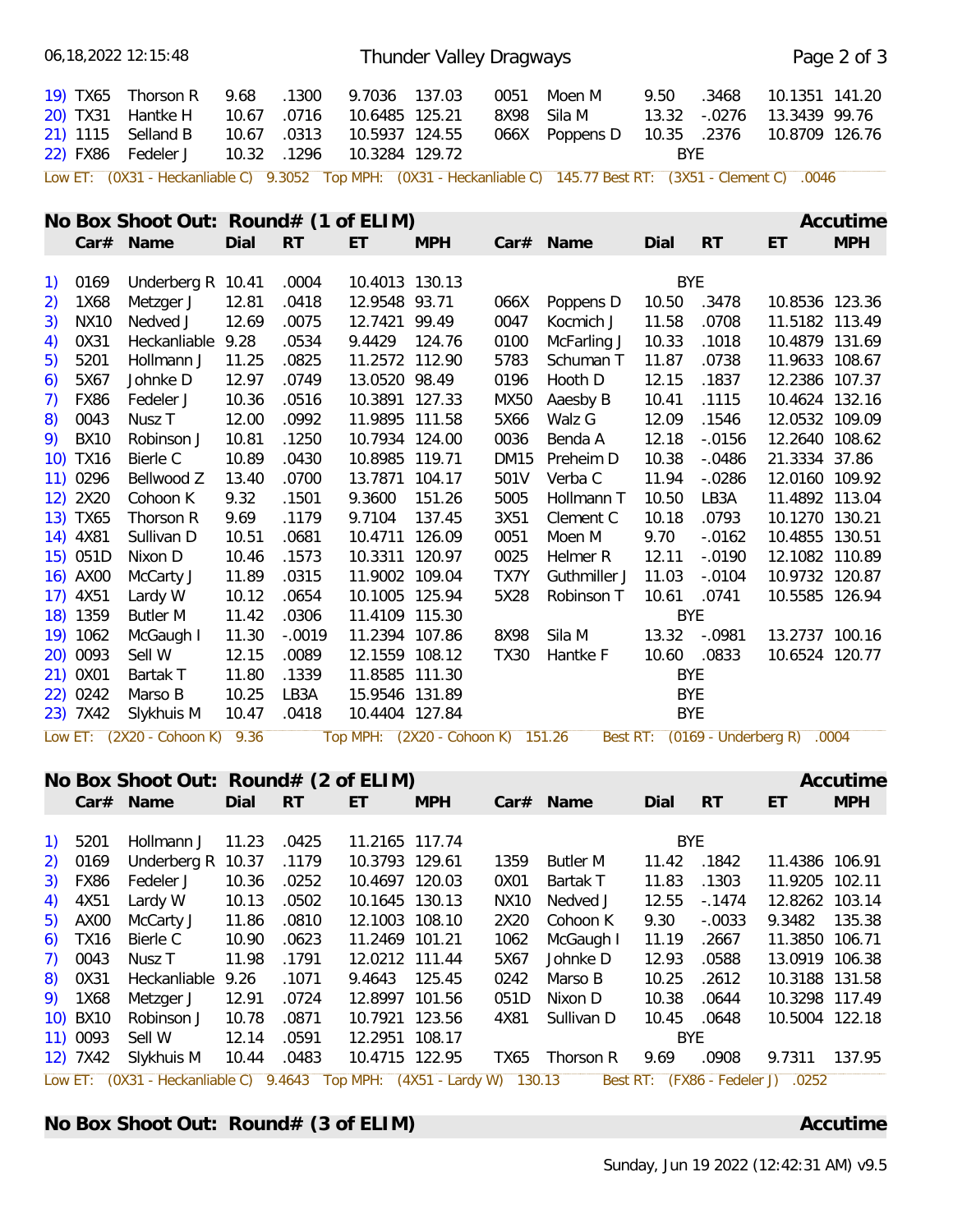| 06, 18, 2022 12: 15: 48                                                                                          |                                                    | Thunder Valley Dragways            |                              |                           |                                   |                                  | Page 3 of 3 |
|------------------------------------------------------------------------------------------------------------------|----------------------------------------------------|------------------------------------|------------------------------|---------------------------|-----------------------------------|----------------------------------|-------------|
| Car# Name<br>Dial                                                                                                | <b>RT</b><br>ET                                    | <b>MPH</b>                         | Car# Name                    | Dial                      | <b>RT</b>                         | ET                               | <b>MPH</b>  |
| 10.36<br>FX86<br>Fedeler J<br>$\left( \begin{matrix} 1 \end{matrix} \right)$<br>12.88<br>1X68<br>Metzger J<br>2) | .0202<br>10.3628 131.12<br>.0754<br>12.9254 97.44  | <b>BX10</b><br>0093                | Robinson J<br>Sell W         | 10.79<br>12.19            | .0774<br>.1555                    | 10.7687 123.63<br>12.2540 108.20 |             |
| 10.92<br><b>TX16</b><br><b>Bierle C</b><br>3)                                                                    | .0432<br>10.9260 116.55                            | 4X51                               | Lardy W                      | 10.18                     | .0142                             | 10.2385 120.74                   |             |
| 11.21<br>5201<br>Hollmann J<br>4)                                                                                | 11.2382 116.34<br>.0343                            | 0X31                               | Heckanliable 9.29            |                           | .0711                             | 9.2866                           | 146.06      |
| AX00<br>McCarty J<br>12.00<br>5)                                                                                 | .0231<br>11.9869 107.81                            | 7X42                               | Slykhuis M                   | 10.44                     | .0507                             | 10.4121 125.07                   |             |
| Underberg R 10.37 .3407<br>$6)$ 0169                                                                             | 10.3775 130.21                                     | 0043                               | Nusz T                       | 12.02                     | $-.0080$                          | 12.0116 111.58                   |             |
| Low ET: (FX86 - Fedeler J) 10.3628                                                                               |                                                    | Top MPH: (FX86 - Fedeler J) 131.12 |                              |                           | Best RT: (FX86 - Fedeler J) .0202 |                                  |             |
| No Box Shoot Out: Round# (4 of ELIM)                                                                             |                                                    |                                    |                              |                           |                                   |                                  | Accutime    |
| Car# Name<br>Dial                                                                                                | <b>RT</b><br>ET.                                   | <b>MPH</b>                         | Car# Name                    | Dial                      | RT                                | ET                               | <b>MPH</b>  |
| 5201<br>Hollmann J<br>11.24<br>$\left( \begin{matrix} 1 \end{matrix} \right)$                                    | 11.2547 115.95<br>.0765                            | <b>TX16</b>                        | Bierle C                     | 10.92                     | .0571                             | 10.9594 119.46                   |             |
| 12.88<br>Metzger J<br>1X68<br>2)                                                                                 | .0890<br>12.8390 104.31                            | AX00                               | McCarty J                    | 11.90 -.0431              |                                   | 20.0937 35.56                    |             |
| Underberg R 10.37<br>3) 0169                                                                                     | .0614<br>10.3931 130.02                            |                                    |                              | <b>BYE</b>                |                                   |                                  |             |
| Low ET: (0169 - Underberg R) 10.3931 Top MPH: (0169 - Underberg R) 130.02 Best RT: (0169 - Underberg R) .0614    |                                                    |                                    |                              |                           |                                   |                                  |             |
| No Box Shoot Out: Round# (5 of ELIM)                                                                             |                                                    |                                    |                              |                           |                                   |                                  | Accutime    |
| Dial<br>Car# Name                                                                                                | <b>RT</b><br>ET                                    | <b>MPH</b>                         | Car# Name                    | Dial                      | <b>RT</b>                         | ET                               | <b>MPH</b>  |
|                                                                                                                  |                                                    |                                    |                              |                           |                                   |                                  |             |
| Metzger J<br>12.85<br>1) 1X68<br>Underberg R 10.37<br>2) 0169                                                    | .0332<br>12.7979 104.26<br>10.3782 129.83<br>.0690 |                                    | 5201 Hollmann J              | <b>BYE</b><br>11.25 .0700 |                                   | 11.2467 117.40                   |             |
|                                                                                                                  |                                                    |                                    |                              |                           |                                   |                                  |             |
| Low ET: (0169 - Underberg R) 10.3782 Top MPH: (0169 - Underberg R) 129.83 Best RT: (1X68 - Metzger J) .0332      |                                                    |                                    |                              |                           |                                   |                                  |             |
| No Box Shoot Out: Round# (6 of ELIM)                                                                             |                                                    |                                    |                              |                           |                                   |                                  | Accutime    |
| Car# Name<br>Dial                                                                                                | <b>RT</b><br>ET                                    | <b>MPH</b>                         | Car# Name                    | Dial                      | <b>RT</b>                         | ET                               | <b>MPH</b>  |
| 1) 1X68<br>Metzger J<br>12.79 .0425                                                                              | 12.8325 103.93                                     |                                    | 0169 Underberg R 10.37 .1059 |                           |                                   | 10.3429 130.47                   |             |
| Low ET: (1X68 - Metzger J) 12.8325                                                                               |                                                    | Top MPH: (1X68 - Metzger J) 103.93 |                              |                           | Best RT: (1X68 - Metzger J) .0425 |                                  |             |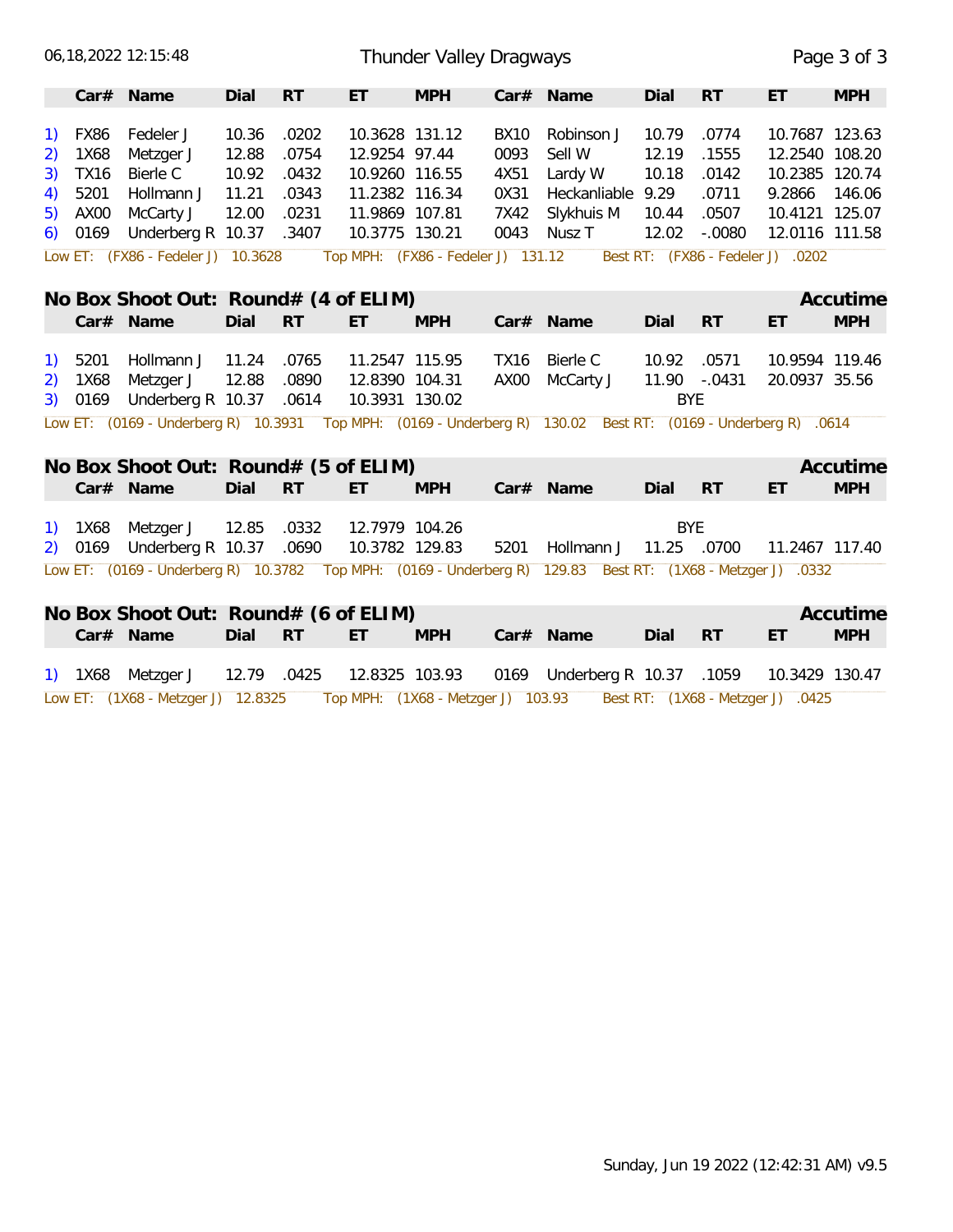# Accutime **Winners Report**

**Box Shoot Out**

|                    |                                    | <b>Winners</b> |           |                                    |            |      |                   | Losers |            |                            |            |
|--------------------|------------------------------------|----------------|-----------|------------------------------------|------------|------|-------------------|--------|------------|----------------------------|------------|
|                    | Box Shoot Out: Round# (1 of TT)    |                |           |                                    |            |      |                   |        |            |                            | Accutime   |
|                    | Car# Name                          | Dial           | <b>RT</b> | ET                                 | <b>MPH</b> |      | $Car#$ Name       | Dial   | <b>RT</b>  | ET                         | <b>MPH</b> |
| TX78<br>T)         | Bierle D                           | 8.04           | .0806     | 8.0628                             | 166.36     | TX19 | Tilberg S         | 8.24   | .0063      | 8.3314 161.52              |            |
| 1X12<br>2)         | Hento D                            | 8.16           | .0584     | 8.1902                             | 161.17     | 5X58 | Lemker T          | 9.27   | .0331      | 9.2177                     | 145.07     |
| <b>TX18</b><br>3)  | Jackson K                          | 7.98           | .0125     | 7.8660                             | 170.52     | SX21 | Schoenfelder 9.41 |        | -.0138     | 9.4674 142.05              |            |
| AX15<br>4)         | Anderson J                         | 9.95           | .0247     | 10.0396 133.21                     |            | 0026 | Buckles T         | 10.36  | .0744      | 10.4810 126.80             |            |
| 5X08<br>5)         | Dvoracek M                         | 9.08           | .0272     | 9.2135                             | 147.06     | 1X20 | Schuett J         | 8.82   | $-.0032$   | 8.9047                     | 150.50     |
| AX02<br>6)         | McCarty S                          | 9.55           | .0482     | 9.5150                             | 140.80     | TX01 | Engbrecht P 8.10  |        | -.0029     | 8.0923 163.34              |            |
| 009X<br>$\sqrt{ }$ | Blakney B                          | 8.37           | $-.0094$  | 8.3332                             | 159.86     |      |                   |        | <b>BYE</b> |                            |            |
|                    | Low ET: $(TX18 - Jackson K)$ 7.866 |                |           | Top MPH: (TX18 - Jackson K) 170.52 |            |      | Best RT:          |        |            | $(TX18 - Jackson K)$ .0125 |            |

|         | Box Shoot Out: $Round# (2 of TT)$ |      |           |        |            |      |                                                                                                       |       |           |                | Accutime   |
|---------|-----------------------------------|------|-----------|--------|------------|------|-------------------------------------------------------------------------------------------------------|-------|-----------|----------------|------------|
|         | Car# Name                         | Dial | <b>RT</b> | ET     | <b>MPH</b> |      | $Car#$ Name                                                                                           | Dial  | <b>RT</b> | ET             | <b>MPH</b> |
| 1) 5X83 | Medenwald D 7.80                  |      | .0205     | 7.8696 | 169.17     | 5X58 | Lemker T                                                                                              | 9.20  | .0250     | 9.1970         | 145.21     |
|         | 2) 009X Blakney B                 | 8.32 | .0688     | 8.3594 | 159.12     |      | AX15 Anderson J                                                                                       | 10.01 | .0279     | 9.9582         | 133.33     |
|         | 3) 1X20 Schuett J                 | 8.89 | .0256     | 8.9049 | 150.40     |      | SX21 Schoenfelder 9.44                                                                                |       | .0391     | 9.3864         | 140.98     |
|         | 4) TX18 Jackson K                 | 7.85 | .0034     | 7.8397 | 170.20     | TX19 | Tilberg S                                                                                             | 8.24  | .0254     | 8.2371         | 162.51     |
|         | 5) TX01 Engbrecht P 8.09          |      | .0249     | 8.0375 | 163.93     | TX78 | Bierle D                                                                                              | 8.05  | .3029     | 8.0531         | 166.48     |
|         | 6) AX02 McCarty S                 | 9.50 | .0017     | 9.5212 | 140.67     |      | 5X08 Dvoracek M 9.21                                                                                  |       | $-.0001$  | 9.2987         | 144.65     |
|         | 7) 1X12 Hento D                   | 8.18 | .6324     | 8.3639 | 161.87     | 0026 | Buckles T                                                                                             | 10.47 | -.0370    | 10.6424 126.37 |            |
|         |                                   |      |           |        |            |      | Low ET: (TX18 - Jackson K) 7.8397 Top MPH: (TX18 - Jackson K) 170.2 Best RT: (AX02 - McCarty S) .0017 |       |           |                |            |

| <b>MPH</b><br>Dial<br>ET<br>Car# Name<br><b>MPH</b><br>-RT<br>- RT<br>ET<br>Dial<br>$Car#$ Name<br>Tilberg S<br>.0400<br>9.4730<br>141.15<br>TX19<br>8.23<br>8.2660 161.93<br>-.0155 |
|--------------------------------------------------------------------------------------------------------------------------------------------------------------------------------------|
| 1) AX02 McCarty S 9.49                                                                                                                                                               |
|                                                                                                                                                                                      |
| 2) AX15 Anderson J 9.96<br>9.9700<br>129.20<br>1X20 Schuett J<br>.0157<br>8.89<br>.0079<br>15.4514 42.71                                                                             |
| 3) 5X83 Medenwald D 7.84<br>7.8500<br>169.81<br>.0515<br>TX18 Jackson K<br>7.81<br>-.0144<br>170.33<br>7.8709                                                                        |
| 4) 5X08 Dvoracek M 9.30<br>.0031<br>9.5485 126.09<br>TX78<br>Bierle D<br>8.04<br>.7415<br>9.3165<br>138.89                                                                           |
| 8.3537 154.32<br>5) 009X Blakney B 8.33<br>.0214<br>9.17<br>.0060<br>9.2607<br>5X58<br>Lemker T<br>144.56                                                                            |
| 6) TX01 Engbrecht P 8.03<br>8.1414 162.34<br>SX21 Schoenfelder 9.36<br>.0081<br>$-.0012$<br>9.4491<br>140.19                                                                         |
| 7) 0026 Buckles T<br>.0382<br>10.5003 125.98<br>10.46<br><b>BYE</b>                                                                                                                  |

Low ET: (5X83 - Medenwald D) 7.85 Top MPH: (5X83 - Medenwald D) 169.81 Best RT: (5X08 - Dvoracek M) .0031

|  | Box Shoot Out: Round# (2 of ELIM)                                                                          |            |            |                                               |         |    | Accutime   |
|--|------------------------------------------------------------------------------------------------------------|------------|------------|-----------------------------------------------|---------|----|------------|
|  | Car# Name                                                                                                  | Dial RT ET | <b>MPH</b> | Car# Name                                     | Dial RT | ET | <b>MPH</b> |
|  | 1) AX02 McCarty S 9.49 .0231 9.4870 140.76 TX01 Engbrecht P 8.13 .0158 8.0919 156.79                       |            |            |                                               |         |    |            |
|  | 2) 5X83 Medenwald D 7.84 .0158 7.8819 168.98                                                               |            |            | 0026 Buckles T  10.48 -.0074  10.5429  125.66 |         |    |            |
|  | 3) 009X Blakney B 8.33 .0124 8.3572 153.48 AX15 Anderson J 9.97 .0344 10.0525 133.02                       |            |            |                                               |         |    |            |
|  | Low ET: (5X83 - Medenwald D) 7.8819 Top MPH: (5X83 - Medenwald D) 168.98 Best RT: (009X - Blakney B) .0124 |            |            |                                               |         |    |            |

| Box Shoot Out: Round# (3 of ELIM) |      |           |            |              |      |           |   | Accutime   |  |
|-----------------------------------|------|-----------|------------|--------------|------|-----------|---|------------|--|
| Car# Name                         | Dial | <b>RT</b> | <b>MPH</b> | Car#<br>Name | Dial | <b>RT</b> | ᇊ | <b>MPH</b> |  |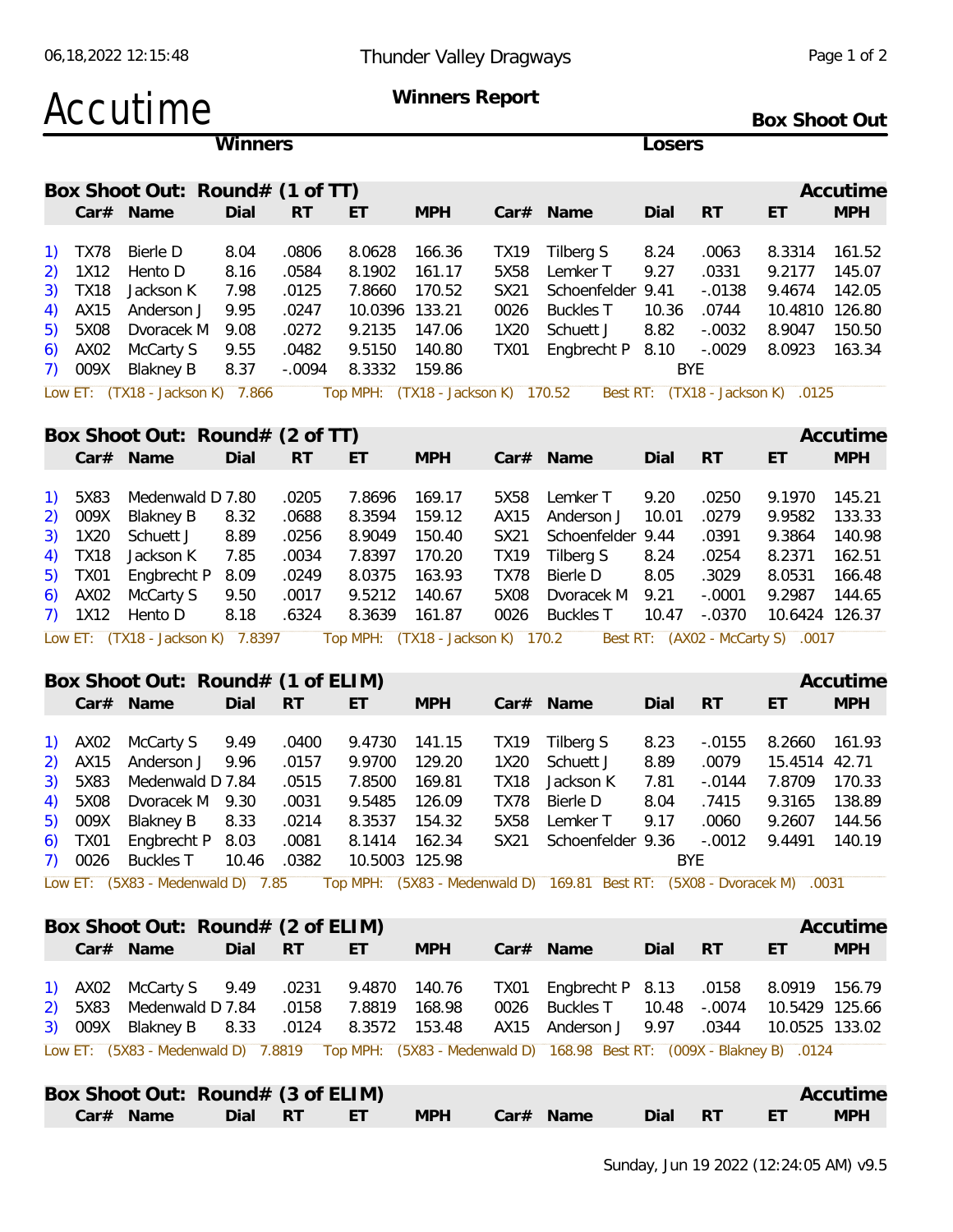|  | 1) 009X Blakney B<br>2) AX02 McCarty S 9.49 .0820                    | 8.33    | .0189 | 8.3239 159.69<br>9.5087 | 140.71                            | 5X83 Medenwald D 7.88 |      | .0330<br><b>BYF</b>               | 7.8665 | 169.36     |
|--|----------------------------------------------------------------------|---------|-------|-------------------------|-----------------------------------|-----------------------|------|-----------------------------------|--------|------------|
|  | Low ET: (009X - Blakney B) 8.3239 Top MPH: (009X - Blakney B) 159.69 |         |       |                         |                                   |                       |      | Best RT: (009X - Blakney B) .0189 |        |            |
|  | Box Shoot Out: Round# (4 of ELIM)                                    |         |       |                         |                                   |                       |      |                                   |        | Accutime   |
|  | Car# Name                                                            | Dial RT |       | ET                      | <b>MPH</b>                        | Car# Name             | Dial | RT                                | ET     | <b>MPH</b> |
|  | 1) AX02 McCarty S 9.50                                               |         | .0241 | 9.5019 140.80           |                                   | 009X Blakney B        | 8.35 | .0020                             | 8.3337 | 155.66     |
|  | Low ET: (AX02 - McCarty S) 9.5019                                    |         |       |                         | Top MPH: (AX02 - McCarty S) 140.8 |                       |      | Best RT: (AX02 - McCarty S) .0241 |        |            |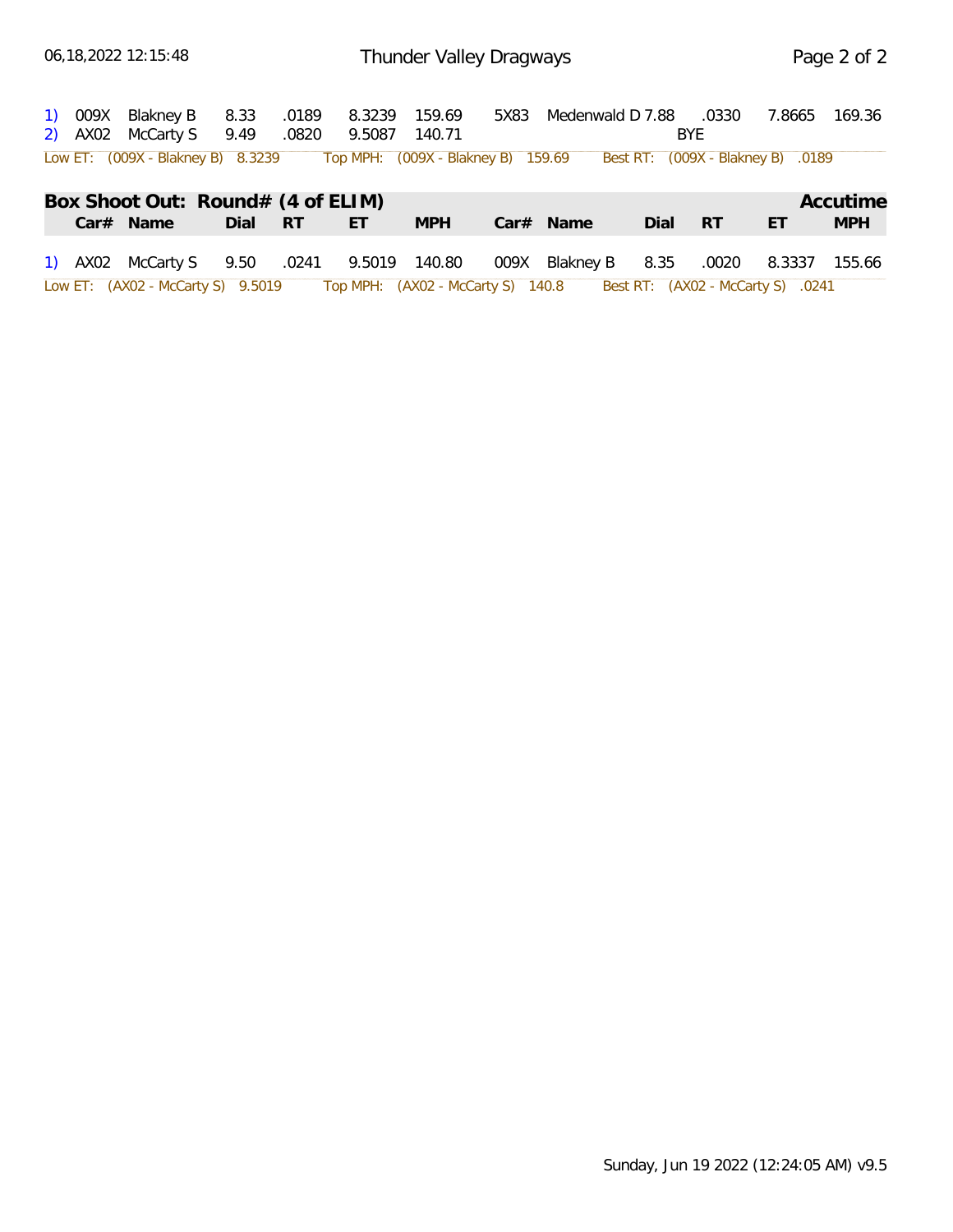|                                                       |                                                  | Accutime                                                                              |                               |                                                    |                                                                        |                                  | Winners Report       | Jr Dragster                                   |                                                         |                                |                                          |                         |  |
|-------------------------------------------------------|--------------------------------------------------|---------------------------------------------------------------------------------------|-------------------------------|----------------------------------------------------|------------------------------------------------------------------------|----------------------------------|----------------------|-----------------------------------------------|---------------------------------------------------------|--------------------------------|------------------------------------------|-------------------------|--|
|                                                       |                                                  |                                                                                       | Winners                       |                                                    |                                                                        |                                  |                      |                                               | Losers                                                  |                                |                                          |                         |  |
|                                                       |                                                  | Jr Dragster: Round# $(1$ of TT)<br>Car# Name                                          | Dial                          | <b>RT</b>                                          | ET                                                                     | <b>MPH</b>                       |                      | Car# Name                                     | Dial                                                    | <b>RT</b>                      | ET                                       | Accutime<br><b>MPH</b>  |  |
| 1)<br>2)<br>3)<br>4)                                  | 705X<br>535X<br>574X<br>105X                     | Hansen T<br>Jackson K<br>Honomichl T 8.09<br>Tilberg A                                | 7.91<br>7.83<br>7.93          | .0949<br>$-.0503$<br>$-.0950$<br>.0580             | 7.9589<br>7.8780<br>8.1044<br>7.8796                                   | 80.34<br>81.71<br>80.16<br>80.30 | 701X                 | Sullivan B                                    | <b>BYE</b><br><b>BYE</b><br><b>BYE</b><br>8.75          | .0994                          | 8.7384                                   | 73.72                   |  |
| 5)<br>6)<br>7)<br>8)<br>9)                            | 324X<br>S08X<br>112X<br>042X<br>590X<br>10) 5319 | Medenwald D 8.50<br>Olson S<br>Guthmiller P 8.81<br>Slykhuis T<br>Picek P<br>Larson E | 7.90<br>8.09<br>12.00<br>9.99 | .0926<br>.0564<br>.0076<br>.0396<br>.0331<br>.1538 | 8.5652<br>7.9818<br>8.8432<br>7.9671<br>13.1115 43.66<br>10.0477 63.31 | 75.54<br>80.36<br>73.29<br>78.99 | 474X<br>019X<br>025X | Medenwald L 12.18<br>Crawford K<br>Crawford N | 8.95<br>12.13<br><b>BYE</b><br><b>BYE</b><br><b>BYE</b> | $-0.1065$<br>.0418<br>$-.0291$ | 12.3213 51.92<br>9.1014<br>12.2179 51.36 | 70.50                   |  |
|                                                       |                                                  | Low ET: (535X - Jackson K) 7.878                                                      |                               |                                                    | Top MPH: (535X - Jackson K) 81.71                                      |                                  |                      |                                               |                                                         |                                | Best RT: (112X - Guthmiller P) .0076     |                         |  |
|                                                       |                                                  | Jr Dragster: Round# (2 of TT)<br>Car# Name                                            | Dial                          | <b>RT</b>                                          | ET                                                                     | <b>MPH</b>                       |                      | Car# Name                                     | Dial                                                    | <b>RT</b>                      | ET                                       | Accutime<br><b>MPH</b>  |  |
| 1)<br>2)                                              | 574X<br>019X                                     | Honomichl T<br>Crawford K                                                             | 8.10<br>9.05                  | .0186<br>.1279                                     | 8.1094<br>9.0346                                                       | 79.74<br>71.77                   | 025X<br>474X         | Crawford N<br>Medenwald L 12.27               | 12.20                                                   | $-.2433$<br>.1465              | 12.2333 51.06<br>12.2671 51.88           |                         |  |
| 3)<br>4)<br>5)                                        | 705X<br>S08X<br>042X                             | Hansen T<br>Olson S<br>Slykhuis T                                                     | 7.93<br>7.95<br>8.09          | .0302<br>.0790<br>.0163                            | 7.9553<br>7.9944<br>7.9681                                             | 80.86<br>80.49<br>78.99          | 324X<br>535X<br>105X | Medenwald D 8.54<br>Jackson K<br>Tilberg A    | 7.87<br>7.93                                            | .0291<br>$-.0128$<br>$-.0040$  | 8.5820<br>7.8752<br>7.8798               | 75.28<br>82.15<br>80.20 |  |
| 6)<br>7)<br>8)                                        | 5319<br>112X<br>701X                             | Larson E<br>Guthmiller P 8.84<br>Sullivan B                                           | 9.99<br>8.75                  | .1494<br>.0531<br>.1560                            | 9.9444<br>8.8911<br>8.7642                                             | 64.11<br>72.55<br>73.27          | 590X                 | Picek P                                       | 12.00<br><b>BYE</b><br><b>BYE</b>                       | .2874                          | 12.3198 53.28                            |                         |  |
|                                                       |                                                  | Low ET: (705X - Hansen T) 7.9553                                                      |                               |                                                    | Top MPH: (705X - Hansen T) 80.86                                       |                                  |                      |                                               |                                                         |                                | Best RT: (042X - Slykhuis T) .0163       |                         |  |
|                                                       |                                                  | Jr Dragster: Round# (1 of ELIM)                                                       |                               |                                                    |                                                                        |                                  |                      |                                               |                                                         |                                |                                          | Accutime                |  |
|                                                       |                                                  | Car# Name                                                                             | Dial                          | RT RT                                              | ET                                                                     | <b>MPH</b>                       |                      | $Car#$ Name                                   | Dial                                                    | <b>RT</b>                      | ET                                       | <b>MPH</b>              |  |
| 2)                                                    | 1) 019X<br>474X                                  | Crawford K<br>Medenwald L 12.25                                                       | 8.98                          | .0786<br>.0794                                     | 9.0229<br>12.3407 51.50                                                | 71.27                            | 025X<br>324X         | Crawford N 12.20<br>Medenwald D 8.55          |                                                         | $-.0536$<br>.1182              | 12.1880 51.80<br>8.6296                  | 70.52                   |  |
| 3)<br>4)<br>$\left(5\right)$                          | 535X<br>105X<br>574X                             | Jackson K<br>Tilberg A<br>Honomichl T 8.10                                            | 7.86<br>7.90                  | .0912<br>.0690<br>.0132                            | 7.8334<br>7.9528<br>8.1213                                             | 82.42<br>78.44<br>79.65          | 590X<br>042X<br>701X | Picek P<br>Slykhuis T<br>Sullivan B           | 12.29<br>7.96<br>8.76                                   | .1421<br>.1625<br>.1601        | 12.1613 53.65<br>7.9615<br>8.7747        | 79.23<br>73.63          |  |
| 6)<br>7)                                              | 112X<br>705X                                     | Guthmiller P 8.88<br>Hansen T                                                         | 7.95                          | .0077<br>.0530                                     | 8.9114<br>8.0155                                                       | 69.06<br>75.29                   | S08X<br>5319         | Olson S<br>Larson E                           | 7.96<br>9.90                                            | .1091<br>.1244                 | 7.9983<br>9.9407                         | 80.33<br>63.83          |  |
|                                                       |                                                  | Low ET: (535X - Jackson K) 7.8334                                                     |                               |                                                    | Top MPH: (535X - Jackson K) 82.42                                      |                                  |                      |                                               |                                                         |                                | Best RT: (112X - Guthmiller P) .0077     |                         |  |
|                                                       |                                                  | Jr Dragster: Round# (2 of ELIM)<br>Car# Name                                          | Dial                          | <b>RT</b>                                          | ET                                                                     | <b>MPH</b>                       |                      | Car# Name                                     | Dial                                                    | <b>RT</b>                      | ET                                       | Accutime<br><b>MPH</b>  |  |
| $\left( \begin{array}{c} 1 \end{array} \right)$<br>2) | 705X<br>112X                                     | Hansen T<br><b>Guthmiller P</b>                                                       | 7.93<br>8.87                  | .0581<br>.0820                                     | 7.9556<br>8.8897                                                       | 80.88<br>72.51                   |                      | 105X Tilberg A                                | 7.90<br><b>BYE</b>                                      | .0791                          | 7.9220                                   | 79.96                   |  |
| 3)<br>4)                                              | 019X<br>535X                                     | Crawford K<br>Jackson K                                                               | 8.99<br>7.82                  | .1240<br>.0082                                     | 9.0574<br>7.8527                                                       | 70.71<br>82.48                   | 474X<br>574X         | Medenwald L 12.29<br>Honomichl T 8.11         |                                                         | .0330<br>.0427                 | 12.2537 52.14<br>8.1193 79.89            |                         |  |

| 06,19,2022 08:05:05 | Thunder Valley Dragways | Page 1 of 2 |
|---------------------|-------------------------|-------------|
|                     |                         |             |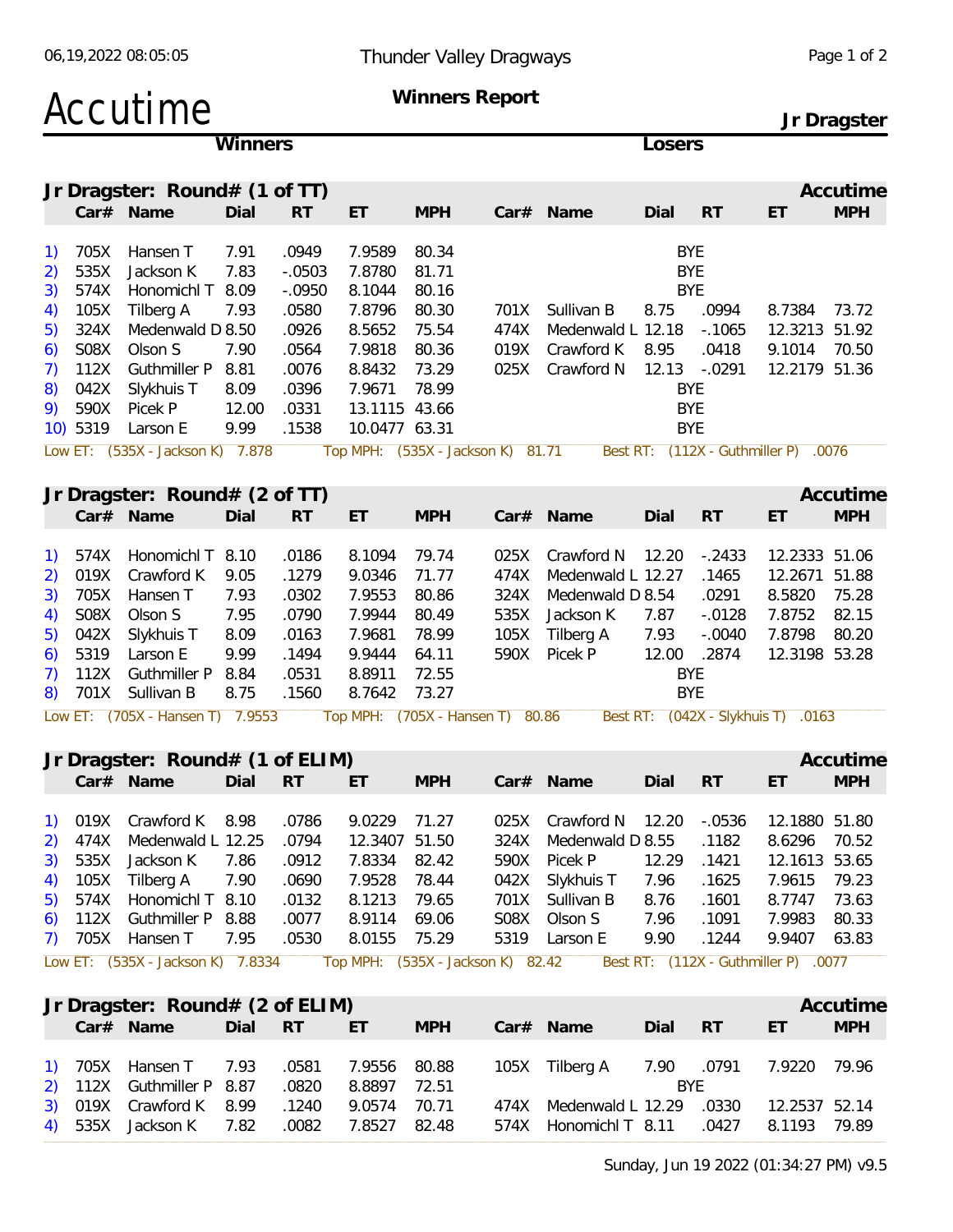|         | 06,19,2022 08:05:05               |      |           | Thunder Valley Dragways |                                   | Page 2 of 2 |                      |      |            |                                   |            |
|---------|-----------------------------------|------|-----------|-------------------------|-----------------------------------|-------------|----------------------|------|------------|-----------------------------------|------------|
|         | Low ET: (535X - Jackson K) 7.8527 |      |           |                         | Top MPH: (535X - Jackson K) 82.48 |             |                      |      |            | Best RT: (535X - Jackson K) .0082 |            |
|         | Jr Dragster: Round# (3 of ELIM)   |      |           |                         |                                   |             |                      |      |            |                                   | Accutime   |
|         | $Car#$ Name                       | Dial | RT        | ET                      | <b>MPH</b>                        |             | Car# Name            | Dial | <b>RT</b>  | ET                                | <b>MPH</b> |
|         | 1) 535X Jackson K                 | 7.85 | .0331     | 7.8749                  | 79.93                             | 112X        | Guthmiller P 8.88    |      | .0868      | 8.8850                            | 72.66      |
|         | 2) 705X Hansen T                  | 7.95 | .0289     | 8.0317                  | 76.05                             |             | 019X Crawford K 9.00 |      | .1397      | 9.0281                            | 71.32      |
|         | Low ET: (535X - Jackson K) 7.8749 |      |           |                         | Top MPH: (535X - Jackson K) 79.93 |             |                      |      |            | Best RT: (705X - Hansen T) .0289  |            |
|         | Jr Dragster: Round# (4 of ELIM)   |      |           |                         |                                   |             |                      |      |            |                                   | Accutime   |
|         | $Car#$ Name                       | Dial | <b>RT</b> | ET                      | <b>MPH</b>                        |             | Car# Name            | Dial | <b>RT</b>  | ET                                | <b>MPH</b> |
| 1) 535X | Jackson K                         | 7.85 | .1058     | 8.2898 62.31            |                                   |             |                      |      | <b>BYE</b> |                                   |            |
|         | Low ET: (535X - Jackson K) 8.2898 |      |           |                         | Top MPH: (535X - Jackson K) 62.31 |             |                      |      |            | Best RT: (535X - Jackson K) .1058 |            |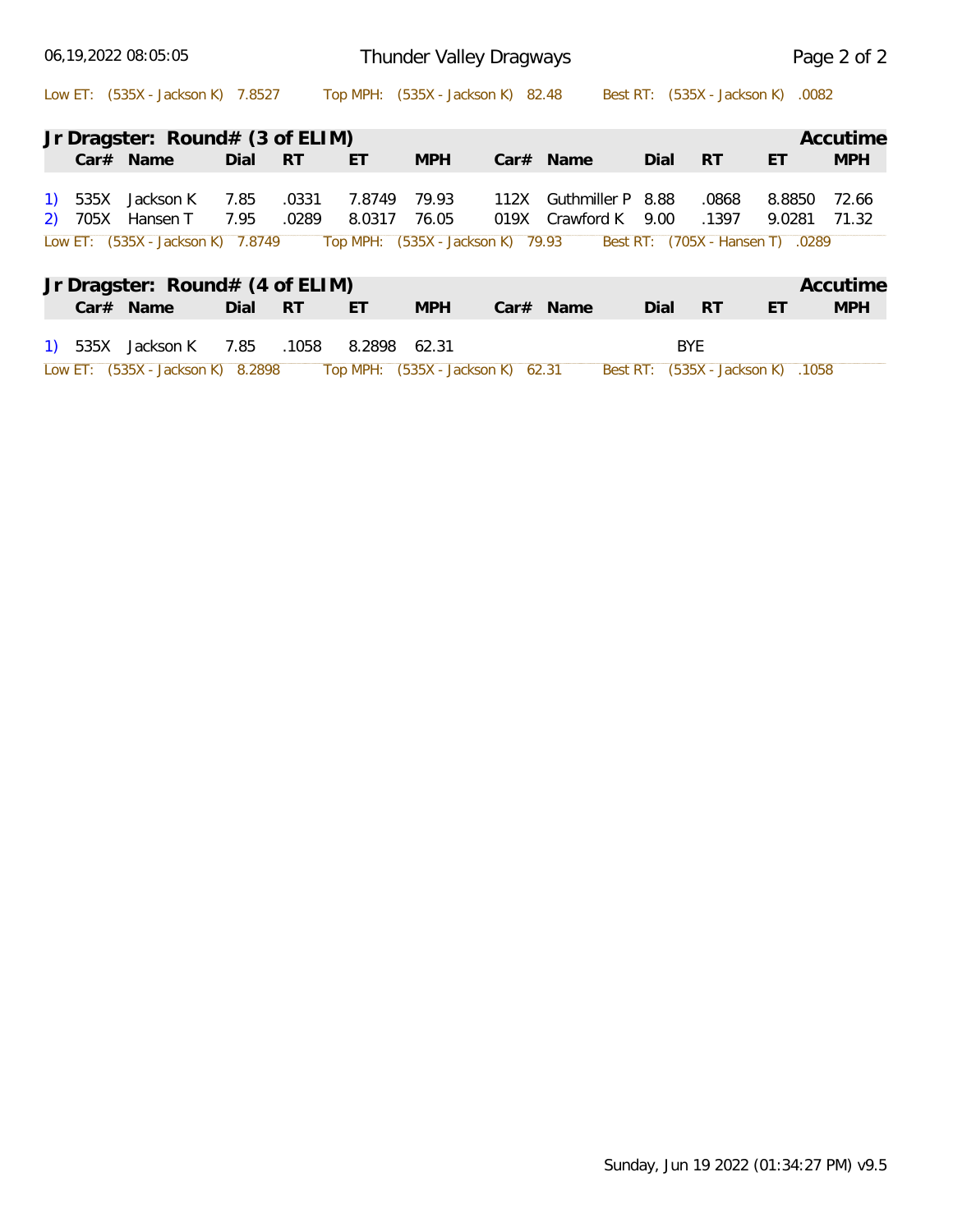|  | 06,19,2022 08:05:05 |
|--|---------------------|
|  |                     |

#### 06,19,2022 08:05:05 Thunder Valley Dragways Page 1 of 1

|              |         | Accutime                                  |         |           |               |            | Winners Report                  |                               |            |            | Jr Dragster Shoot Out           |            |
|--------------|---------|-------------------------------------------|---------|-----------|---------------|------------|---------------------------------|-------------------------------|------------|------------|---------------------------------|------------|
|              |         |                                           | Winners |           |               |            |                                 |                               | Losers     |            |                                 |            |
|              |         | Jr Dragster Shoot Out: Round# (1 of ELIM) |         |           |               |            |                                 |                               |            |            |                                 | Accutime   |
|              |         | Car# Name                                 | Dial    | RT        | ET            | <b>MPH</b> |                                 | Car# Name                     | Dial       | <b>RT</b>  | ET                              | <b>MPH</b> |
| <sup>1</sup> | 590X    | Picek P                                   | 12.15   | .1349     | 12.1801 53.73 |            |                                 |                               |            | <b>BYE</b> |                                 |            |
| 2)           | 701X    | Sullivan B                                | 8.78    | .0969     | 8.8029        | 73.08      | 025X                            | Crawford N                    | 12.18      | .0847      | 12.2256 51.43                   |            |
| 3)           | S08X    | Olson S                                   | 7.97    | .0075     | 8.0347        | 80.23      | 574X                            | Honomichl T 8.12              |            | $-.0076$   | 8.1417                          | 79.63      |
| 4)           | 324X    | Medenwald D 8.55                          |         | .0570     | 8.5970        | 75.06      | 042X                            | Slykhuis T                    | 7.96       | $-.0571$   | 7.9948                          | 78.38      |
| 5)           |         | 474X Medenwald L 12.24                    |         | .1489     | 12.2681 52.02 |            |                                 | 5319 Larson E                 | 9.88       | .3096      | 9.9841                          | 63.44      |
|              |         | Low ET: (S08X - Olson S) 8.0347           |         |           |               |            | Top MPH: (S08X - Olson S) 80.23 |                               |            |            | Best RT: (S08X - Olson S) .0075 |            |
|              |         |                                           |         |           |               |            |                                 |                               |            |            |                                 |            |
|              |         | Jr Dragster Shoot Out: Round# (2 of ELIM) |         |           |               |            |                                 |                               |            |            |                                 | Accutime   |
|              |         | Car# Name                                 | Dial    | <b>RT</b> | ET.           | <b>MPH</b> |                                 | Car# Name                     | Dial       | <b>RT</b>  | ET                              | <b>MPH</b> |
| 1)           | 474X    | Medenwald L 12.26                         |         | .0618     | 12.2936 51.74 |            | 324X                            | Medenwald D 8.58              |            | .0655      | 8.6223                          | 74.60      |
| 2)           | S08X    | Olson S                                   | 7.97    | .0341     | 8.0191 79.70  |            | 590X                            | Picek P                       | 12.17      | .0615      | 12.3546 53.85                   |            |
| 3)           |         | 701X Sullivan B                           | 8.80    | .0571     | 8.8229        | 72.97      |                                 |                               | <b>BYE</b> |            |                                 |            |
|              |         | Low ET: (S08X - Olson S) 8.0191           |         |           |               |            | Top MPH: (S08X - Olson S) 79.7  |                               |            |            | Best RT: (S08X - Olson S) .0341 |            |
|              |         | Jr Dragster Shoot Out: Round# (3 of ELIM) |         |           |               |            |                                 |                               |            |            |                                 | Accutime   |
|              |         | Car# Name                                 | Dial    | <b>RT</b> | ET            | <b>MPH</b> |                                 | Car# Name                     | Dial       | <b>RT</b>  | ET                              | <b>MPH</b> |
|              | 474X    | Medenwald L 12.28                         |         | .1288     | 12.3212 51.36 |            |                                 |                               | <b>BYE</b> |            |                                 |            |
|              | 2) S08X | Olson S                                   | 7.98    | .0630     | 8.0310 80.06  |            |                                 | 701X Sullivan B               | 8.82       | .1151      | 8.7918                          | 73.23      |
|              |         | Low ET: (S08X - Olson S) 8.031            |         |           |               |            | Top MPH: (S08X - Olson S) 80.06 |                               |            |            | Best RT: (S08X - Olson S) .0630 |            |
|              |         |                                           |         |           |               |            |                                 |                               |            |            |                                 |            |
|              |         | Jr Dragster Shoot Out: Round# (4 of ELIM) |         |           |               |            |                                 |                               |            |            |                                 | Accutime   |
|              |         | Car# Name                                 | Dial    | <b>RT</b> | ET.           | <b>MPH</b> |                                 | Car# Name                     | Dial       | <b>RT</b>  | ET                              | <b>MPH</b> |
|              |         | 1) SO8X Olson S                           | 7.99    | .1061     | 8.0435        | 79.13      |                                 | 474X Medenwald L 12.32 -.0227 |            |            | 12.2959 51.49                   |            |
|              |         | Low ET: (S08X - Olson S) 8.0435           |         |           |               |            | Top MPH: (S08X - Olson S) 79.13 |                               |            |            | Best RT: (S08X - Olson S) .1061 |            |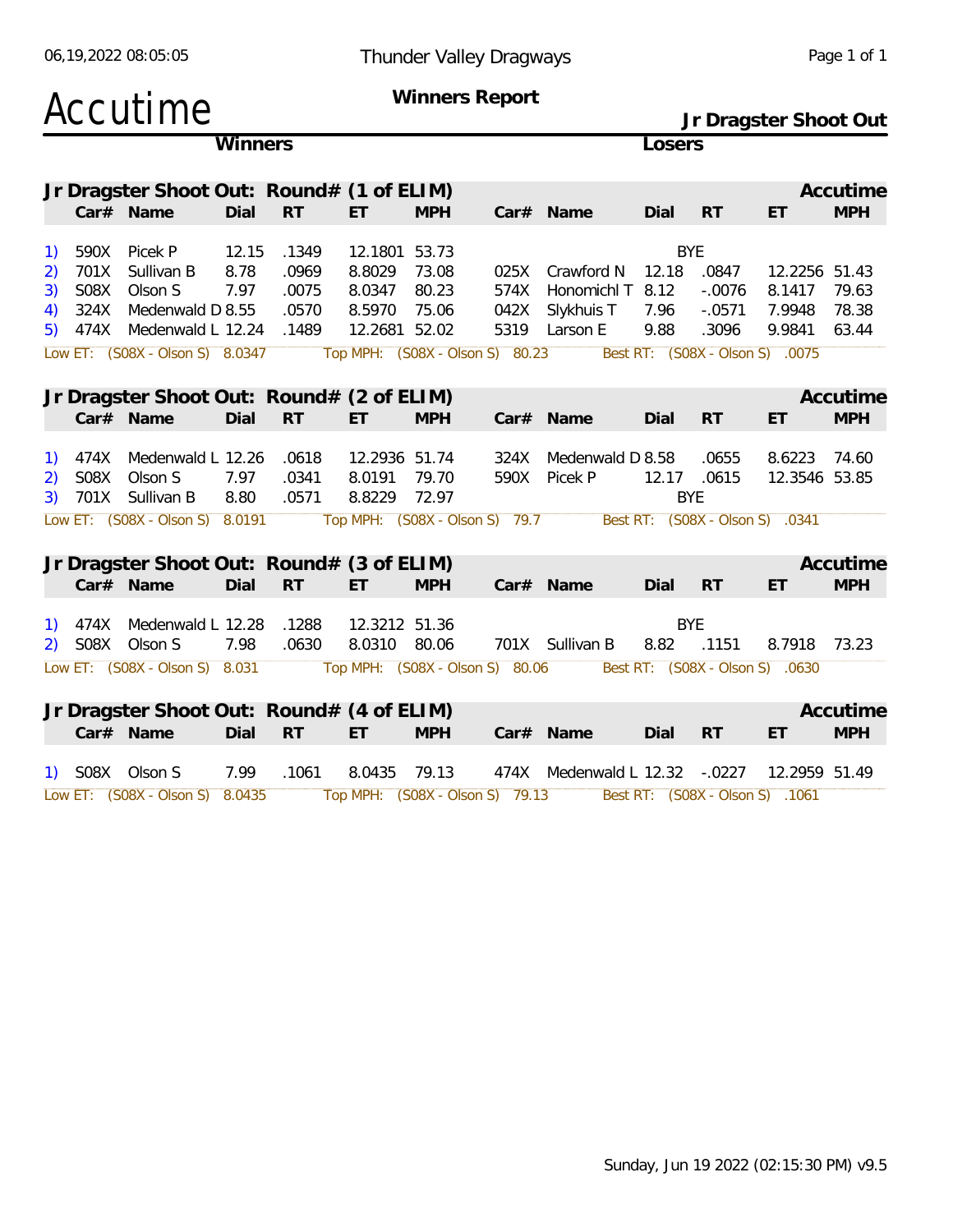| Accutime                                                                                                                                                                      |                                           |                                           | <b>Winners Report</b>                                                                  | Super Trophy                       |                                     |                                                             |                                                |                                                                       |                                                                                                        |                        |
|-------------------------------------------------------------------------------------------------------------------------------------------------------------------------------|-------------------------------------------|-------------------------------------------|----------------------------------------------------------------------------------------|------------------------------------|-------------------------------------|-------------------------------------------------------------|------------------------------------------------|-----------------------------------------------------------------------|--------------------------------------------------------------------------------------------------------|------------------------|
|                                                                                                                                                                               | Winners                                   |                                           |                                                                                        |                                    |                                     |                                                             | Losers                                         |                                                                       |                                                                                                        |                        |
| Super Trophy: Round# (1 of TT)<br>Car# Name                                                                                                                                   | Dial                                      | <b>RT</b>                                 | ET                                                                                     | <b>MPH</b>                         |                                     | Car# Name                                                   | Dial                                           | <b>RT</b>                                                             | ET                                                                                                     | Accutime<br><b>MPH</b> |
| Johnke D<br>5X67<br>1)<br>0199<br>Bouska K<br>2)<br>0204<br>McCurdy C<br>3)<br>0076<br>Toupal C<br>4)<br>7X91<br>Culp C<br>5)<br>Low ET: (0204 - McCurdy C) 12.3832           | 12.90<br>12.70<br>12.49<br>12.70<br>12.50 | .0803<br>.0726<br>.4723<br>.2213<br>.1830 | 13.0157 108.28<br>12.4989 107.73<br>12.3832 106.53<br>12.6571 106.51<br>12.4406 110.27 | Top MPH: (7X91 - Culp C) 110.27    | 8X66<br>0106<br><b>RB43</b><br>MD11 | Kocmich J<br>Tenfingers T<br>Bohlman R<br>Preheim M         | 12.84<br>12.67<br>15.80<br>14.92<br><b>BYE</b> | $-.0051$<br>$-0.1478$<br>.2272<br>.1473<br>Best RT: (0199 - Bouska K) | 12.8249 107.17<br>12.6919 105.68<br>15.9880 85.68<br>14.8909 87.26<br>.0726                            |                        |
| Super Trophy: Round# (2 of TT)                                                                                                                                                |                                           |                                           |                                                                                        |                                    |                                     |                                                             |                                                |                                                                       |                                                                                                        | Accutime               |
| Car# Name                                                                                                                                                                     | Dial                                      | <b>RT</b>                                 | ET                                                                                     | <b>MPH</b>                         |                                     | Car# Name                                                   | Dial                                           | <b>RT</b>                                                             | ET                                                                                                     | <b>MPH</b>             |
| 0106<br>Tenfingers T<br>1)<br>8X66<br>Kocmich J<br>2)<br>7X91<br>Culp C<br>3)<br>0076<br>Toupal C<br>4)<br><b>RB43</b><br>Bohlman R<br>5)                                     | 12.68<br>12.78<br>12.42<br>12.65<br>15.90 | .1094<br>.0317<br>.1328<br>.1318<br>.1247 | 12.6988 105.53<br>12.8573 106.61<br>12.4655 109.25<br>12.7625 106.36<br>15.8988 85.83  |                                    | 5X67<br>0204<br>0199<br>MD11        | Johnke D<br>McCurdy C<br>Bouska K<br>Preheim M              | 12.94<br>12.42<br>12.48<br>14.89<br><b>BYE</b> | .0450<br>.5177<br>.1275<br>.5082                                      | 12.9369 108.46<br>12.4439 106.31<br>12.4933 107.24<br>15.4336 84.05                                    |                        |
| Low ET: (7X91 - Culp C) 12.4655                                                                                                                                               |                                           |                                           |                                                                                        | Top MPH: (7X91 - Culp C)           | 109.25                              |                                                             |                                                |                                                                       | Best RT: (8X66 - Kocmich J) .0317                                                                      |                        |
| Super Trophy: Round# (1 of ELIM)                                                                                                                                              |                                           |                                           |                                                                                        |                                    |                                     |                                                             |                                                |                                                                       |                                                                                                        | Accutime               |
| Car# Name                                                                                                                                                                     | Dial                                      | <b>RT</b>                                 | ET                                                                                     | <b>MPH</b>                         |                                     | Car# Name                                                   | Dial                                           | <b>RT</b>                                                             | ET                                                                                                     | <b>MPH</b>             |
| 8X66<br>Kocmich J<br>1)<br>Johnke D<br>5X67<br>2)<br>0106<br>Tenfingers T<br>3)<br>0199<br>Bouska K<br>4)<br>0204<br>McCurdy C<br>5)<br>(0204 - McCurdy C) 12.4965<br>Low ET: | 12.84<br>12.96<br>12.67<br>12.48<br>12.47 | .1377<br>.0329<br>.0643<br>.0331<br>.3483 | 12.8997 106.69<br>13.1107 100.60<br>12.7550 105.66<br>12.5408 106.03<br>12.4965 105.83 | Top MPH: (8X66 - Kocmich J) 106.69 | 0076<br>MD11<br>7X91<br><b>RB43</b> | Toupal C<br>Preheim M<br>Culp C<br>Bohlman R                | <b>BYE</b><br>12.76<br>14.92<br>12.48<br>15.92 | .4596<br>.0788<br>.1403<br>.1272                                      | 12.6651 106.38<br>14.8240 87.50<br>12.6359 108.28<br>15.8647 84.73<br>Best RT: (5X67 - Johnke D) .0329 |                        |
| Super Trophy: Round# (2 of ELIM)                                                                                                                                              |                                           |                                           |                                                                                        |                                    |                                     |                                                             |                                                |                                                                       |                                                                                                        | Accutime               |
| Car# Name                                                                                                                                                                     | Dial RT                                   |                                           | ET.                                                                                    | <b>MPH</b>                         |                                     | Car# Name                                                   | Dial                                           | <b>RT</b>                                                             | ET.                                                                                                    | <b>MPH</b>             |
| Johnke D<br>5X67<br>1)<br>0199<br>Bouska K<br>2)<br>8X66 Kocmich J<br>3)                                                                                                      | 12.96<br>12.48<br>12.89                   | .0601<br>.0783<br>.1590                   | 12.9190 108.67<br>12.5008 106.31<br>12.8902 106.76                                     |                                    |                                     | 0204 McCurdy C 12.47 .4510<br>0106 Tenfingers T 12.71 .1194 | <b>BYE</b>                                     |                                                                       | 12.2971 107.45<br>12.6913 102.13                                                                       |                        |
| Low ET: (0199 - Bouska K) 12.5008                                                                                                                                             |                                           |                                           |                                                                                        | Top MPH: (5X67 - Johnke D) 108.67  |                                     |                                                             |                                                |                                                                       | Best RT: (5X67 - Johnke D) .0601                                                                       |                        |
| Super Trophy: Round# (3 of ELIM)<br>Car# Name                                                                                                                                 | Dial                                      | <b>RT</b>                                 | ET                                                                                     | <b>MPH</b>                         |                                     | Car# Name                                                   | Dial                                           | <b>RT</b>                                                             | ET                                                                                                     | Accutime<br><b>MPH</b> |
| Bouska K<br>1) 0199<br>Kocmich J<br>8X66<br>2)<br>Low ET: (0199 - Bouska K) 12.4189                                                                                           | 12.48<br>12.87                            | .0404<br>.0556                            | 12.4189 108.10<br>12.9123 105.12                                                       | Top MPH: (0199 - Bouska K) 108.1   |                                     | 5X67 Johnke D                                               | <b>BYE</b><br>12.98 .0877                      |                                                                       | 12.9969 108.88<br>Best RT: (0199 - Bouska K) .0404                                                     |                        |

Super Trophy: Round# (4 of ELIM) **Accutime** Accutime

06,19,2022 08:05:05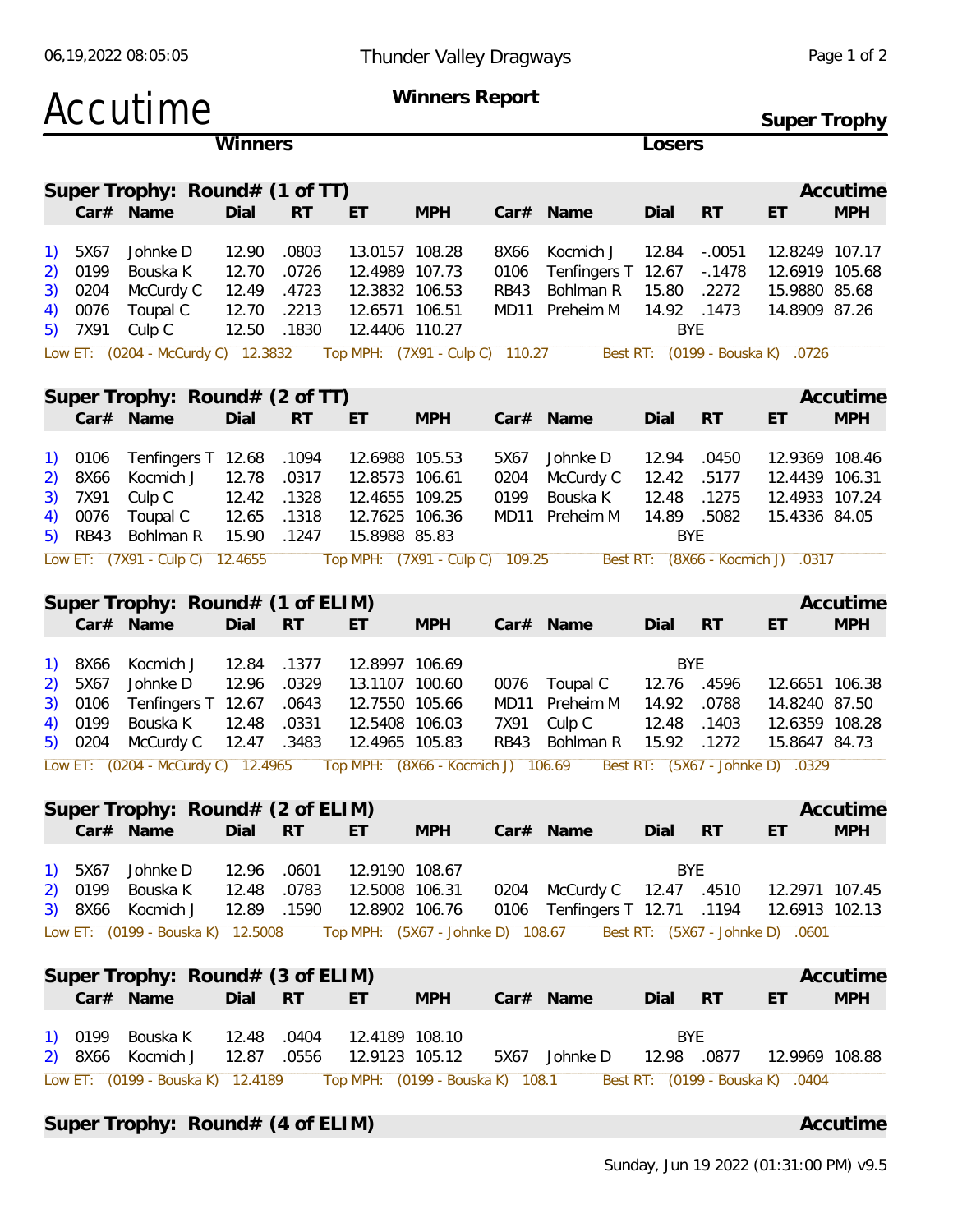|  | 06,19,2022 08:05:05                         |      |     |    |            | Thunder Valley Dragways           |             |      |             |                                   | Page 2 of 2 |
|--|---------------------------------------------|------|-----|----|------------|-----------------------------------|-------------|------|-------------|-----------------------------------|-------------|
|  | $Car#$ Name                                 | Dial | -RT | ЕT | <b>MPH</b> |                                   | $Car#$ Name | Dial | - RT        | ΕT                                | <b>MPH</b>  |
|  | 1) 8X66 Kocmich J 12.89 .0283 12.9442 95.32 |      |     |    |            | 0199                              | Bouska K    |      | 12.40 .2115 | 12.4290 108.02                    |             |
|  | Low ET: (8X66 - Kocmich J) 12.9442          |      |     |    |            | Top MPH: (8X66 - Kocmich J) 95.32 |             |      |             | Best RT: (8X66 - Kocmich J) .0283 |             |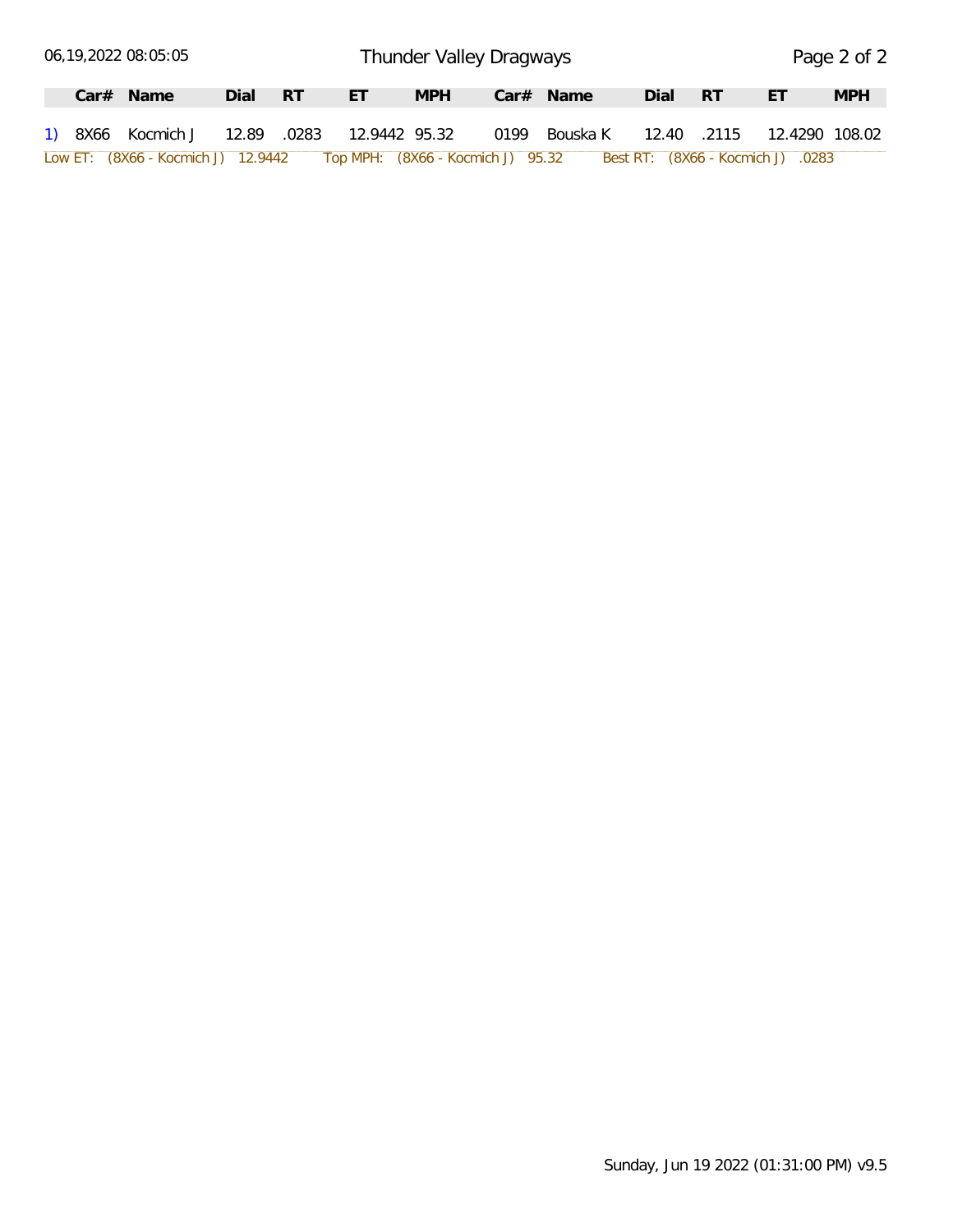# Accutime **Winners Report**

**Winners Losers**

**Pro Trophy**

| Pro Trophy: Round# (1 of TT)<br>Car# Name<br><b>RT</b><br>ET<br><b>MPH</b><br>-RT<br>Dial<br>Dial<br>$Car#$ Name<br>ET<br>.1734<br>13.5482 96.17<br>Johnson A<br>13.63<br>0043<br>Nusz T<br>11.97<br>$-.0150$<br>.0659<br>12.1294 110.54<br>Nedved S<br>12.15<br>13.12<br>NX18<br>.0279<br>12.05<br>.0479<br>12.0533 110.05<br>12.24<br>.5254<br>0036<br>Benda A |                |
|------------------------------------------------------------------------------------------------------------------------------------------------------------------------------------------------------------------------------------------------------------------------------------------------------------------------------------------------------------------|----------------|
|                                                                                                                                                                                                                                                                                                                                                                  | Accutime       |
| 1) 010A<br>2) 0025 Helmer R<br>3) FX161 Delfs C                                                                                                                                                                                                                                                                                                                  | <b>MPH</b>     |
|                                                                                                                                                                                                                                                                                                                                                                  |                |
|                                                                                                                                                                                                                                                                                                                                                                  | 11.9907 111.63 |
|                                                                                                                                                                                                                                                                                                                                                                  | 12.7597 103.76 |
|                                                                                                                                                                                                                                                                                                                                                                  | 12.3352 107.86 |
| 4) 0047 Kocmich J<br>.0643<br>11.70<br>Johnke D<br>13.01<br>.0462<br>11.5104 116.16<br>5X67                                                                                                                                                                                                                                                                      | 12.9458 108.70 |
| 5) DM15 Preheim D<br>10.38<br>.5505<br>12.80<br>.0752<br>10.4646 127.15<br>8X66<br>Kocmich J                                                                                                                                                                                                                                                                     | 12.7804 107.07 |
| 6) 8X98 Sila M<br>13.50<br>.0094<br>13.5774 98.19<br>Nedved D<br>1.0517<br>NX50<br>12.88                                                                                                                                                                                                                                                                         | 14.0785 104.46 |
| 7) AX03 McCarty J<br>11.90<br>.0543<br>BYE.<br>11.9279 108.70                                                                                                                                                                                                                                                                                                    |                |

Low ET: (DM15 - Preheim D) 10.4646 Top MPH: (DM15 - Preheim D) 127.15 Best RT: (8X98 - Sila M) .0094

|  | Pro Trophy: Round# (2 of TT)                 |             |   |                |            |                                                                                                        |              |       |                | Accutime   |
|--|----------------------------------------------|-------------|---|----------------|------------|--------------------------------------------------------------------------------------------------------|--------------|-------|----------------|------------|
|  | Car# Name                                    | Dial        | R | $-ET$          | <b>MPH</b> | Car# Name                                                                                              | Dial RT      |       | ET             | <b>MPH</b> |
|  | 1) 8X98 Sila M                               | 13.48 .0522 |   | 13.4216 98.79  |            | 010A Johnson A                                                                                         | 13.54        | .1275 | 13.6288 95.40  |            |
|  | 2) 0047 Kocmich J                            | 11.50 .2129 |   | 11.5219 115.15 |            | NX18 Nedved S                                                                                          | 12.84 - 1157 |       | 12.7797 103.31 |            |
|  | 3) DM15 Preheim D                            | 10.40 .3114 |   | 10.4927 127.77 |            | NX50 Nedved D                                                                                          | 12.88        | .7669 | 12.9163 104.82 |            |
|  | 4) 0043 Nusz T 11.98 .0918                   |             |   | 11.9972 111.39 |            | FX161 Delfs C                                                                                          | 12.06        | .1401 | 12.0412 110.32 |            |
|  | 5) 0025 Helmer R 12.12 .0495                 |             |   | 12.1390 110.40 |            | 5X67 Johnke D                                                                                          | 12.94        | .0345 | 12.9920 108.54 |            |
|  | 6) AX03 McCarty J 11.92 .0366 11.9414 108.75 |             |   |                |            | 8X66 Kocmich J                                                                                         | 12.85        | .0715 | 12.8474 106.76 |            |
|  |                                              |             |   |                |            | Low ET: (DM15 - Preheim D) 10.4927 Top MPH: (DM15 - Preheim D) 127.77 Best RT: (AX03 - McCarty J) 0366 |              |       |                |            |

|  | Pro Trophy: Round# (1 of ELIM) |             |              |                |            |      |                                                                                                         |             |       |                | Accutime   |
|--|--------------------------------|-------------|--------------|----------------|------------|------|---------------------------------------------------------------------------------------------------------|-------------|-------|----------------|------------|
|  | Car# Name                      | Dial        | <b>RT</b>    | ET             | <b>MPH</b> |      | $Car#$ Name                                                                                             | Dial        | - RT  | ET             | <b>MPH</b> |
|  | 1) 0043 Nusz T                 | 12.00       | .1558        | 12.0136 110.89 |            | 8X98 | Sila M                                                                                                  | 13.44       | .1197 | 13.4186 94.92  |            |
|  | 2) AX03 McCarty J              | 11.96 .0125 |              | 11.9308 108.38 |            |      | 010A Johnson A                                                                                          | 13.60       | .0818 | 13.4870 96.46  |            |
|  | 3) 8X66 Kocmich J              | 12.90 .0673 |              | 12.9715 96.90  |            |      | NX50 Nedved D                                                                                           | 12.88       | .1604 | 12.9226 104.85 |            |
|  | 4) 0025 Helmer R               | 12.14 .0128 |              | 12.1533 109.86 |            |      | DM15 Preheim D                                                                                          | 10.53       | .1636 | 10.4792 127.44 |            |
|  | $5)$ FX161 Delfs C             | 12.03 .2544 |              | 12.0401 110.19 |            |      |                                                                                                         | BYF.        |       |                |            |
|  | 6) 5X67 Johnke D               | 12.96       | .0740        | 13.0440 106.26 |            | NX18 | Nedved S                                                                                                | 12.74 .0613 |       | 12.8874 103.35 |            |
|  | 7) 0047 Kocmich J              |             | 11.50 -.0490 | 11.5185 116.16 |            |      |                                                                                                         | BYE         |       |                |            |
|  |                                |             |              |                |            |      | Low ET: (0047 - Kocmich J) 11.5185 Top MPH: (0047 - Kocmich J) 116.16 Best RT: (AX03 - McCarty J) .0125 |             |       |                |            |

|  | Pro Trophy: $Round# (2 of ELIM)$ |             |       |                                 |            |      |             |            |       |                                   | Accutime       |
|--|----------------------------------|-------------|-------|---------------------------------|------------|------|-------------|------------|-------|-----------------------------------|----------------|
|  | Car# Name                        | Dial RT     |       | ET                              | <b>MPH</b> |      | $Car#$ Name | Dial       | RT    | ET                                | <b>MPH</b>     |
|  | 1) FX161 Delfs C                 | 12.03       | .2133 | 12.0963 110.16                  |            | 0047 | Kocmich J   | 11.53      | .2442 | 11.5809 115.83                    |                |
|  | 2) AX03 McCarty J                | 11.95 .0107 |       | 12.0297 105.73                  |            | 5X67 | Johnke D    | 12.93      | .0274 |                                   | 13.0062 109.06 |
|  | 3) 0025 Helmer R                 | 12.14 .0614 |       | 12.1552 110.38                  |            | 8X66 | Kocmich J   | 12.88      | .0697 | 12.8706 104.46                    |                |
|  | 4) 0043 Nusz T                   | 12.00       | .0750 | 11.9610 111.75                  |            |      |             | <b>BYE</b> |       |                                   |                |
|  | Low ET: (0043 - Nusz T) 11.961   |             |       | Top MPH: (0043 - Nusz T) 111.75 |            |      |             |            |       | Best RT: (AX03 - McCarty J) .0107 |                |
|  | Pro Trophy: Round# (3 of ELIM)   |             |       |                                 |            |      |             |            |       |                                   | Accutime       |

| Car# Name | Dial | <b>RT</b> | $ -$<br>⊢.<br><u>.</u> | <b>MPH</b> | Car# Name | Dial | <b>RT</b> | $ -$ | <b>MPH</b> |
|-----------|------|-----------|------------------------|------------|-----------|------|-----------|------|------------|
|           |      |           |                        |            |           |      |           |      |            |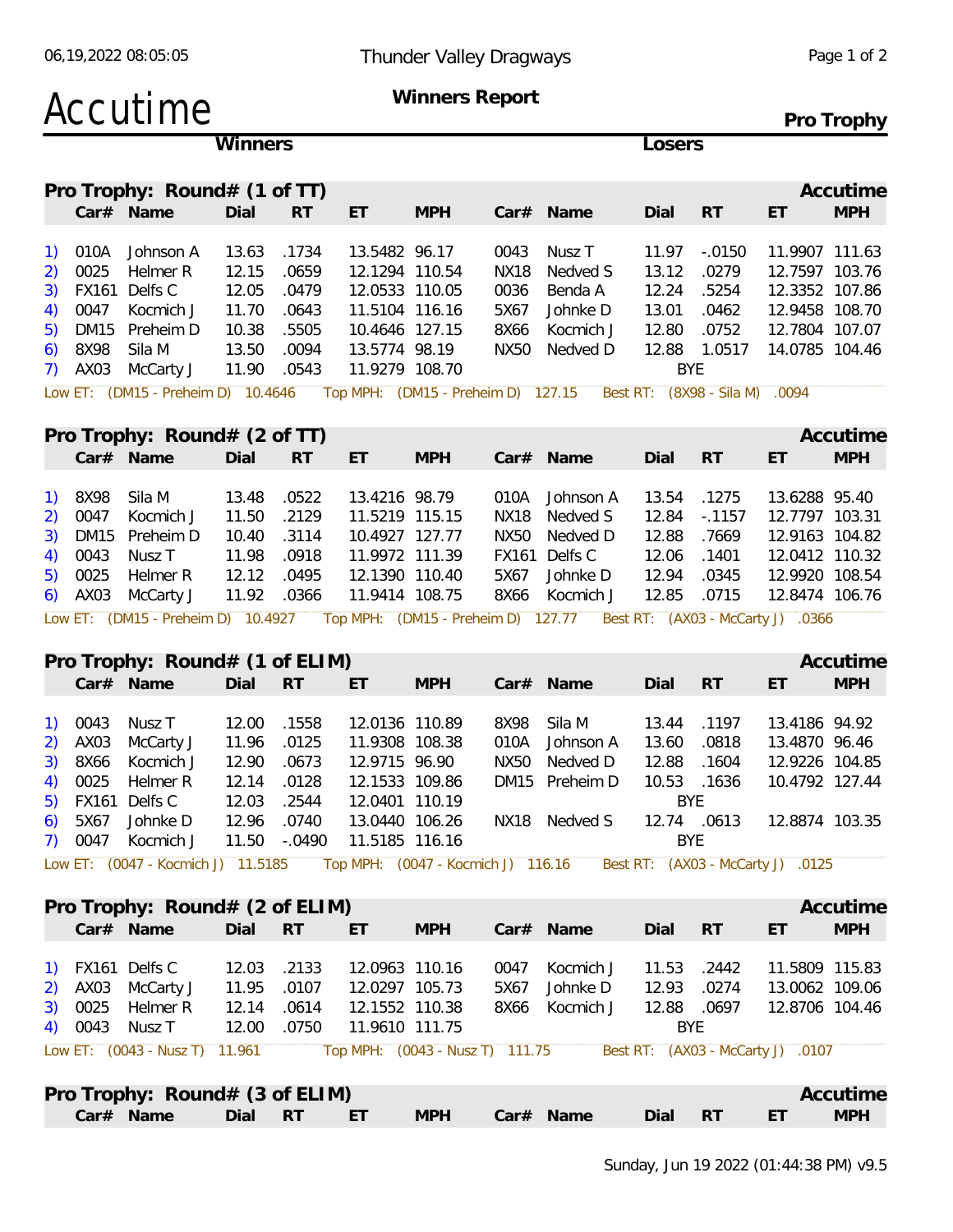| 1) 0043 Nusz T 11.99 .0352<br>2) 0025 Helmer R 12.15 .0005                                       |         | 12.0552 110.78<br>12.1632 108.88 |            | AX03 McCarty J<br>FX161 Delfs C                                | 11.96 .0409<br>12.05 | .1521 | 12.0277 106.21<br>12.0403 110.35 |            |
|--------------------------------------------------------------------------------------------------|---------|----------------------------------|------------|----------------------------------------------------------------|----------------------|-------|----------------------------------|------------|
| Low ET: (0043 - Nusz T) 12.0552 Top MPH: (0043 - Nusz T) 110.78 Best RT: (0025 - Helmer R) .0005 |         |                                  |            |                                                                |                      |       |                                  |            |
| Pro Trophy: Round# (4 of ELIM)                                                                   |         |                                  |            |                                                                |                      |       |                                  | Accutime   |
| Car# Name                                                                                        | Dial RT | ET.                              | <b>MPH</b> | Car# Name                                                      | Dial RT              |       | ET                               | <b>MPH</b> |
| 1) 0043 Nusz T 12.04 .1751                                                                       |         | 12.0523 109.41                   |            | 0025 Helmer R                                                  | 12.15                | .0590 | 12.1389 109.62                   |            |
| Low ET: (0043 - Nusz T) 12.0523                                                                  |         |                                  |            | Top MPH: (0043 - Nusz T) 109.41 Best RT: (0043 - Nusz T) .1751 |                      |       |                                  |            |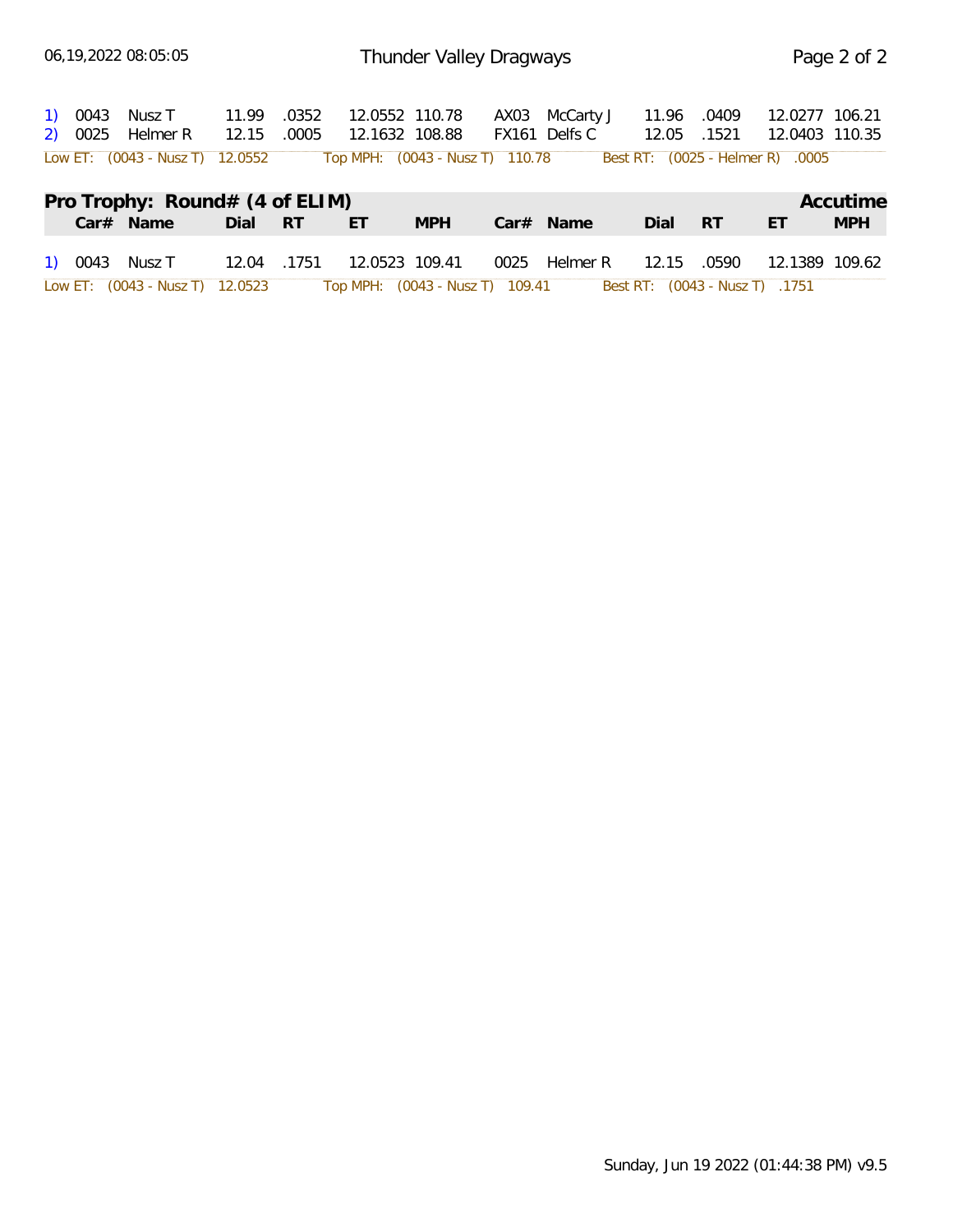|                                                                                                  | Accutime                                                                                                       |                                                                     |                                                                 |                                                                                                        | Winners Report                                            |                                            |                                                                                                                                                                |                                                                 |                                                                                |                                                                                                     | Pro Bike               |
|--------------------------------------------------------------------------------------------------|----------------------------------------------------------------------------------------------------------------|---------------------------------------------------------------------|-----------------------------------------------------------------|--------------------------------------------------------------------------------------------------------|-----------------------------------------------------------|--------------------------------------------|----------------------------------------------------------------------------------------------------------------------------------------------------------------|-----------------------------------------------------------------|--------------------------------------------------------------------------------|-----------------------------------------------------------------------------------------------------|------------------------|
|                                                                                                  |                                                                                                                | Winners                                                             |                                                                 |                                                                                                        |                                                           |                                            |                                                                                                                                                                | Losers                                                          |                                                                                |                                                                                                     |                        |
|                                                                                                  | Pro Bike: Round# (1 of TT)<br>Car# Name                                                                        | Dial                                                                | <b>RT</b>                                                       | ET                                                                                                     | <b>MPH</b>                                                |                                            | Car# Name                                                                                                                                                      | Dial                                                            | <b>RT</b>                                                                      | ET                                                                                                  | Accutime<br><b>MPH</b> |
| 051D<br><sup>1</sup><br>5832<br>2)<br><b>T58</b><br>3)<br>1041<br>4)<br>1040<br>5)               | Nixon D<br>Hoffman L<br>Criddle D<br>Norton D<br>Cook C                                                        | 10.38<br>11.90<br>10.99<br>10.25<br>9.93                            | .0560<br>.2138<br>.1372<br>.0158<br>$-.0217$                    | 10.2677 121.29<br>12.3914 104.07<br>11.2736 125.35<br>10.1628 136.28<br>10.6723 132.00                 |                                                           | 1062<br>1022<br>1006<br>0812<br>1025       | McGaugh I<br>Shoott S<br>Johnson N<br>Howes D<br>Byer B                                                                                                        | 11.47<br>12.86<br>10.00<br>13.20<br>10.20                       | .3147<br>.0587<br>.2943<br>$-.0207$<br>$-0.1725$                               | 11.4101 106.86<br>13.0350 100.81<br>13.4097 77.04<br>13.2130 98.55<br>10.4706 131.27                |                        |
|                                                                                                  | Low ET: (1041 - Norton D) 10.1628                                                                              |                                                                     |                                                                 |                                                                                                        | Top MPH: (1041 - Norton D) 136.28                         |                                            |                                                                                                                                                                |                                                                 |                                                                                | Best RT: (1041 - Norton D) .0158                                                                    |                        |
|                                                                                                  | Pro Bike: Round# (2 of TT)                                                                                     |                                                                     |                                                                 |                                                                                                        |                                                           |                                            |                                                                                                                                                                |                                                                 |                                                                                |                                                                                                     | Accutime               |
| 1041<br><sup>1</sup><br>1040<br>2)<br><b>T58</b><br>3)<br>1062<br>4)<br>5832<br>5)<br>1006<br>6) | Car# Name<br>Norton D<br>Cook C<br>Criddle D<br>McGaugh I<br>Hoffman L<br>Johnson N<br>Low ET: (1040 - Cook C) | Dial<br>10.18<br>9.93<br>10.99<br>11.40<br>11.90<br>10.00<br>9.9329 | <b>RT</b><br>.0935<br>.0418<br>.4390<br>.0491<br>.0587<br>.1271 | ET<br>10.0927 135.66<br>9.9329<br>11.5064 125.35<br>11.3452 106.86<br>13.2405 103.31<br>13.0001 95.89  | <b>MPH</b><br>132.78<br>Top MPH: (1041 - Norton D) 135.66 | 051D<br>0812<br>1025<br>1022<br>5047       | Car# Name<br>Nixon D<br>Howes D<br>Byer B<br>Shoott S<br>Larson A                                                                                              | Dial<br>10.38<br>13.20<br>10.20<br>12.86<br>13.61<br><b>BYE</b> | RT<br>.0749<br>.1426<br>$-.0372$<br>.0106<br>.0818<br>Best RT: (1040 - Cook C) | ET<br>10.3390 120.97<br>13.1793 98.12<br>10.4567 130.43<br>13.4142 100.76<br>13.4754 96.26<br>.0418 | <b>MPH</b>             |
|                                                                                                  |                                                                                                                |                                                                     |                                                                 |                                                                                                        |                                                           |                                            |                                                                                                                                                                |                                                                 |                                                                                |                                                                                                     |                        |
|                                                                                                  | Pro Bike: Round# (1 of ELIM)<br>Car# Name                                                                      | Dial                                                                | <b>RT</b>                                                       | ET                                                                                                     | <b>MPH</b>                                                |                                            | Car# Name                                                                                                                                                      | Dial                                                            | <b>RT</b>                                                                      | ET                                                                                                  | Accutime<br><b>MPH</b> |
| 0812<br><sup>1</sup><br>1041<br>2)<br>1006<br>3)<br>1025<br>4)<br>1062<br>5)<br>$6)$ 1022        | Howes D<br>Norton D<br>Johnson N<br>Byer B<br>McGaugh I<br>Shoott S                                            | 13.12<br>10.10<br>12.80<br>10.30<br>11.31<br>12.86 .0844            | .1480<br>.0192<br>.2087<br>.1820<br>.1690                       | 13.1528 98.58<br>10.1670 136.40<br>12.7710 85.67<br>10.3733 132.24<br>12.3414 106.56<br>12.8465 101.44 |                                                           | 051D<br>5047<br>1040<br>5832<br><b>T58</b> | Nixon D<br>Larson A<br>Cook C<br>Hoffman L<br>Criddle D<br>Low ET: (1041 - Norton D) 10.167 Top MPH: (1041 - Norton D) 136.4 Best RT: (1041 - Norton D) 0.0192 | 10.35<br>13.42<br>9.93<br>12.15<br>10.99<br><b>BYE</b>          | $-.0506$<br>.0105<br>$-.0316$<br>.1297<br>1.0341                               | 10.3229 120.87<br>13.4057 95.16<br>9.9205<br>12.1252 106.43<br>10.9819 126.33                       | 133.53                 |
|                                                                                                  |                                                                                                                |                                                                     |                                                                 |                                                                                                        |                                                           |                                            |                                                                                                                                                                |                                                                 |                                                                                |                                                                                                     |                        |
|                                                                                                  | Pro Bike: Round# (2 of ELIM)<br>Car# Name                                                                      | Dial RT                                                             |                                                                 | ET.                                                                                                    | <b>MPH</b>                                                |                                            | Car# Name                                                                                                                                                      | Dial                                                            | RT                                                                             | ET                                                                                                  | Accutime<br><b>MPH</b> |
| 1) 1025 Byer B<br>2)                                                                             | 1022 Shoott S<br>3) 1041 Norton D<br>Low ET: (1041 - Norton D) 10.2202                                         | 10.25 .1229<br>12.86 .1154<br>10.10 .0444                           |                                                                 | 10.4054 132.86<br>12.9441 98.73<br>10.2202 135.09                                                      |                                                           |                                            | 1006 Johnson N<br>1062 McGaugh I<br>0812 Howes D<br>Top MPH: (1041 - Norton D) 135.09  Best RT: (1041 - Norton D) .0444                                        | 12.80<br>11.31<br>13.12 .0969                                   | .2452<br>.2282                                                                 | 12.6617 89.48<br>11.5822 106.99<br>13.1984 98.04                                                    |                        |
|                                                                                                  |                                                                                                                |                                                                     |                                                                 |                                                                                                        |                                                           |                                            |                                                                                                                                                                |                                                                 |                                                                                |                                                                                                     |                        |
|                                                                                                  | Pro Bike: Round# (3 of ELIM)<br>Car# Name                                                                      | Dial RT                                                             |                                                                 | ET.                                                                                                    | <b>MPH</b>                                                |                                            | Car# Name                                                                                                                                                      | Dial RT                                                         |                                                                                | ET                                                                                                  | Accutime<br><b>MPH</b> |
| 1) 1025<br>2) 1041                                                                               | Byer B<br>Norton D                                                                                             | 10.25 .1353<br>10.10                                                | .0245                                                           | 10.3755 131.69<br>10.2257 135.42                                                                       |                                                           |                                            | 1022 Shoott S                                                                                                                                                  | BYE                                                             | 12.86 -.0081                                                                   | 13.0654 101.03                                                                                      |                        |

Low ET: (1041 - Norton D) 10.2257 Top MPH: (1041 - Norton D) 135.42 Best RT: (1041 - Norton D) .0245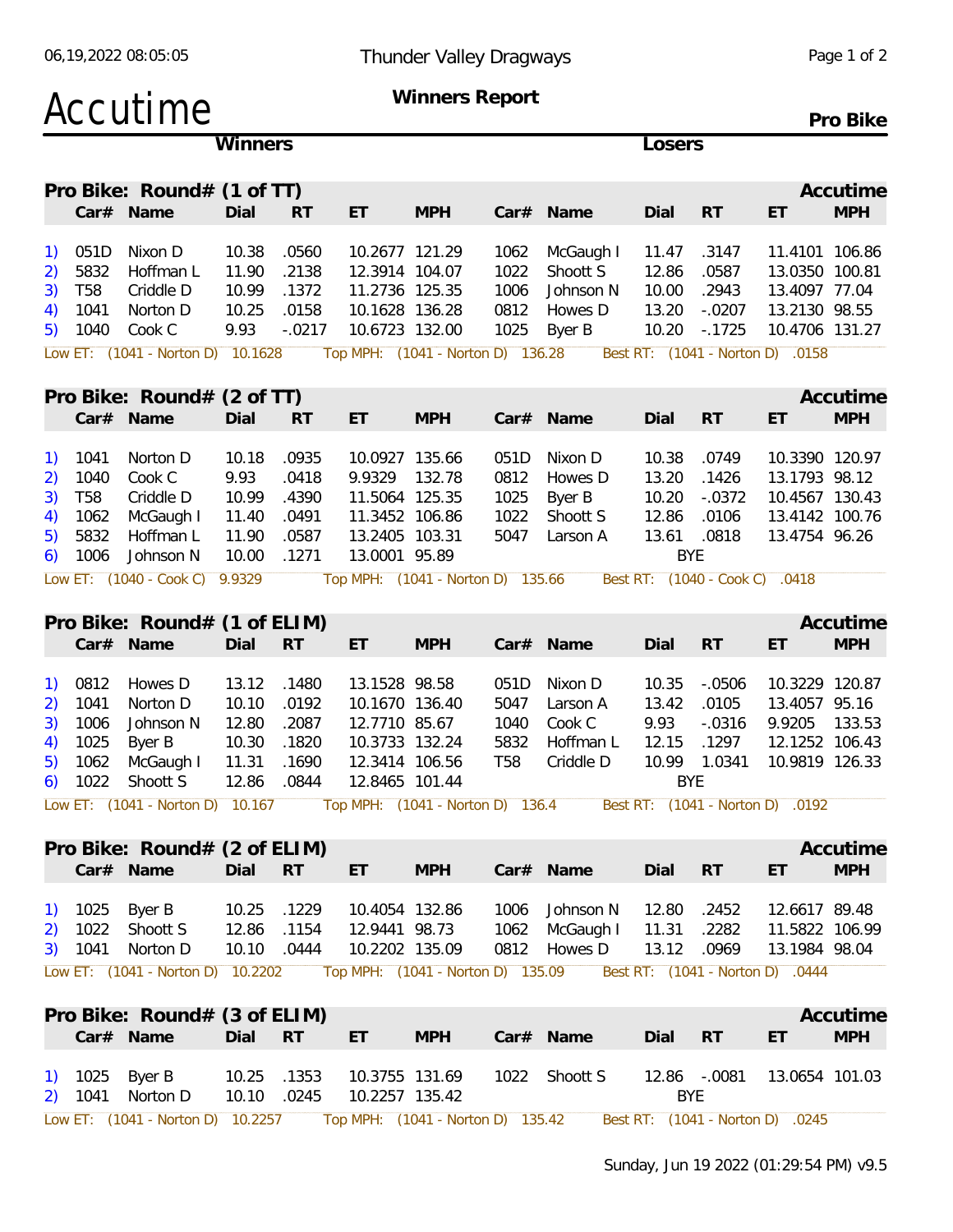|  | Pro Bike: Round# (4 of ELIM)                |      |      |                                                                    |            |             |             |      |      |                             | Accutime   |
|--|---------------------------------------------|------|------|--------------------------------------------------------------------|------------|-------------|-------------|------|------|-----------------------------|------------|
|  | Car# Name                                   | Dial | - RT | <b>FT</b>                                                          | <b>MPH</b> |             | $Car#$ Name | Dial | - RT | ET                          | <b>MPH</b> |
|  | 1) 1041 Norton D 10.18 .2311 10.6280 135.34 |      |      |                                                                    |            | 1025 Byer B |             |      |      | 10.25 -.0289 11.0795 131.23 |            |
|  | Low ET: (1041 - Norton D) 10.628            |      |      | Top MPH: (1041 - Norton D) 135.34 Best RT: (1041 - Norton D) .2311 |            |             |             |      |      |                             |            |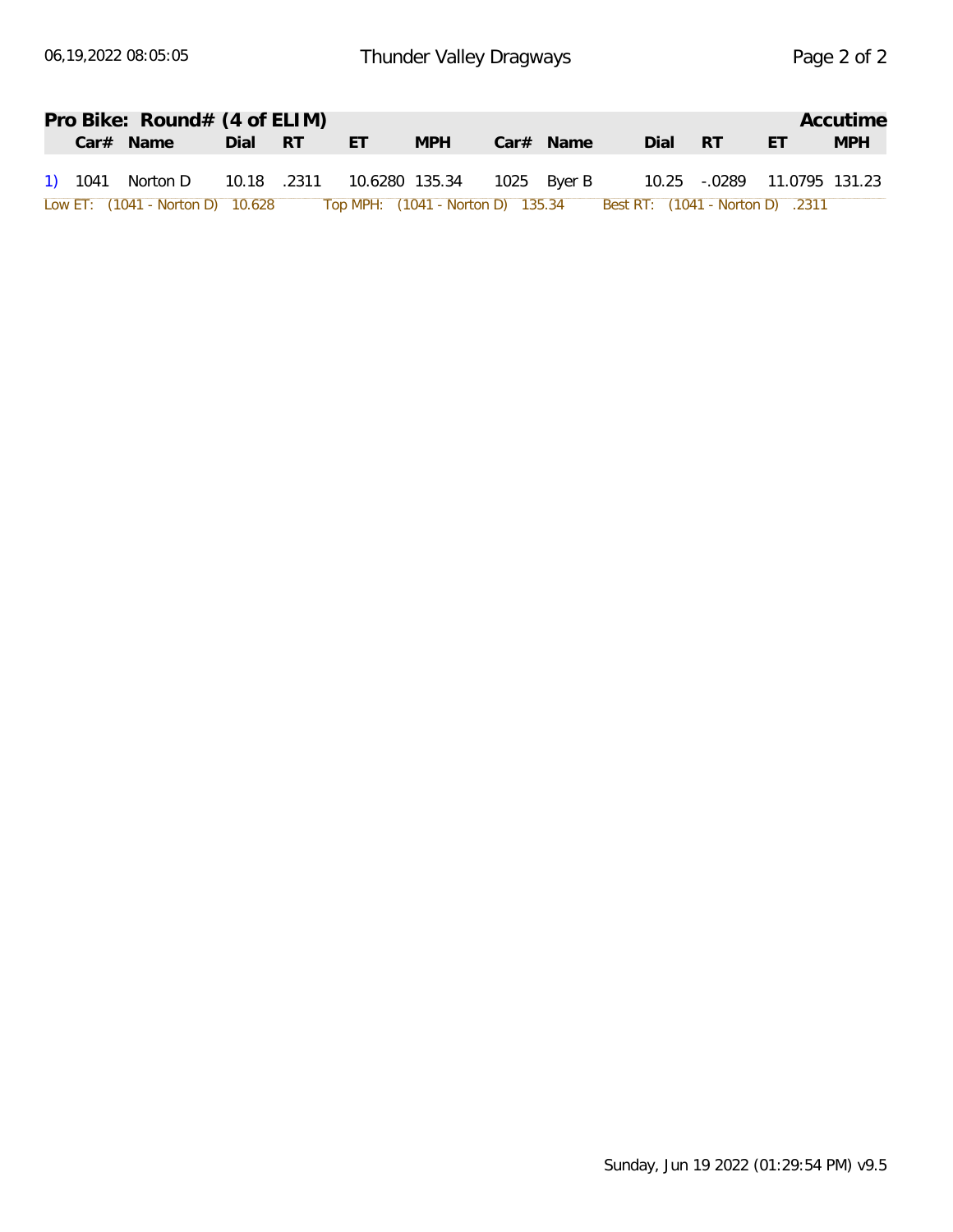# Accutime **Winners Report**

**Winners Losers**

**MOD ET**

|    |          | MOD ET: Round# $(1$ of TT)          |       |           |                |                                   |             |                                 |            |                            |                | Accutime   |
|----|----------|-------------------------------------|-------|-----------|----------------|-----------------------------------|-------------|---------------------------------|------------|----------------------------|----------------|------------|
|    |          | Car# Name                           | Dial  | <b>RT</b> | ET             | <b>MPH</b>                        |             | Car# Name                       | Dial       | <b>RT</b>                  | ET             | <b>MPH</b> |
|    | 1) MX50  | Aaseby B                            | 10.36 | .0194     | 10.4473 132.04 |                                   |             |                                 | <b>BYE</b> |                            |                |            |
| 2) | 0106     | Tenfingers T 12.70                  |       | .1504     | 12.6771 105.63 |                                   |             |                                 | <b>BYE</b> |                            |                |            |
| 3) | 2X20     | Cohoon K                            | 9.20  | 1.4285    | 9.3572 143.72  |                                   |             |                                 | <b>BYE</b> |                            |                |            |
| 4) | 0043     | Nusz <sub>T</sub>                   | 11.97 | $-0.0262$ | 11.9656 111.50 |                                   |             |                                 | <b>BYE</b> |                            |                |            |
| 5) | 1020     | Hartley B                           | 10.19 | .1397     | 10.1507 127.88 |                                   | JX50        | Aeseby J                        | 11.03      | .0110                      | 10.9550 120.55 |            |
| 6) | 5X66     | Walz G                              | 11.10 | .1496     | 11.4188 118.42 |                                   | 0196        | Hooth D                         | 12.15      | .0882                      | 12.2842 107.50 |            |
| 7) | 5X27     | Walz C                              | 11.00 | .2034     | 11.0461 121.59 |                                   | 5304        | Brugeson T                      | 12.30      | .0228                      | 12.0753 107.42 |            |
| 8) | GX65     | Smith B                             | 16.50 | .4469     | 15.9993 85.62  |                                   | <b>BX10</b> | Robinson J                      | 10.79      | $-.0842$                   | 10.7823 123.46 |            |
|    | 9) 4X51  | Lardy W                             | 10.14 | .0469     | 10.1126 130.47 |                                   | 2X28        | Walz N                          | 11.26      | .1537                      | 11.1656 119.55 |            |
|    | 10) 3X51 | Clement C                           | 10.20 | .0848     | 10.2819 131.27 |                                   | FX86        | Fedeler F                       | 10.36      | .0331                      | 10.4324 132.70 |            |
|    | 11) 1X42 | Slykhuis C                          | 10.45 | .0430     | 10.5017 126.55 |                                   | 5X33        | Lewis T                         | 12.25      | .0190                      | 12.3377 105.14 |            |
|    | 12) TX30 | Hantke F                            | 10.64 | .0759     | 10.6841 124.79 |                                   | 0093        | Sell W                          | 12.19      | .1184                      | 12.2319 108.43 |            |
|    | 13) TX31 | Hantke H                            | 10.71 | .0266     | 10.7772 124.79 |                                   | 5X14        | Grosz R                         | 10.85      | .1023                      | 10.8199 121.23 |            |
|    | 14) TX65 | Thorson R                           | 9.70  | .0903     | 9.6960         | 136.82                            | 0X01        | Bartak T                        | 11.88      | $-.0892$                   | 11.8834 111.03 |            |
|    | 15) JX88 | Cranny J                            | 11.05 | .0025     | 11.0535 120.77 |                                   | 0100        | McFarling J                     | 10.33      | .0827                      | 11.3425 116.52 |            |
|    | 16) 4X81 | Sullivan D                          | 10.46 | .0309     | 10.4746 125.87 |                                   | TX7Y        | Guthmiller J                    | 10.96      | .0664                      | 10.9031 122.15 |            |
|    | 17) TX82 | Dearduff J                          | 11.60 | .1039     | 11.5838 114.30 |                                   | 5144        | Grosz T                         | 11.49      | .3096                      | 27.1915 26.23  |            |
|    |          | Low ET: (2X20 - Cohoon K) 9.3572    |       |           |                | Top MPH: (2X20 - Cohoon K) 143.72 |             |                                 |            | Best RT: (JX88 - Cranny J) | .0025          |            |
|    |          |                                     |       |           |                |                                   |             |                                 |            |                            |                |            |
|    |          | MOD ET: Round# $(2 \text{ of } TT)$ |       |           |                |                                   |             |                                 |            |                            |                | Accutime   |
|    |          | Car# Name                           | Dial  | <b>RT</b> | ET             | <b>MPH</b>                        |             | Car# Name                       | Dial       | <b>RT</b>                  | ET             | <b>MPH</b> |
|    |          |                                     | 10.46 | .0360     | 10.4277 131.93 |                                   |             |                                 |            |                            |                |            |
|    |          | 1) MX50 Aaseby B                    |       |           |                |                                   |             | 0106 Tenfingers T 12.69 - .1979 |            |                            | 12.6861 105.66 |            |

|          | I) IVIAJU HASENYI D              | UU.40 .UJUU |          | 10.4277 131.73 |      | $UUU$ . Tellingers in 12.09 - 1979                                   |             |           | 12.0001 100.00 |  |
|----------|----------------------------------|-------------|----------|----------------|------|----------------------------------------------------------------------|-------------|-----------|----------------|--|
| 2) JX50  | Aeseby J                         | 10.96       | .0200    | 10.9161 122.35 |      | GX65 Smith B                                                         | 10.98       | .0910     | 16.2012 84.62  |  |
| 3) OXO1  | Bartak T                         | 11.88       | .3227    | 11.9249 110.65 |      | 0043 Nusz T                                                          | 11.99       | $-.0082$  | 11.9484 111.80 |  |
|          | 4) 2X20 Cohoon K                 | 9.30        | .2962    | 9.2892 144.93  |      | 0196 Hooth D                                                         | 12.22       | .1161     | 12.2849 106.96 |  |
|          | 5) 0100 McFarling J              | 11.33       | .2401    | 11.8930 115.62 |      | TX82 Dearduff J                                                      | 11.59       | -.0080    | 11.6464 114.01 |  |
| 6) 5304  | Brugeson T 12.07 .0113           |             |          | 12.0792 107.35 |      | 5X33 Lewis T                                                         | 12.29       | $-.0512$  | 12.3210 105.44 |  |
| 7) 5X66  | Walz G                           | 11.30       | .1293    | 11.2625 118.98 | 1020 | Hartley B                                                            | 10.10       | $-0.1505$ | 10.2554 127.55 |  |
| 8) 4X51  | Lardy W                          | 10.09       | .0786    | 10.1021 130.59 |      | BX10 Robinson J                                                      | 10.78       | .0410     | 10.8209 123.39 |  |
|          | 9) 3X51 Clement C                | 10.20       | .0518    | 10.1946 131.23 | JX88 | Cranny J                                                             | 11.03       | .1484     | 11.1502 119.97 |  |
|          | 10) TX30 Hantke F                | 10.65       | .0138    | 10.6694 124.93 | 5X27 | Walz C 11.03                                                         |             | .0976     | 10.9940 121.79 |  |
|          | 11) 5X14 Grosz R                 | 10.80       | .0414    | 10.8169 121.20 |      | TX31 Hantke H                                                        | 10.75       | -.0670    | 10.7112 124.97 |  |
| 12) 2X28 | Walz N                           | 11.16       | $-.0210$ | 11.1990 118.73 | FX86 | Fedeler F                                                            | 10.39       | $-.0837$  | 10.3495 129.27 |  |
|          | 13) TX65 Thorson R               | 9.69        | .0287    | 9.7261 136.57  |      | 1X42 Slykhuis C                                                      | 10.50       | .0273     | 10.5083 126.40 |  |
|          | 14) 4X81 Sullivan D              | 10.48       | .0427    | 10.4823 125.52 |      | TX7Y Guthmiller J                                                    | 10.90 .0195 |           | 10.9008 121.95 |  |
|          | 15) 0093 Sell W                  | 12.21 .1030 |          | 12.2046 108.41 |      |                                                                      | BYE         |           |                |  |
|          | Low ET: (2X20 - Cohoon K) 9.2892 |             |          |                |      | Top MPH: (2X20 - Cohoon K) 144.93 Best RT: (5304 - Brugeson T) .0113 |             |           |                |  |

| Dial RT ET<br>Car# Name<br><b>MPH</b><br><b>MPH</b><br>Dial RT<br>ET                                                                                                                            |  | MOD ET: Round# $(1 \text{ of ELIM})$ |  |  |  |  | Accutime |
|-------------------------------------------------------------------------------------------------------------------------------------------------------------------------------------------------|--|--------------------------------------|--|--|--|--|----------|
|                                                                                                                                                                                                 |  | Car# Name                            |  |  |  |  |          |
| 1) 0106 Tenfingers T 12.68 .0107  12.6593  104.48  BX10  Robinson J  10.81  .1114  10.7589  123.86<br>2) 5304 Brugeson T 12.07 .0248 12.0807 102.13<br>MX50 Aaseby B 10.42 .0596 10.4633 131.77 |  |                                      |  |  |  |  |          |

Sunday, Jun 19 2022 (02:25:10 PM) v9.5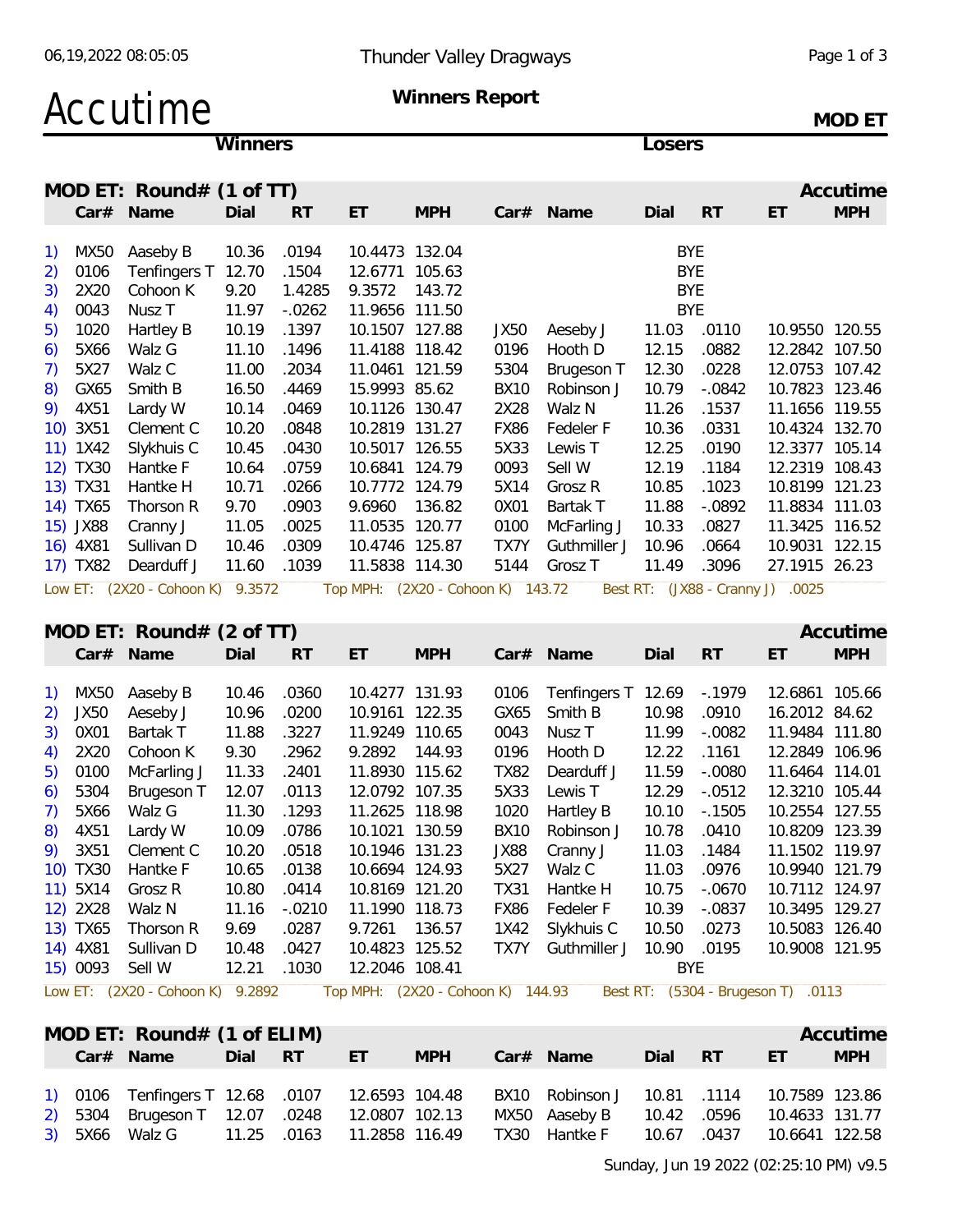|                                                                                                                                                              |                                                                                                                                                                    | 06,19,2022 08:05:05                                                                                                                                                                                                                                                                         |                                                                                                                                    |                                                                                                                                     |                                                                                                                                                                                                                                                                                                                                   | Thunder Valley Dragways |                                                                                                                             |                                                                                                                                                                                               |                                                                                                                                    |                                                                                                                                                    |                                                                                                                                                                                                                                                                                                                       | Page 2 of 3            |
|--------------------------------------------------------------------------------------------------------------------------------------------------------------|--------------------------------------------------------------------------------------------------------------------------------------------------------------------|---------------------------------------------------------------------------------------------------------------------------------------------------------------------------------------------------------------------------------------------------------------------------------------------|------------------------------------------------------------------------------------------------------------------------------------|-------------------------------------------------------------------------------------------------------------------------------------|-----------------------------------------------------------------------------------------------------------------------------------------------------------------------------------------------------------------------------------------------------------------------------------------------------------------------------------|-------------------------|-----------------------------------------------------------------------------------------------------------------------------|-----------------------------------------------------------------------------------------------------------------------------------------------------------------------------------------------|------------------------------------------------------------------------------------------------------------------------------------|----------------------------------------------------------------------------------------------------------------------------------------------------|-----------------------------------------------------------------------------------------------------------------------------------------------------------------------------------------------------------------------------------------------------------------------------------------------------------------------|------------------------|
| 5)<br>6)<br>7)<br>8)<br>9)                                                                                                                                   | 4) 0X01<br>0100<br>JX50<br><b>FX86</b><br>5X14<br>4X51<br>10) TX65<br>11) TX82<br>12) 0093<br>13) 1X42<br>14) 2X28<br>15) 0196<br>16) JX88<br>17) 4X81<br>18) 5X33 | Bartak T<br>McFarling J<br>Aeseby J<br>Fedeler F<br>Grosz R<br>Lardy W<br>Thorson R<br>Dearduff J<br>Sell W<br>Slykhuis C<br>Walz N<br>Hooth D<br>Cranny J<br>Sullivan D<br>Lewis T                                                                                                         | 11.88<br>11.34<br>10.91<br>10.35<br>10.80<br>10.12<br>9.69<br>11.59<br>12.19<br>10.51<br>11.19<br>12.26<br>11.12<br>10.51<br>12.29 | .1417<br>.1089<br>.0925<br>.0800<br>.0899<br>.0180<br>.0863<br>.0764<br>.0253<br>.0044<br>.0892<br>.0273<br>.0131<br>.0426<br>.0290 | 11.8937 110.70<br>11.3668 120.77<br>10.9158 122.38<br>10.3356 129.65<br>10.8561 118.86<br>10.2797 115.03<br>9.7155 137.07<br>11.7400 107.68<br>12.2968 103.45<br>10.5112 120.94<br>11.2254 117.83<br>12.2667 106.96<br>11.1791 119.71<br>10.5289 125.38<br>12.3058 104.46                                                         |                         | TX31<br>5X33<br>5X27<br>JX88<br>2X20<br>1020<br>GX65<br>TX7Y<br>0043<br>3X51<br>5144<br>4X81<br><b>TX30</b><br>3X51<br>TX31 | Hantke H<br>Lewis T<br>Walz C<br>Cranny J<br>Cohoon K<br>Hartley B<br>Smith B<br>Guthmiller J<br>Nusz T<br>Clement C<br>Grosz <sub>T</sub><br>Sullivan D<br>Hantke F<br>Clement C<br>Hantke H | 10.70<br>12.31<br>11.00<br>11.06<br>9.27<br>10.22<br>16.19<br>10.91<br>11.98<br>10.18<br>12.75<br>10.48<br>10.67<br>10.18<br>10.71 | $-.0349$<br>.0658<br>.1020<br>$-.0170$<br>.2568<br>.2647<br>.0902<br>.0829<br>.2374<br>.0708<br>$-.0979$<br>.0353<br>$-.0067$<br>$-.0640$<br>.1064 | 10.7363 124.83<br>12.3018 102.93<br>11.0631 121.75<br>11.1374 119.90<br>9.2676 145.77<br>10.1948 127.95<br>16.0878 85.55<br>11.1123 120.64<br>12.0100 110.89<br>10.1952 131.54<br>14.6264 90.53<br>10.5081 125.77<br>10.6553 124.93<br>10.1850 131.00<br>10.6866 125.07                                               |                        |
|                                                                                                                                                              |                                                                                                                                                                    | Low ET: (TX65 - Thorson R) 9.7155                                                                                                                                                                                                                                                           |                                                                                                                                    |                                                                                                                                     | Top MPH: (TX65 - Thorson R) 137.07                                                                                                                                                                                                                                                                                                |                         |                                                                                                                             |                                                                                                                                                                                               |                                                                                                                                    |                                                                                                                                                    | Best RT: (1X42 - Slykhuis C) .0044                                                                                                                                                                                                                                                                                    |                        |
|                                                                                                                                                              |                                                                                                                                                                    | MOD ET: Round# $(2 \text{ of ELIM})$                                                                                                                                                                                                                                                        |                                                                                                                                    |                                                                                                                                     |                                                                                                                                                                                                                                                                                                                                   |                         |                                                                                                                             |                                                                                                                                                                                               |                                                                                                                                    |                                                                                                                                                    |                                                                                                                                                                                                                                                                                                                       | Accutime               |
|                                                                                                                                                              |                                                                                                                                                                    | Car# Name                                                                                                                                                                                                                                                                                   | Dial                                                                                                                               | <b>RT</b>                                                                                                                           | ET                                                                                                                                                                                                                                                                                                                                | <b>MPH</b>              |                                                                                                                             | Car# Name                                                                                                                                                                                     | Dial                                                                                                                               | <b>RT</b>                                                                                                                                          | ET                                                                                                                                                                                                                                                                                                                    | <b>MPH</b>             |
| $\left( \begin{matrix} 1 \end{matrix} \right)$<br>2)<br>3)<br>4)<br>5)<br>6)<br>7)<br>8)<br>$\left( \begin{matrix} 1 \end{matrix} \right)$<br>2)<br>3)<br>4) | <b>TX82</b><br>5304<br>0106<br>1X42<br>5X14<br>2X28<br>JX88<br>0196<br>9) TX65<br>0196<br>5X14<br>JX88<br>TX65<br>$5)$ 1X42                                        | Dearduff J<br>Brugeson T<br>Tenfingers T 12.69<br>Slykhuis C<br>Grosz R<br>Walz N<br>Cranny J<br>Hooth D<br>Thorson R<br>Low ET: (TX65 - Thorson R) 9.7297<br>MOD ET: Round# $(3$ of ELIM)<br>Hooth D<br>Grosz R<br>Cranny J<br>Thorson R<br>Slykhuis C<br>Low ET: (TX65 - Thorson R) 9.752 | 11.58<br>12.07<br>10.53<br>10.81<br>11.24<br>11.15<br>12.24<br>9.70<br>12.22<br>10.81<br>11.21<br>9.72<br>10.50                    | .1272<br>.0638<br>.0547<br>.0370<br>.0872<br>.0636<br>.0048<br>.0111<br>.1388<br>.0663<br>.0053<br>.0137<br>.0239<br>.0476          | 11.6198 111.33<br>12.0571 107.50<br>12.7036 102.95<br>10.4989 126.51<br>10.9436 107.24<br>11.1689 119.49<br>11.2305 119.02<br>12.2465 107.24<br>9.7297 136.70<br>Top MPH: (TX65 - Thorson R) 136.7<br>12.2211 105.81<br>10.8341 120.77<br>11.2534 118.02<br>9.7520 136.49<br>10.6692 107.42<br>Top MPH: (TX65 - Thorson R) 136.49 |                         | JX50<br>0093<br>5X66<br>4X51<br>0100<br>0X01<br>5X33<br>4X81<br>FX86<br>0106<br>2X28<br>5304<br>TX82                        | Aeseby J<br>Sell W<br>Walz G<br>Lardy W<br>McFarling J<br>Bartak T<br>Lewis T<br>Sullivan D<br>Fedeler F<br>Tenfingers T 12.69 -.0474<br>Walz N<br>Brugeson T 12.06<br>Dearduff J             | 10.92<br>12.25<br>11.25<br>10.16<br>11.34<br>11.88<br>12.29<br>10.52<br>10.36<br><b>BYE</b><br>11.16<br>11.58                      | .1601<br>$-.0122$<br>.0510<br>.0194<br>.1128<br>$-.0078$<br>.0454<br>.0323<br>$-.0308$<br>.0367<br>.0674<br>.1082                                  | 10.9951 120.51<br>12.2404 108.43<br>11.3264 118.51<br>10.1215 127.05<br>11.6823 117.92<br>11.8946 111.11<br>12.2833 103.78<br>10.5512 125.38<br>10.4287 128.83<br>Best RT: (JX88 - Cranny J) .0048<br>ET  <br>12.7264 105.76<br>11.2420 118.33<br>12.0762 107.22<br>11.7298 110.54<br>Best RT: (5X14 - Grosz R) .0053 | Accutime<br><b>MPH</b> |
|                                                                                                                                                              |                                                                                                                                                                    |                                                                                                                                                                                                                                                                                             |                                                                                                                                    |                                                                                                                                     |                                                                                                                                                                                                                                                                                                                                   |                         |                                                                                                                             |                                                                                                                                                                                               |                                                                                                                                    |                                                                                                                                                    |                                                                                                                                                                                                                                                                                                                       |                        |
|                                                                                                                                                              |                                                                                                                                                                    | MOD ET: Round# $(4 \text{ of ELIM})$<br>Car# Name                                                                                                                                                                                                                                           | Dial                                                                                                                               | <b>RT</b>                                                                                                                           | ET                                                                                                                                                                                                                                                                                                                                | <b>MPH</b>              |                                                                                                                             | Car# Name                                                                                                                                                                                     | Dial                                                                                                                               | <b>RT</b>                                                                                                                                          | ET                                                                                                                                                                                                                                                                                                                    | Accutime<br><b>MPH</b> |
| 2)                                                                                                                                                           | 1) 5X14<br>JX88<br>3) 1X42                                                                                                                                         | Grosz R<br>Cranny J<br>Slykhuis C<br>Low ET: (1X42 - Slykhuis C) 10.4855                                                                                                                                                                                                                    | 10.81<br>11.22<br>10.46                                                                                                            | .1397<br>.0229<br>.0078                                                                                                             | 10.7906 121.52<br>11.2009 119.97<br>10.4855 126.72<br>Top MPH: (1X42 - Slykhuis C) 126.72                                                                                                                                                                                                                                         |                         |                                                                                                                             | TX65 Thorson R                                                                                                                                                                                | <b>BYE</b><br><b>BYE</b>                                                                                                           | 9.73 -.0905                                                                                                                                        | 9.7317 137.20<br>Best RT: (1X42 - Slykhuis C) .0078                                                                                                                                                                                                                                                                   |                        |
|                                                                                                                                                              |                                                                                                                                                                    | MOD ET: Round# $(5 \text{ of ELIM})$<br>Car# Name                                                                                                                                                                                                                                           | Dial                                                                                                                               | <b>RT</b>                                                                                                                           | ET.                                                                                                                                                                                                                                                                                                                               | <b>MPH</b>              |                                                                                                                             | Car# Name                                                                                                                                                                                     | Dial                                                                                                                               | <b>RT</b>                                                                                                                                          | ET                                                                                                                                                                                                                                                                                                                    | Accutime<br><b>MPH</b> |
|                                                                                                                                                              |                                                                                                                                                                    |                                                                                                                                                                                                                                                                                             |                                                                                                                                    |                                                                                                                                     |                                                                                                                                                                                                                                                                                                                                   |                         |                                                                                                                             |                                                                                                                                                                                               |                                                                                                                                    |                                                                                                                                                    |                                                                                                                                                                                                                                                                                                                       |                        |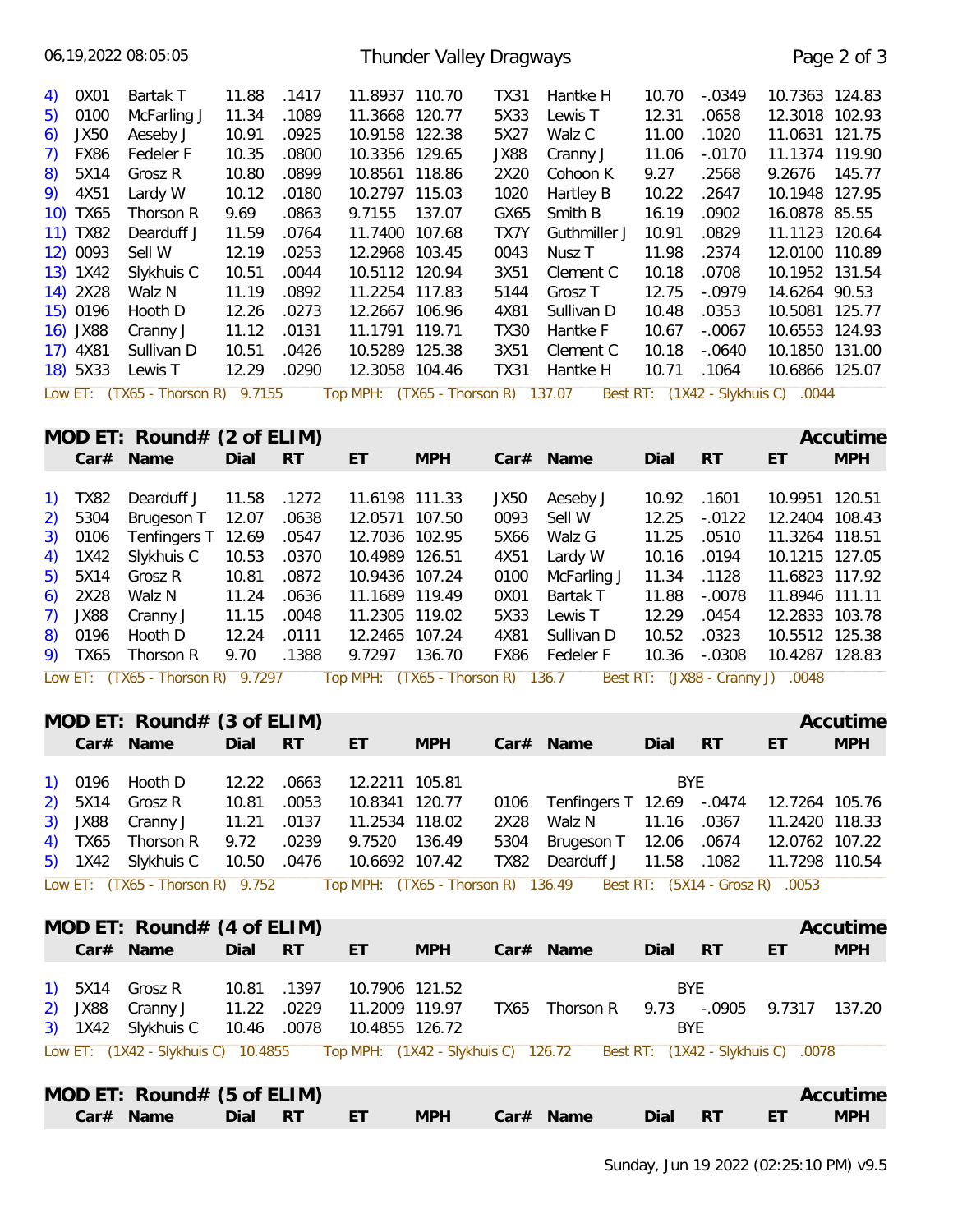|  | 1) 1X42 Slykhuis C 10.49 .0097 10.6370 121.03 5X14 Grosz R<br>2) JX88 Cranny J 11.19 -.0126 11.2158 119.52 |         |     |            |             | 10.78 .1163<br>BYE |    | 10.8771 114.74 |
|--|------------------------------------------------------------------------------------------------------------|---------|-----|------------|-------------|--------------------|----|----------------|
|  | Low ET: (1X42 - Slykhuis C) 10.637 Top MPH: (1X42 - Slykhuis C) 121.03 Best RT: (1X42 - Slykhuis C) .0097  |         |     |            |             |                    |    |                |
|  | MOD ET: Round# (6 of ELIM)                                                                                 |         |     |            |             |                    |    | Accutime       |
|  | Car# Name                                                                                                  | Dial RT | ET. | <b>MPH</b> | $Car#$ Name | Dial RT            | ET | <b>MPH</b>     |
|  | 1) 1X42 Slykhuis C 10.49 .0052 10.5538 119.97 JX88 Cranny J 11.18 .0144 11.2464 119.24                     |         |     |            |             |                    |    |                |
|  | Low ET: (1X42 - Slykhuis C) 10.5538 Top MPH: (1X42 - Slykhuis C) 119.97 Best RT: (1X42 - Slykhuis C) .0052 |         |     |            |             |                    |    |                |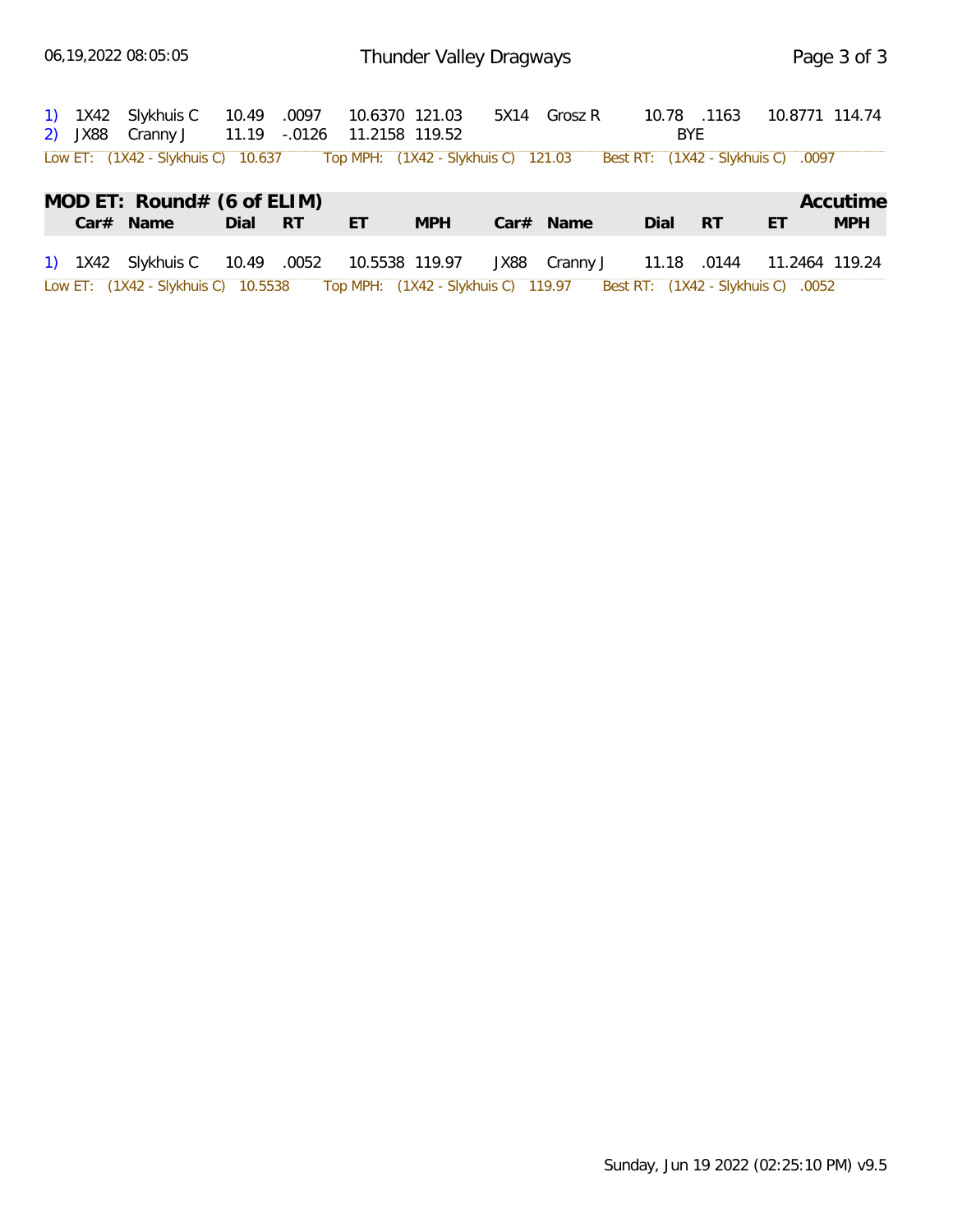| Accutime | Winners Report |        |
|----------|----------------|--------|
|          |                | TOP FT |

|                                                               | Winners                           |       | Losers    |                                    |            |             |                   |            |                                     |                          |            |
|---------------------------------------------------------------|-----------------------------------|-------|-----------|------------------------------------|------------|-------------|-------------------|------------|-------------------------------------|--------------------------|------------|
|                                                               | TOP ET: Round# $(1$ of TT)        |       |           |                                    |            |             |                   |            |                                     |                          | Accutime   |
| Car#                                                          | Name                              | Dial  | <b>RT</b> | ET                                 | <b>MPH</b> |             | Car# Name         | Dial       | <b>RT</b>                           | ET                       | <b>MPH</b> |
|                                                               |                                   |       |           |                                    |            |             |                   |            |                                     |                          |            |
| $\left( \begin{array}{c} 1 \end{array} \right)$<br>009X       | <b>Blakney B</b>                  | 8.33  | .0241     | 8.3235                             | 159.07     | 5X28        | Robinson T        | 10.61      | .0624                               | 10.5924 126.83           |            |
| 2)<br><b>TX18</b>                                             | Jackson K                         | 7.87  | .0119     | 7.7920                             | 170.33     | 5X83        | Medenwald D 7.86  |            | .0618                               | 7.8277                   | 169.68     |
| <b>TX01</b><br>3)                                             | Engbrecht P                       | 8.03  | .0046     | 8.0195                             | 163.87     | 0X31        | Heckenlaible 9.29 |            | .0563                               | 9.2673                   | 145.73     |
| <b>TX78</b><br>4)                                             | Bierle D                          | 10.97 | .0289     | 10.9372 119.17                     |            | SX21        | Schoenfelder 9.37 |            | $-.0094$                            | 9.4123                   | 141.60     |
| 5)<br>AX15                                                    | Anderson J                        | 9.97  | .0324     | 9.9961                             | 133.25     | 1X20        | Schuett J         | 10.98      | .1155                               | 12.5115 111.69           |            |
| 1X12                                                          |                                   | 8.18  | $-.0123$  | 8.4421                             | 156.14     |             | Koch T            | 8.41       | $-.0211$                            | 8.3720                   | 161.17     |
| 6)                                                            | Hento D                           |       |           |                                    |            | <b>KX50</b> |                   |            |                                     |                          |            |
| 5X80<br>7)                                                    | Nolan D                           | 9.38  | .0238     | 9.3699                             | 142.72     | 0026        | <b>Buckles T</b>  | 10.48      | LB3A                                | 10.6069 125.00           |            |
| <b>TX51</b><br>8)                                             | Lamprecht C 10.59                 |       | .0572     | 10.6670 125.52                     |            | <b>NX67</b> | Lamprecht A 11.20 |            | .0035                               | 11.2583 120.13           |            |
| 9)<br>AX02                                                    | McCarty S                         | 9.49  | .0154     | 9.4943                             | 140.32     | JX62        | Koch J            | 8.05       | 13.8023                             | $\overline{\phantom{a}}$ |            |
| 10) 6X69                                                      | Harry J                           | 9.20  | .1177     | 9.1534                             | 149.65     | <b>TX19</b> |                   | 8.04       | LB3A                                |                          |            |
| 11) TX19                                                      |                                   | 8.04  | .1086     |                                    |            |             |                   | <b>BYE</b> |                                     |                          |            |
|                                                               | Low ET: (TX18 - Jackson K) 7.792  |       |           | Top MPH: (TX18 - Jackson K) 170.33 |            |             |                   |            | Best RT: (TX01 - Engbrecht P) .0046 |                          |            |
|                                                               | TOP ET: Round# $(2$ of TT)        |       |           |                                    |            |             |                   |            |                                     |                          | Accutime   |
|                                                               | Car# Name                         | Dial  | <b>RT</b> | ET                                 | <b>MPH</b> |             | Car# Name         | Dial       | <b>RT</b>                           | ET                       | <b>MPH</b> |
|                                                               |                                   |       |           |                                    |            |             |                   |            |                                     |                          |            |
| $\left( \begin{matrix} 1 \end{matrix} \right)$<br><b>TX18</b> | Jackson K                         | 7.79  | .0124     | 7.7737                             | 170.91     | 5X83        | Medenwald D 7.82  |            | .0386                               | 7.8401                   | 169.68     |
| 009X<br>2)                                                    | <b>Blakney B</b>                  | 8.32  | .0422     | 8.2974                             | 159.69     | 5X28        | Robinson T 10.60  |            | $-.0028$                            | 10.6701 126.26           |            |
|                                                               |                                   |       |           |                                    |            |             |                   |            |                                     |                          |            |
| 3)<br><b>TX51</b>                                             | Lamprecht C 10.66                 |       | .0270     | 10.6587 125.38                     |            | <b>NX67</b> | Lamprecht A 11.24 |            | .0351                               | 11.2467 120.16           |            |
| 5X80<br>4)                                                    | Nolan D                           | 9.36  | .0183     | 9.3656                             | 145.11     | SX21        | Schoenfelder 9.39 |            | .0299                               | 9.3854                   | 140.80     |
| <b>TX78</b><br>5)                                             | Bierle D                          | 10.94 | .0033     | 10.9561 119.08                     |            | <b>TX19</b> | Tilberg S         | 8.09       | LB3A                                |                          |            |
| <b>TX19</b><br>6)                                             | Tilberg S                         | 8.09  | .1032     | 8.1208                             | 164.90     |             |                   | <b>BYE</b> |                                     |                          |            |
| 1X12<br>7)                                                    | Hento D                           | 8.40  | .0036     | 8.5214                             | 154.96     | 0X31        | Heckenlaible 9.28 |            | $-.0095$                            | 9.2924                   | 145.77     |
| <b>KX50</b><br>8)                                             | Koch T                            | 8.37  | .1770     | 8.4384                             | 160.26     | 0026        | <b>Buckles T</b>  | 10.58      | .0736                               | 10.6976 124.28           |            |
| 9) TX01                                                       | Engbrecht P                       | 8.03  | .0547     | 7.9941                             | 164.23     | 6X69        | Harry J           | 9.13       | .0614                               | 9.2065                   | 151.41     |
| 10) AX15                                                      | Anderson J                        | 9.97  | .0438     | 9.9525                             | 132.98     | 1X20        | Schuett J         | 10.98      | .1053                               | 12.5297 113.98           |            |
| 11) JX62                                                      | Koch J                            | 8.20  | .0628     | 8.2264                             | 170.52     | AX02        | McCarty S         | 9.50       | .0181                               | 9.5162                   | 140.36     |
|                                                               | Low ET: (TX18 - Jackson K) 7.7737 |       |           | Top MPH: (TX18 - Jackson K) 170.91 |            |             |                   |            | Best RT: (TX78 - Bierle D) .0033    |                          |            |
|                                                               |                                   |       |           |                                    |            |             |                   |            |                                     |                          |            |
|                                                               | TOP ET: Round# (1 of ELIM)        |       |           |                                    |            |             |                   |            |                                     |                          | Accutime   |
|                                                               | Car# Name                         | Dial  | <b>RT</b> | ET                                 | <b>MPH</b> |             | Car# Name         | Dial       | <b>RT</b>                           | ET                       | <b>MPH</b> |
|                                                               |                                   |       |           |                                    |            |             |                   |            |                                     |                          |            |
| 1) 5X80                                                       | Nolan D                           | 9.35  | .0831     | 9.3791 145.21                      |            | 5X28        | Robinson T        | 10.66      | $-.0090$                            | 10.5969 120.90           |            |
| AX15                                                          | Anderson J                        | 9.97  | .0269     | 10.0616 118.92                     |            | 1X20        | Schuett J         | 11.05      | .0982                               | 12.3019 111.86           |            |
| 2)                                                            |                                   |       |           |                                    |            |             |                   |            |                                     |                          |            |
| 0X31<br>3)                                                    | Heckenlaible 9.29                 |       | .0124     | 9.2715                             | 145.87     | <b>TX51</b> | Lamprecht C 10.65 |            | $-0.1184$                           | 10.6857 125.28           |            |
| SX21<br>4)                                                    | Schoenfelder 9.38                 |       | .0104     | 9.3860                             | 140.27     | <b>TX18</b> | Jackson K         | 7.77       | .0151                               | 7.7854                   | 170.26     |
| <b>NX67</b><br>5)                                             | Lamprecht A 11.24                 |       | .0338     | 11.2792 118.48                     |            | 6X69        | Harry J           | 9.21       | .0938                               | 9.1892                   | 147.16     |
| 5X83<br>6)                                                    | Medenwald D 7.84                  |       | .0005     | 7.8659                             | 169.36     | 1X12        | Hento D           | 8.60       | $-.0008$                            | 9.3707                   | 97.80      |
| 7)<br><b>TX19</b>                                             | Tilberg S                         | 8.11  | .2722     | 8.1208                             | 164.90     | <b>TX01</b> | Engbrecht P       | 8.00       | $-0.0196$                           | 8.0520                   | 163.16     |
| 009X<br>8)                                                    | Blakney B                         | 8.32  | .0718     | 8.3091                             | 158.56     | JX62        | Koch J            | 8.25       | .2032                               | 8.0634 170.78            |            |

9) TX78 Bierle D 10.95 .0712 10.9639 118.98 M BYE

10) AX02 McCarty S 9.52 .0217 9.5200 140.45 KX50 Koch T 8.45 .0035 8.3944 153.01 11) TX01 Engbrecht P 8.05 .0040 8.0786 158.79 TX18 Jackson K 7.78 .0009 7.8150 168.54

12) 6X69 Harry J 9.18 .0201 9.1967 151.26 BYE